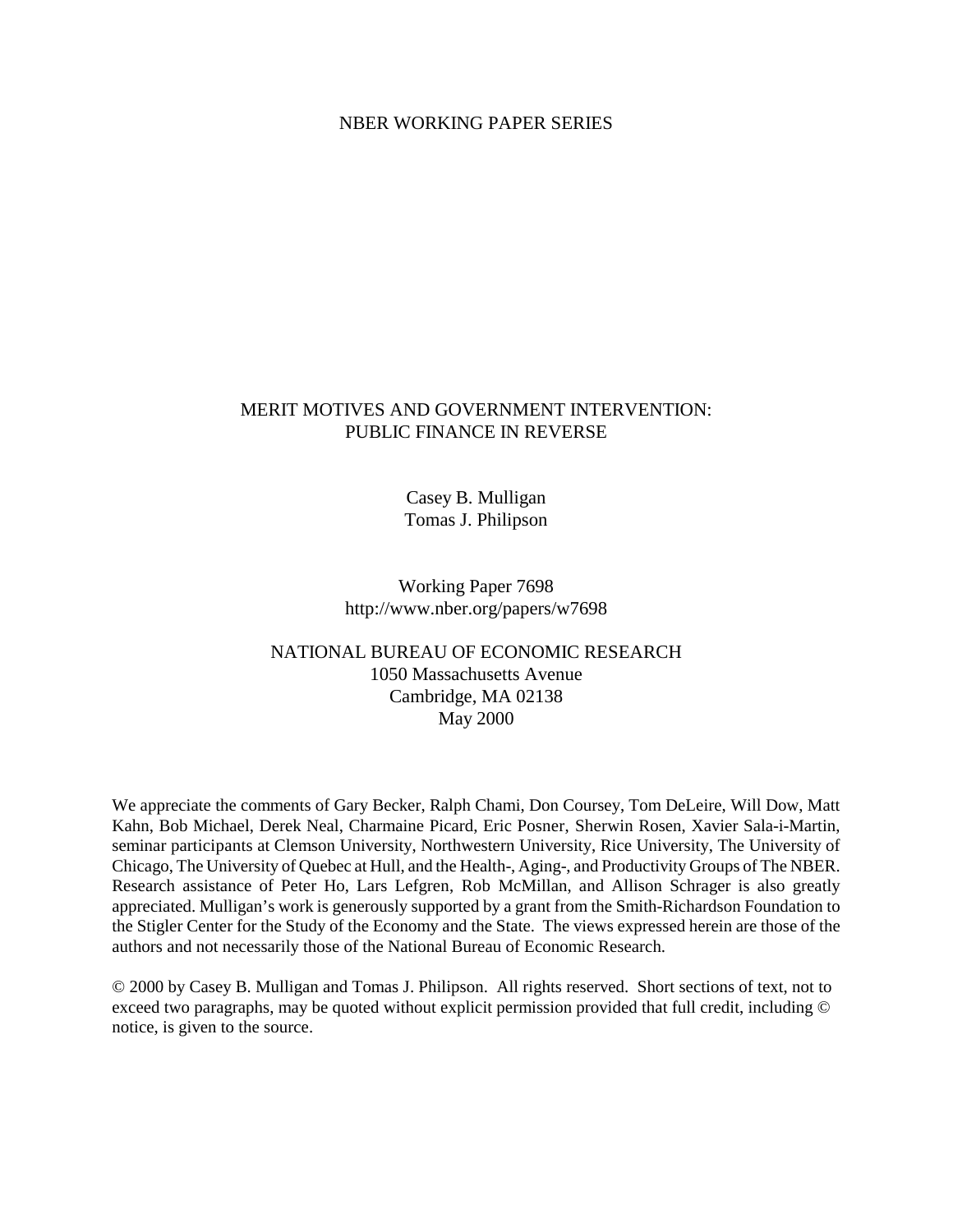Merit Motives and Government Intervention: Public Finance in Reverse Casey B. Mulligan and Tomas J. Philipson NBER Working Paper No. 7698 May 2000 JEL No. H11, H22, H23, L51

### **ABSTRACT**

A common view in public finance is that there is an efficiency-redistribution tradeoff in which distortions are tolerated in order to redistribute income. However, the fact that so much public- and private redistributive activity involves in-kind transfers rather than cash may be indicative of merit motives on the part of the payers rather than a preference for the well-being of the recipients. Efficiency-enhancing public policy in a merit good economy has the primary purpose of creating distortions and may only redistribute income from rich to poor in order to create those distortions – the reverse of the conventional efficiency-redistribution tradeoff. We discuss why the largest programs on the federal and local level in the US – including Social Security, Medicare and Medicaid, and Public Schooling – seem consistent with the reverse tradeoff rather than the classic one. Transfers are not lump sum in a merit good economy, and explicitly accounting for this when calculating tax incidence reduces the estimated progressivity of government policy. As one example, we calibrate the conventional life-cycle model to show how the amount of over-saving induced on the poor by Social Security hurts them at least as much as the "progressive" benefits help them. When the distortions outweigh fiscal transfers in this manner, the classic efficiency-redistribution tradeoff cannot justify the program and the program is far less progressive than conventional analysis suggests.

Casey B. Mulligan Tomas J. Philipson 1126 East 59<sup>th</sup> Street University of Chicago Chicago, IL  $60637$  1155 East  $60<sup>th</sup>$  Street and NBER Chicago, IL 60637 c-mulligan@uchicago.edu and NBER

Department of Economics The Harris School of Public Policy Studies, The University of Chicago Department of Economics, and The Law School t-philipson@uchicago.edu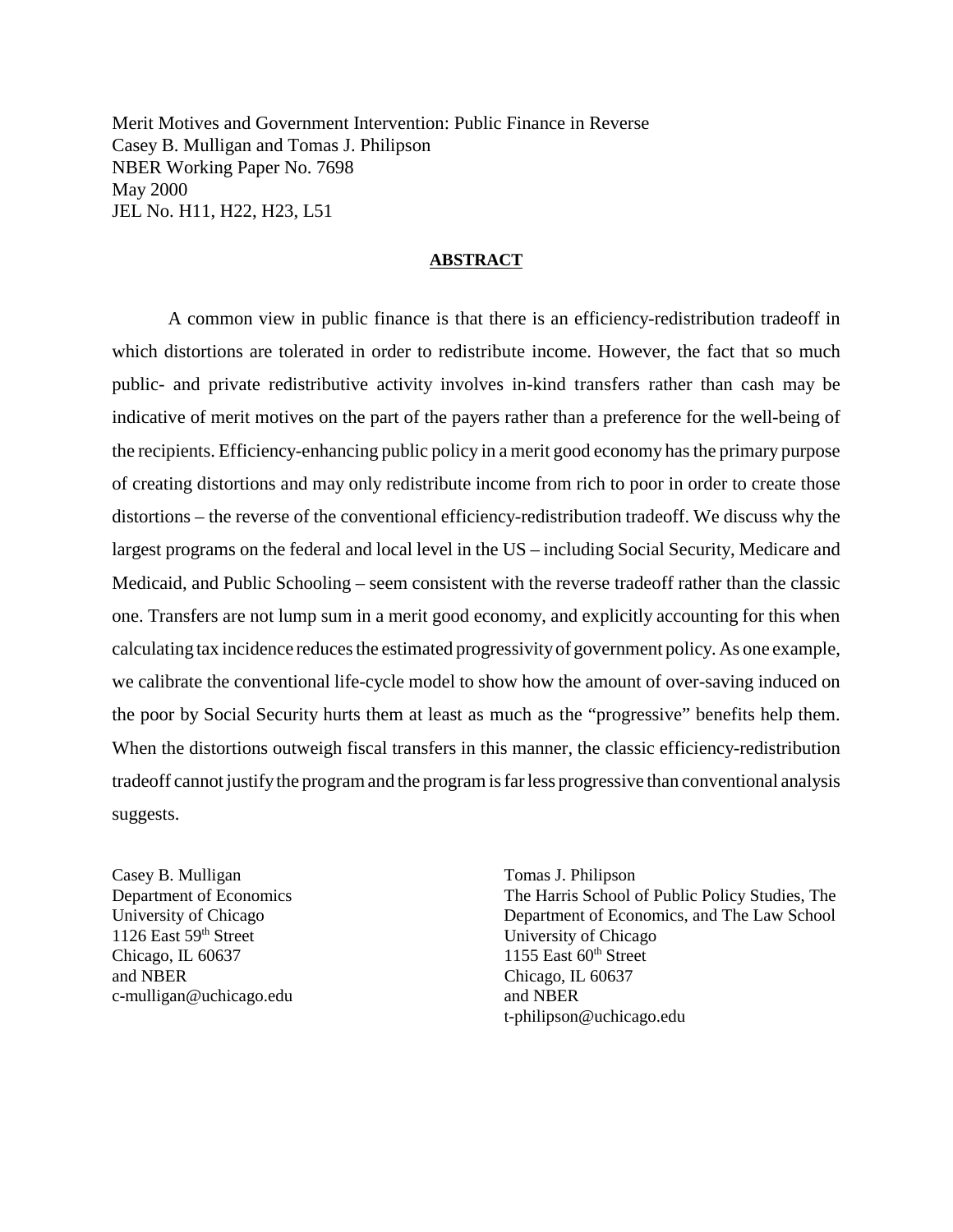# 1 Introduction

Scholars and citizens alike often believe that governments ought to, and do, help the poor and less fortunate through redistributive tax and spending programs. Many view this as the main purpose of government activity and therefore argue that economic efficiency can be sacrificed for redistributive purposes. This classic efficiency-redistribution tradeoff in public finance has guided much of incidence analysis to establish the degree to which separate policies do indeed help the poor at the expense of the rich, even though it is understood that such policies may distort behavior. For example, although universal public health insurance is fully understood to be distorting by economists, it is suggested that this "inefficiency" should be traded off with the gain in equity its redistribution may create. As the argument goes, inefficiency is the price paid for redistributive concerns of a society. $1$ 

However, in undertaking redistribution governments rarely go as far as make unconditional transfers to be spent by the beneficiaries on whatever they choose. Rather, the desire to take care of the poor is translated into providing "necessities" such as health care, savings, food, and housing or other goods or services. The rich seem to feel that they are willing to give up part of their income to help out the poor, but only for specific purposes. Indeed, such merit good motives for transferring income seem evidenced by the large amount of voluntary in-kind redistribution taking place in the private non-profit sector, e.g. through churches or other organizations, which many times complement or substitute for the mandatory provisions made through the public sector. What are the distinct implications of merit good motives versus pure redistributive motives for the form and quantity of government policy, for the extent by which policy helps the poor at the expense of the rich; and are these differences quantitatively important?

We argue that merit motives may induce the reverse tradeoff between redistribution and efficiency than dictated by classic public finance. As opposed to the classic trade-off, the majority of US government activity is many times more easily interpreted the exact opposite way under merit motives; redistribution is the price paid for achieving distortions. By explicitly modeling merit goods, we show how policy is likely to appear progressive in a study that treats most or all taxes and transfers as lump sum – as do many of the empirical studies of tax incidence – even while taxes and transfers are (optimally) not lump sum and policy does not enhance the welfare of the poor.

To illustrate how these new implications of merit motives differ from classic public finance,

<sup>1</sup>See e.g. Musgrave (1955), Mirrlees (1971), Rosen (1992), Atkesson and Stiglitz (1988).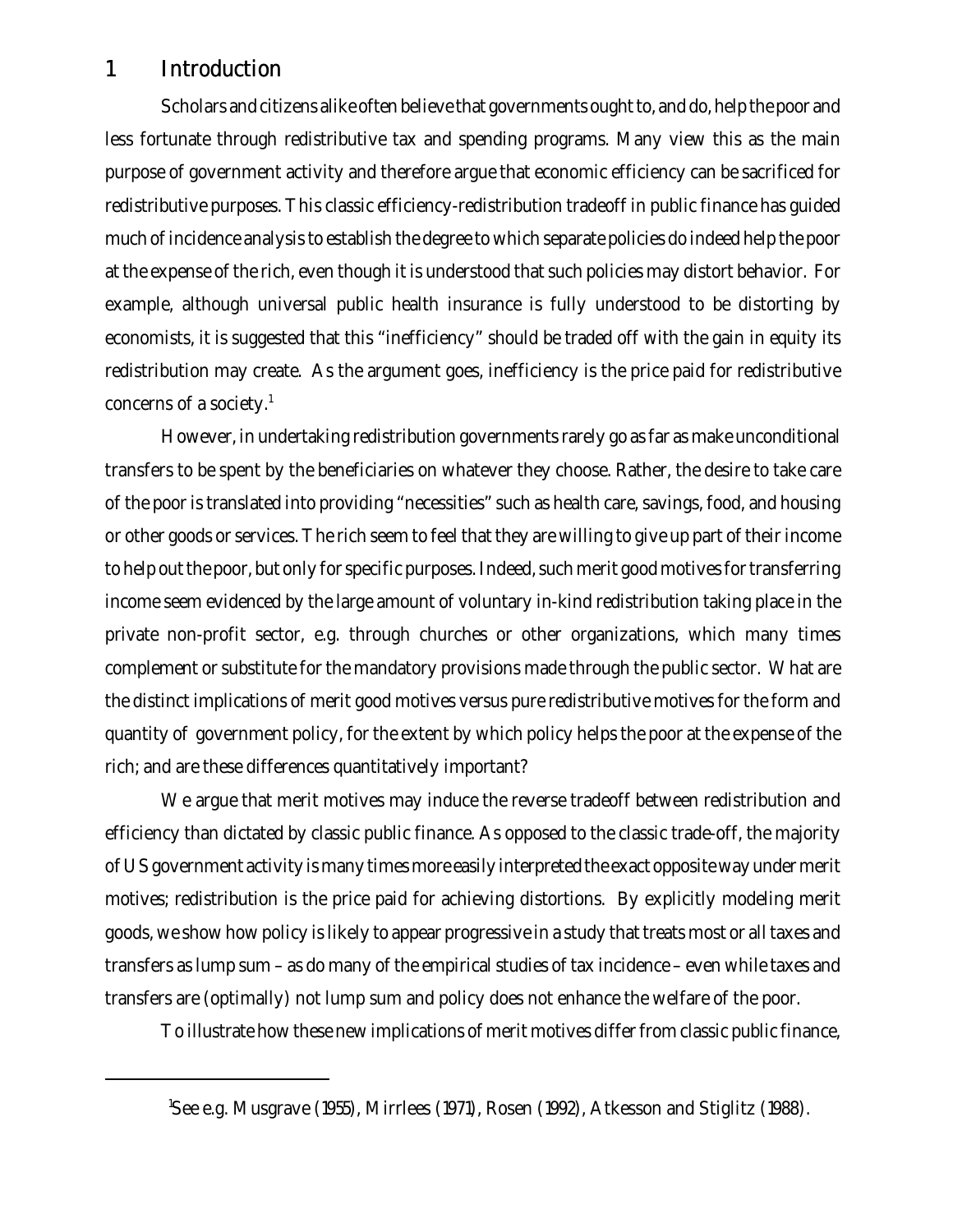consider current government activity in the US: the two largest spending items on the federal level are health care and retirement income, and the largest spending item on the local level is education. First of all, all citizens are (sometime during their lives) eligible for these three programs regardless of their economic status, and opting out of the program is either impossible or quite disadvantageous. Second, rich individuals typically consume in excess of the publicly provided level, and hence do not have their consumption distorted as much as do the poor for whom the mandatory nature of the programs makes them consume more than they would in absence of the program. This is an important implication of merit good motives, and its accordance with fact can be seen in Figure 1 below.



**Figure 1: In-Kind Program Distortions by Family Income Decile**

*Source*: March, 1998 Current Population Survey (CPS). For Schooling, the dropout series includes all individuals between the ages of 16 and 18 and income refers to parental income. For Social Security, we included all individuals 65 years of age and older who knew the source of their income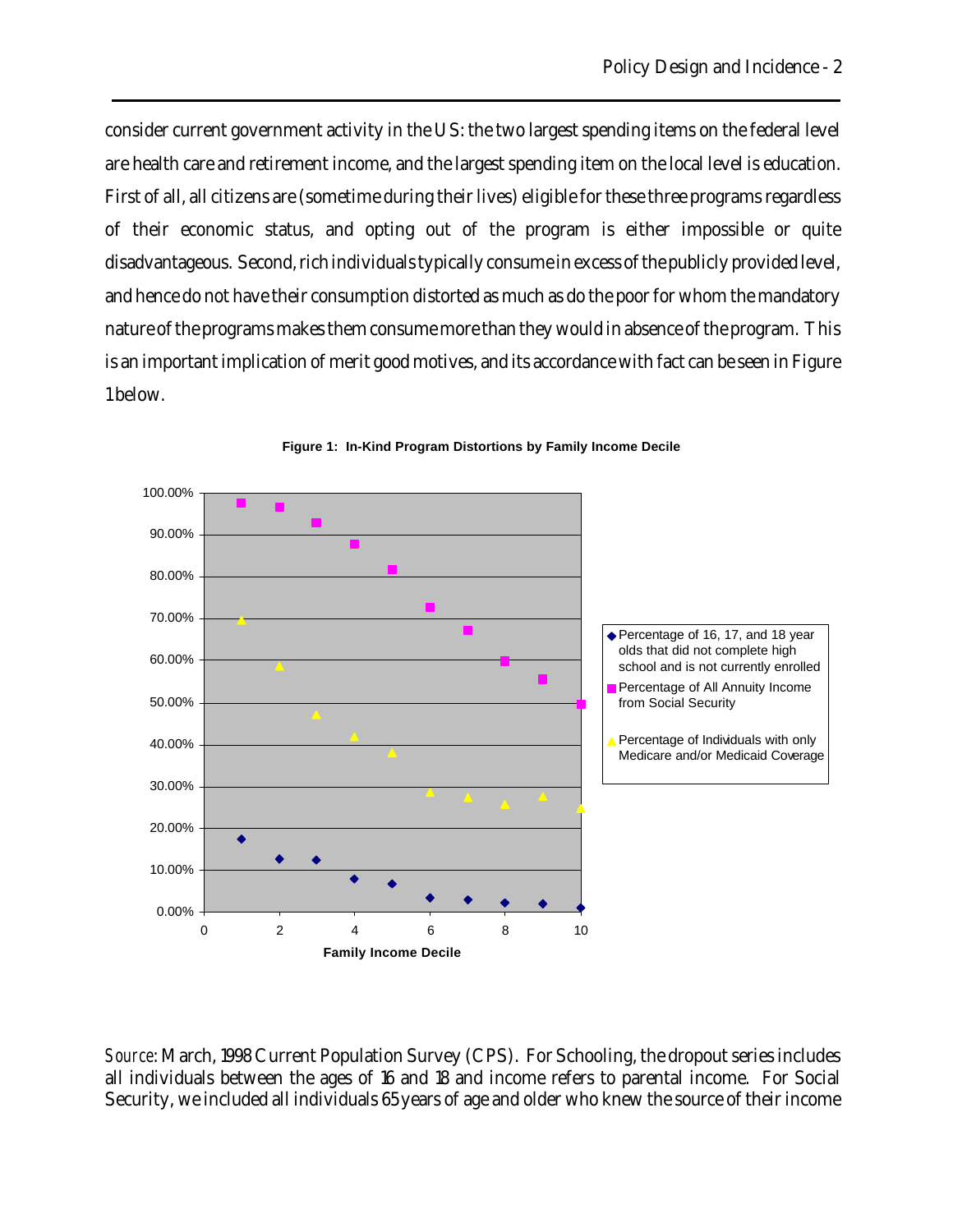and who reported no Railroad Retirement Income. For Medicare, we included all individuals 65 years of age and older. The series are weighted to reflect the population distribution of income and characteristics.

Figure 1 suggests that these large programs cannot be binding for the rich, as they supplement their consumption by private spending, but may be binding for the poor, as they do not consume more than required. The rich, as opposed to the poor, attend school more years than required, hold private pensions in addition to Social Security, and add private Medigap coverage to Medicare. The upward distortion on the poor is an obvious implication of the in-kind subsidies induced by merit motives but is also suggested by the considerably lower consumption of these types of goods for individuals that are equally poor but live in poorer countries where consumption is not affected by the public sector. Merit motives imply that these distortions imposed on poor are enjoyed by the rich who consequently would be willing to compensate the poor through fiscal transfers. Hence, we make the novel claim that the incidence of fiscal policy, in particular its progressivity, is linked to the regressivity of regulatory policy – the poor need more progressive budgetary policy in order to willingly accept the more regressive and distorting consumption of merit goods.

These merit good distortions have important and novel implications for positive and normative incidence analysis. On positive grounds, they imply that so called "cross-hauling," in this case the simultaneous taxing of and spending on the poor, can be explained as being efficiency enhancing under merit motives. In particular, efficiency in a merit good economy is enhanced when income is taken from the poor and returned to them as an in-kind subsidy or as a distortionary transfer. Compare this with the classic public finance analysis where cross-hauling should not occur. When redistribution is motivated to enhance the welfare of the poor, there is little reason to levy a distortive tax on the poor for the sole purpose of raising revenue for a program intended to alleviate poverty.

On normative grounds, the distortions imposed on the poor greatly alter the interpretation of empirical analysis of policy incidence determining the degree to which fiscal policy favors the poor at the expense of the rich. In particular, the value to the rich of the distortions on the poor leads us to conclude that U.S. policy is less progressive than it appears from what we refer to as the *accounting method* for calculating policy incidence which only accounts for fiscal resource flows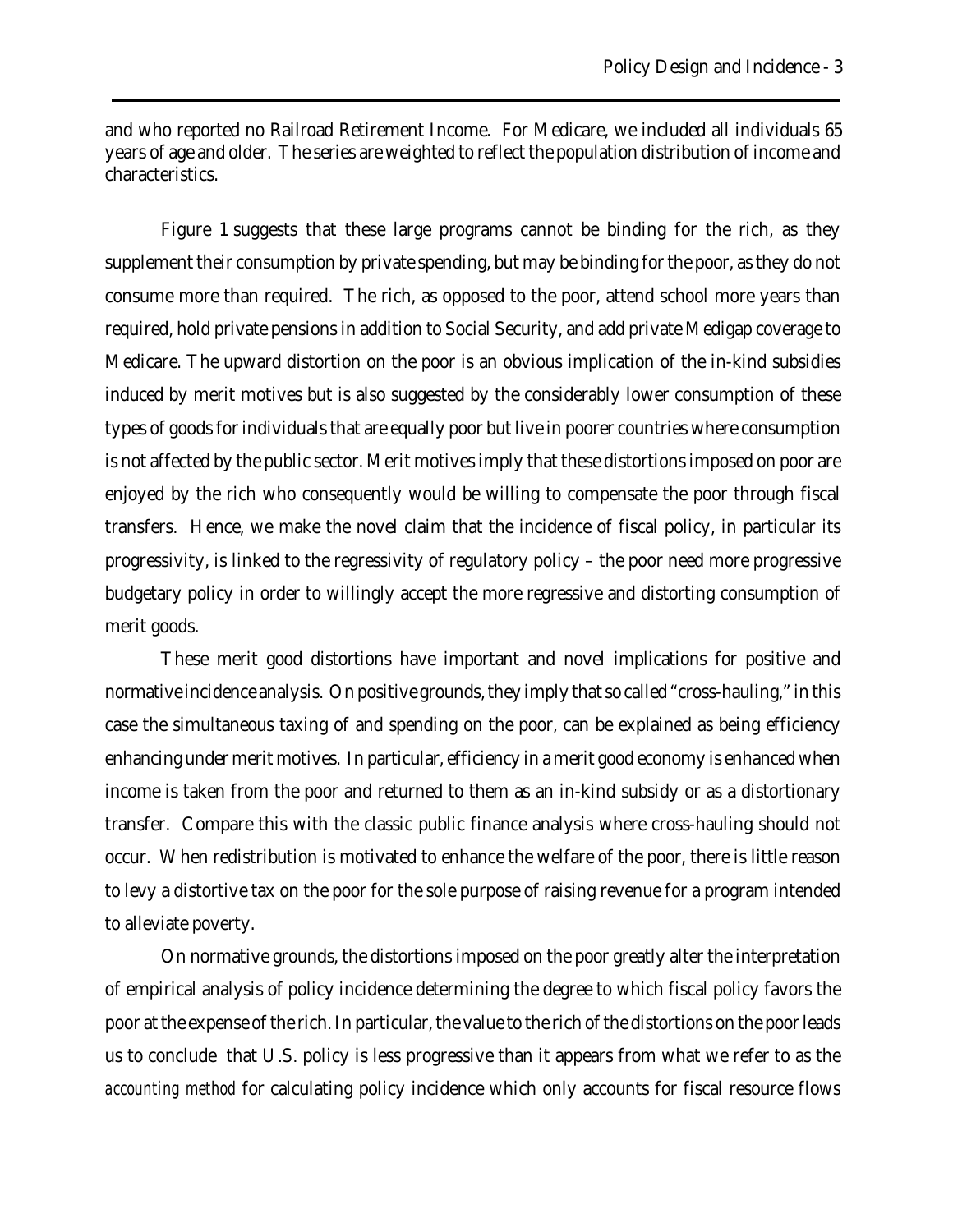between the private and public sector and not the resulting distortions involved in generating those flows. The accounting method has dominated empirical incidence analysis. For example, Pechman (1985) and Musgrave et al (1974) find that poorer individuals receive larger transfers-net-of-taxes than richer individuals in the US and UK. This accounting result does not derive from the tax side – where the share of income paid in taxes is largely unrelated to income - but on the spending side where transfer payments fall with income. Consequently, US fiscal policy has been labeled progressive in an overall sense. The misleading nature of the accounting measures is most easily understood by considering an extreme savings case when the poor are not allowed to consume at all until retired at which point they received the fair accumulation of their lifetime savings. Such a program would be neutral in an accounting sense but presumably be highly regressive in a utility sense. This is the extreme version of a program whose more moderate cousin induces the behavior exemplified by Figure 1; it hurts the poor who may over consume the merit good but the rich are unaffected since they consume more than the mandatory amount.

We quantitatively assess the degree to which the distortions on the poor are important for U.S. government retirement programs such as Social Security. We show how valuing the distortions affects incidence estimates and explain how those estimates are often inconsistent with the classic efficiency-redistribution tradeoff being the source of distortions. This is because we show that conventional life-cycle models imply that the over-saving imposed on the poor costs them at least as much as they gain from the above-market-returns generated by fiscally progressive benefits. These large distortions of mandatory savings programs partly result from the substantial amount of evidence on the unwillingness of individuals to change their savings which makes the classic tradeoff between redistribution and efficiency unable to justify such programs.

Our paper relates to an old and well-established literature analyzing merit good motives and the form of government intervention it induces. $^2$  However, the analysis has been largely qualitative

<sup>&</sup>lt;sup>2</sup>For example, Musgrave(1957), Olsen (1980), and others in the literature show, how corrective government policy and even in-kind transfers might enhance efficiency under merit motives. Harberger (1984) integrates merit motives into cost-benefit analysis. There are important normative, and sometimes philosophical, studies of merit goods by Sandmo (1983), Besley (1988), Brennan and Lomansky (1983), Brennan and Walsh (1977), Head (1966), Musgrave (1957, ch 1; 1998). These models, and ours, should not be confused of intra-family merit good models, such as Chami (1998), where government policy can enhance efficiency within the family.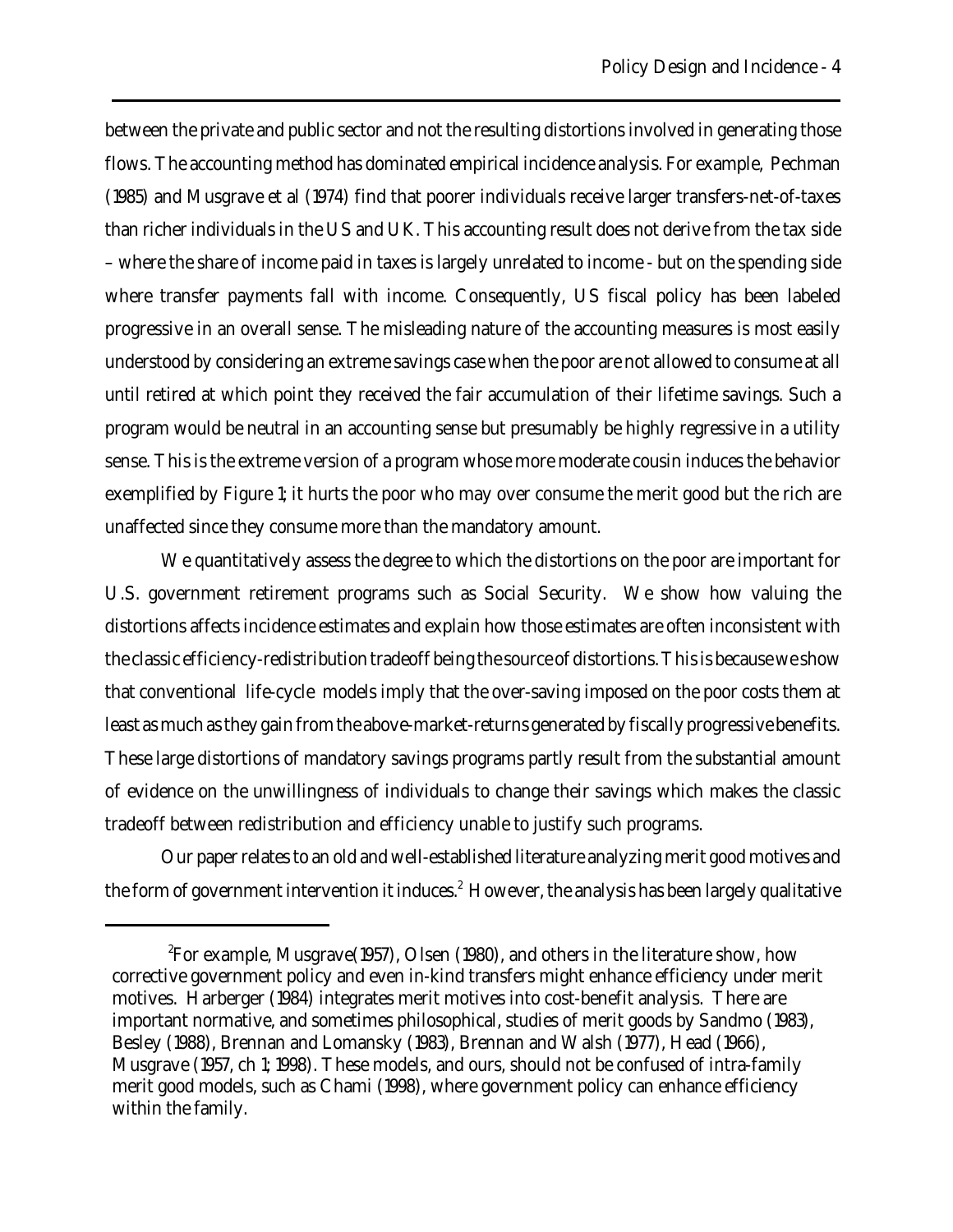and separated from classic public finance in which enhancing beneficiary utility is the main motivation for the tradeoff between redistribution and efficiency. We extend this older analysis in five ways. First, we suggest that optimal and actual policies mainly distort the behavior of the poor but not the rich. Second, we show how the two approaches delivers different implications for the efficiency-redistribution tradeoff – redistribution motivates policy in the classic model while distortions motivates policy in ours. Third, we argue that the merit good approach better predicts the observed simultaneous taxation of and spending on the poor than does the classic public finance approach. Fourth, we show how quantitatively important the differences between the reverse implications of merit motives and the standard ones of public finance are for evaluating major public programs observed. For example, we argue Social Security changes the behavior of the poor at least as much as it subsidizes them. Lastly, the merit model offers very different explanations for differences over time and across countries of social spending.

The paper is briefly outlined as follows. Section 2 builds a model of redistributive- and meritmotivated public policy, and show how Pareto optimal regulations and fiscal transfers tend to be offsetting. Section 3 shows how the main public programs have the features predicted by the merit good model. Section 4 demonstrates the quantitative importance of the arguments made, in particular the relative size of distortions to progressive redistribution towards poor, for the largest federal program in the US, Social Security. Section 5 concludes.

# 2 Public Policy in Merit Good and Redistributive Economies

This section states the merit good problem, characterizes the public policies that enhance efficiency, and compares them with policies designed primarily to raise the utility of beneficiaries. While merit motives turn out to be consistent with income redistribution, the optimal amount of redistribution in a merit good economy is small relative to the amount by which the behavior of the poor are distorted. Policy which redistributes little as compared to the amount it distorts the poor, or policies which lower the utility of the poor, cannot be primarily motivated by altruism. Marginal benefit tax rates increase with the size of the program when merit motives operate at the margin, and decrease with program size when redistributive motives operate at the margin.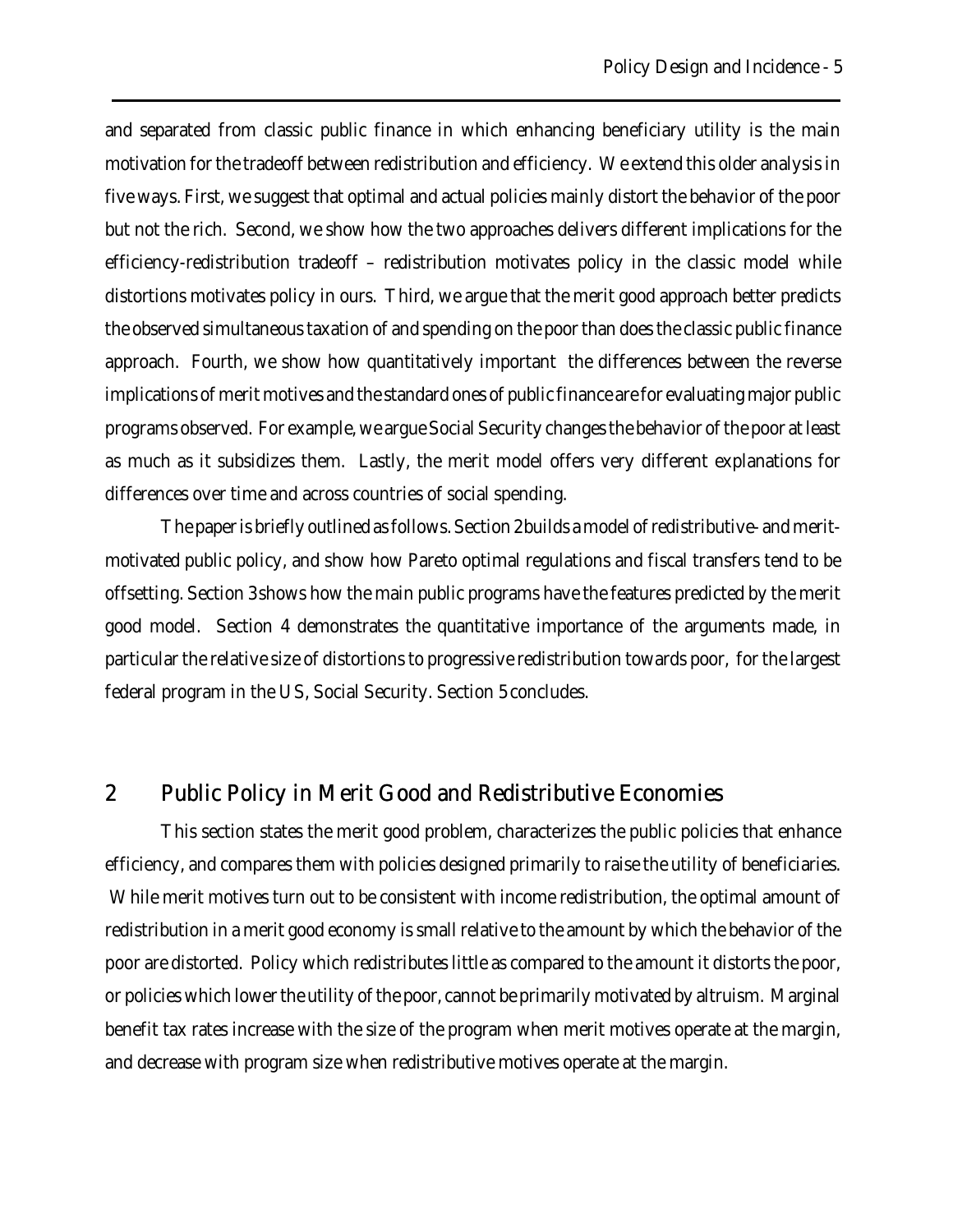### 2.1 Efficient and Laissez-Faire Allocations with Merit and Redistributive Motives

Consider two equally sized groups labeled *r* for "rich" and *p* for "poor." The rich care about their own consumption (according to the function  $u'$ ) as well as the utility of the poor  $(u'')$  and consumption of merit goods by the poor (according to the function *v*). The utility of the rich is

$$
V^r = u^r(c^r, m^r) + a^r u^p(c^p, m^p) + b^r v(m^p)
$$
 (1)

where  $u_c^r$ ,  $u_m^r$ ,  $v_m^r > 0$ . Here *c* and *m* denote the consumption of the non-merit and merit good respectively, labeled by superscripts of the groups consuming them. A *merit good motive* by the rich, as represented by the constant  $b^r > 0$ , is defined by the merit good of the poor entering into the utility function of the rich and differs from *altruism*, as represented by the constant  $a^r > 0$ , which concerns the level of utility of the poor. Examples of merit goods are high quality medical care, retirement savings, safe housing, a clean environment, high quality schooling, museums, and safe automobiles. The utility of the poor is

$$
V^p = u^p(c^p, m^p) \tag{2}
$$

where  $u_c^p > 0$ . We do not assume that the utility of the poor necessarily increases with consumption of the merit good.

A Pareto optimal allocation maximizes a weighted average of  $V^p$  and  $V^r$ , which in turn is a weighted average of the three functions  $u^r$ ,  $u^p$ , and  $v$ , subject to aggregate resource and nonnegativity constraints:

$$
\max_{c^r, m^r, c^p, m^p} u^r(c^r, m^r) + au^p(c^p, m^p) + bv(m^p) \nc^r, m^r, c^p, m^p \nc^p + c^r + q(m^p + m^r) \le y^p + y^r \nc^r, m^r, c^p, m^p \ge 0
$$
\n(3)

where  $y^p$  and  $y^r$ , the resources available to poor and rich, respectively,  $q$  is the marginal rate of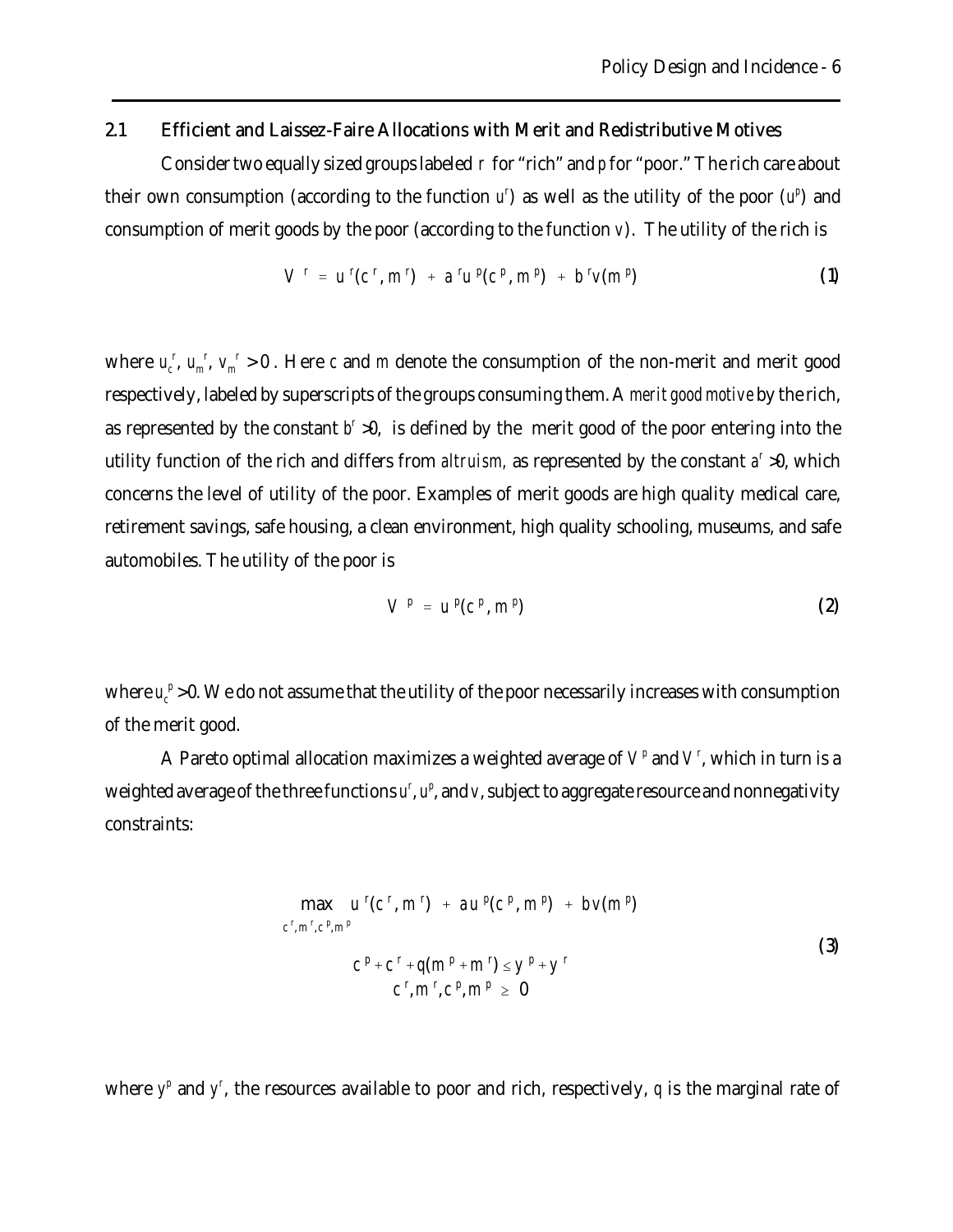transformation between merit and other goods, and the constants *a* and *b* are derived from the constants  $a^r$  and  $b^r$  and the relative weight placed on  $V^r$  in the social welfare function (3).<sup>3</sup> The set of all Pareto optimal allocations are the set of solutions to (3) for all  $a \in [a^r, \infty]$ .

Notice how our formulation of the merit good economy also includes what we call an "altruistic" or *redistributive motive*, namely the desire to transfer incomes in order to raise the utility of one group. The redistributive motive might be understood as deriving from two sources, the pure altruism of the rich (parameterized by the constant *a r* ) and the relative weight given to the poor's utility  $V^p$  in public decisions, which are parameterized together in the social welfare function (3) by the constant *a*. Our formulation nests purely redistributive motives as a special case – the case of  $b = 0$ . In general, our formulation includes a variety of possibilities for the relative importance of merit and redistributive motives, and the ratio *b*/*a* indexes the relative importance of the former.

A necessary condition of an efficient solution is then

$$
\frac{u_m^r}{u_c^r} = \frac{u_m^p}{u_c^p} + \frac{b}{a} \frac{v_m^r}{u_c^p} = q
$$
\n(4)

In other words, rich's marginal rate of substitution of merit for non-merit goods exceeds that for the poor because the poor merit consumption has a positive external effect. This contrasts to the competitive equilibrium solution when the marginal rates of substitution equates to the marginal rate of transformation which is the same across groups

$$
\frac{u_m^{\,r}}{u_c^{\,r}} = \frac{u_m^{\,p}}{u_c^{\,p}} = q \tag{5}
$$

 $^3b$  = *b*<sup>r</sup>, *a* = *a*<sup>r</sup> + (1- $\alpha$ )/ $\alpha$ , where  $\alpha$  and (1- $\alpha$ ) are the relative social welfare weights on  $V^r$ and  $V^p$ , respectively.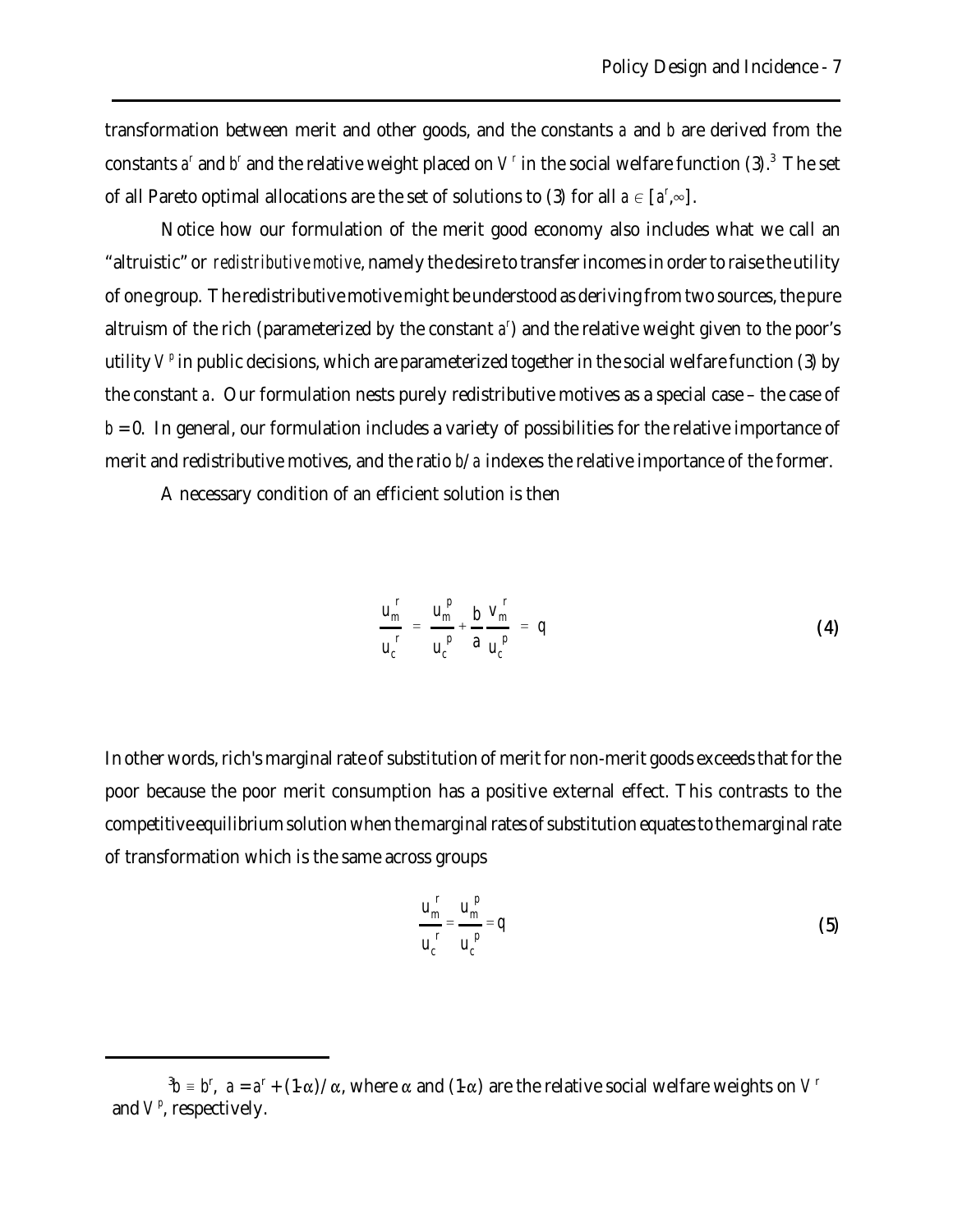The rich are therefore not distorted in their tradeoff; both the efficient and market solution equates it to the marginal rate of transformation. However, the poor are distorted in their tradeoff under the efficient solution. The basic implication of merit motives is that the rich wants the poor to *substitute across goods*, as opposed to uniformly increase their levels of consumption. For example, when merit consumption confers positive external effects, *b*>0, under-consumption of the merit good follows from that the poor do not take into account the benefit the rich receive from their consumption when the rich care about the consumption of the poor. More generally, the first-order conditions imply that the poor are distorted away from their optimal marginal rate of transformation proportionally to our index of merit motives, *b*/*a*. The relative size of redistributive and merit motives is what governs the amount of the distortion.

Let a<sup>\*</sup> be the laissez-faire ratio of rich to poor marginal utility.<sup>4</sup> A few implications of these optimality conditions are worth noting. First, since laissez-faire achieves the social optimum when  $b = 0$  and  $a = a^*$ , policy has a redistributive motive if and only if  $a > a^*$  and a merit motive if and only if  $b > 0$ . Second, even without a purely redistributive motive  $(a \le a^*)$ , the social optimum may have the poor consuming more than their own income  $(c^p + q \, m^p > y^p)$ , the rich consuming less than their own income, and the poor better off than under laissez-faire. Any income redistribution, or utility improvement for the poor, is in this case a consequence of the rich's motives to change the poor's behavior. Stronger merit motives then increases the optimal amount of redistribution in this sense. In other words, policy motivated by merit motives redistributes only in order to change behavior, which reverses the classical characterization of public policy in which distortions are tolerated in order to create redistribution.

Second, even though pure altruism  $(b = 0)$  and pure merit motives  $(a=a^*)$  are both extreme cases, only the latter shares the important characteristics with the intermediate cases. In particular, pure merit motives can motivate policy that distorts the poor, redistributes, and raises the utility of the poor. Pure altruism cannot, in our model, motivate policy that distorts the poor and is unlikely to motivate policy making the poor worse off. The pure altruism model can be embellished to allow for some distortion of the poor, and we do so in Mulligan (1999) and Mulligan and Philipson (2000), but a basic implication of our analysis is that the relative importance of merit motives *b*/*a* can be

<sup>&</sup>lt;sup>4</sup>In other words,  $a^*$  is the ratio of marginal utilities when each type  $i = r$ ,  $p$  allocates its own consumption subject the constraint  $c^i + q$  *m<sup>i</sup>* > *y*<sup>*i*</sup>.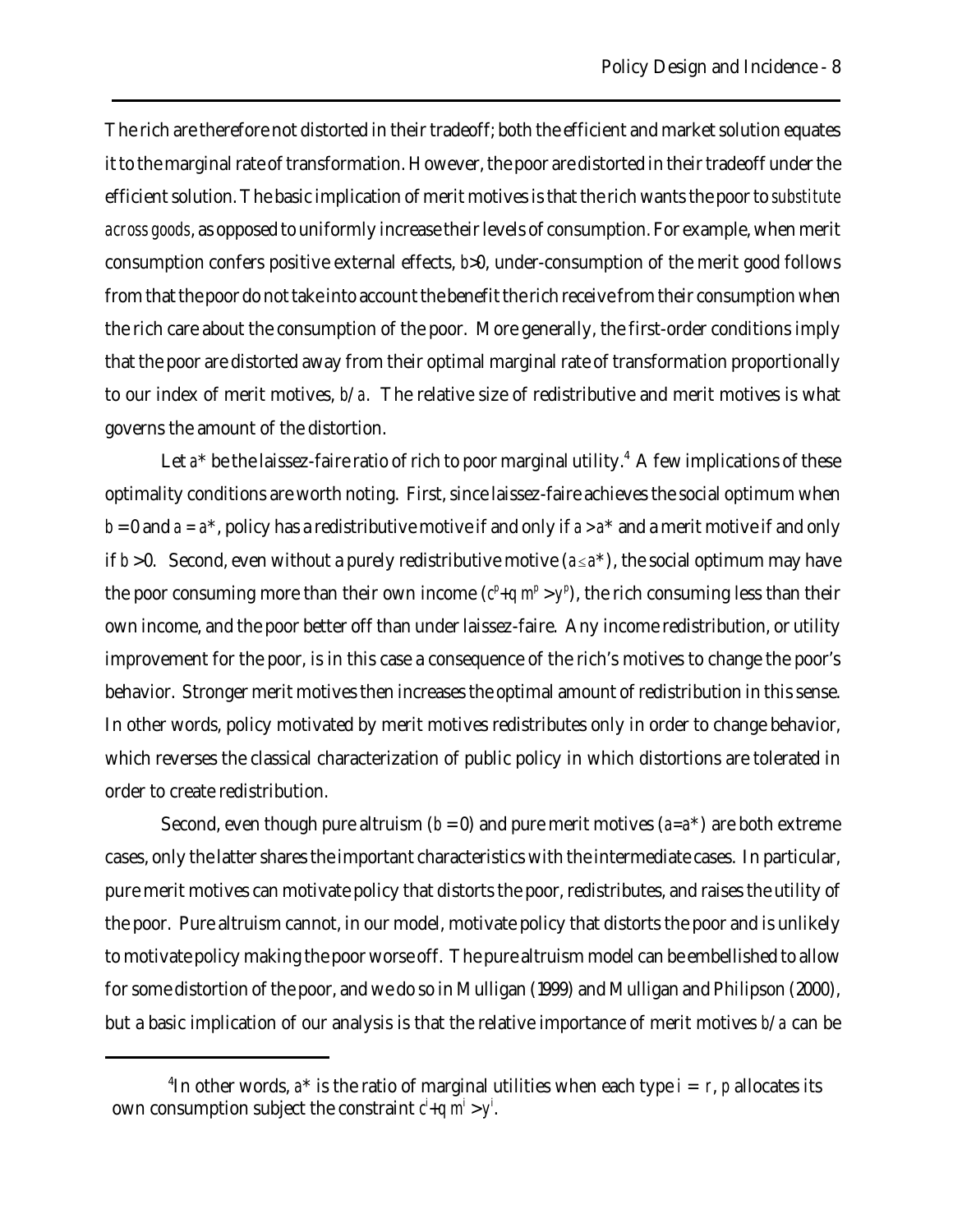measured according to the relative importance of distortions and redistribution. Another basic implication is that policies improving the utility of the poor are consistent with merit motives, but policies reducing their utility are inconsistent with redistributive motives. The poor may thus favor merit-based policies that distort their behavior.

Third,'cross-hauling', defined as the simultanious taxation and subsidization of a subpopulation (here the poor) is done by governments around the world. Cross-hauling is consistent with merit motives but, when taxes are distorting, not with redistributive motives. In the two good economy discussed above, such cross-hauling would take place when the poor non-merit good *c* was taxed for the purpose of stimulating poor merit good consumption *m*. Cross-hauling is consistent with purely redistributive motives when taxes and transfers are lump-sum, because all that matters is the net tax. But, when transfers are distortive on either the spending or tax side, the poorest part of the population should be tax-exempt under purely redistributive motives because larger gross transfers, holding the net constant, are costly. In essence, the poor should not be taxed to pay for antipoverty programs. However, as the figures above reveal, instead of the poor being tax-exempt, they pay equal or larger shares of their income in taxes compared to the rich.

## 2.2 The Design and Incidence of Corrective Regulatory and Fiscal Policies

Because distortions on the poor are valued by the rich, the empirically uncommon, but by economist idealized, policy of lump sum transfers from rich to poor, cannot implement an efficient allocation. That progressive lump sum transfers may be Pareto improving is a consequence of altruism – not of merit good motives.<sup>5</sup> Merit motives imply that lump sum transfers alone cannot achieve efficiency because the poor still equates their marginal rate of substitution to the marginal rate of transformation, which is less than the social marginal rate of substitution. The classical analysis deems in-kind provision inefficient, and thereby cannot explain their prevalence without resorting to imperfections in the transfer process, e.g. asymmetric information about eligibility, that makes in-kind transfers desirable. Without such transfer imperfections, as is well-known, the goods are worth less to recipients than the cost of providing them; an extra dollar spent on a

<sup>&</sup>lt;sup>5</sup>See also Hochman and Rodgers (1969), Rodgers (1973), and Harberger (1984).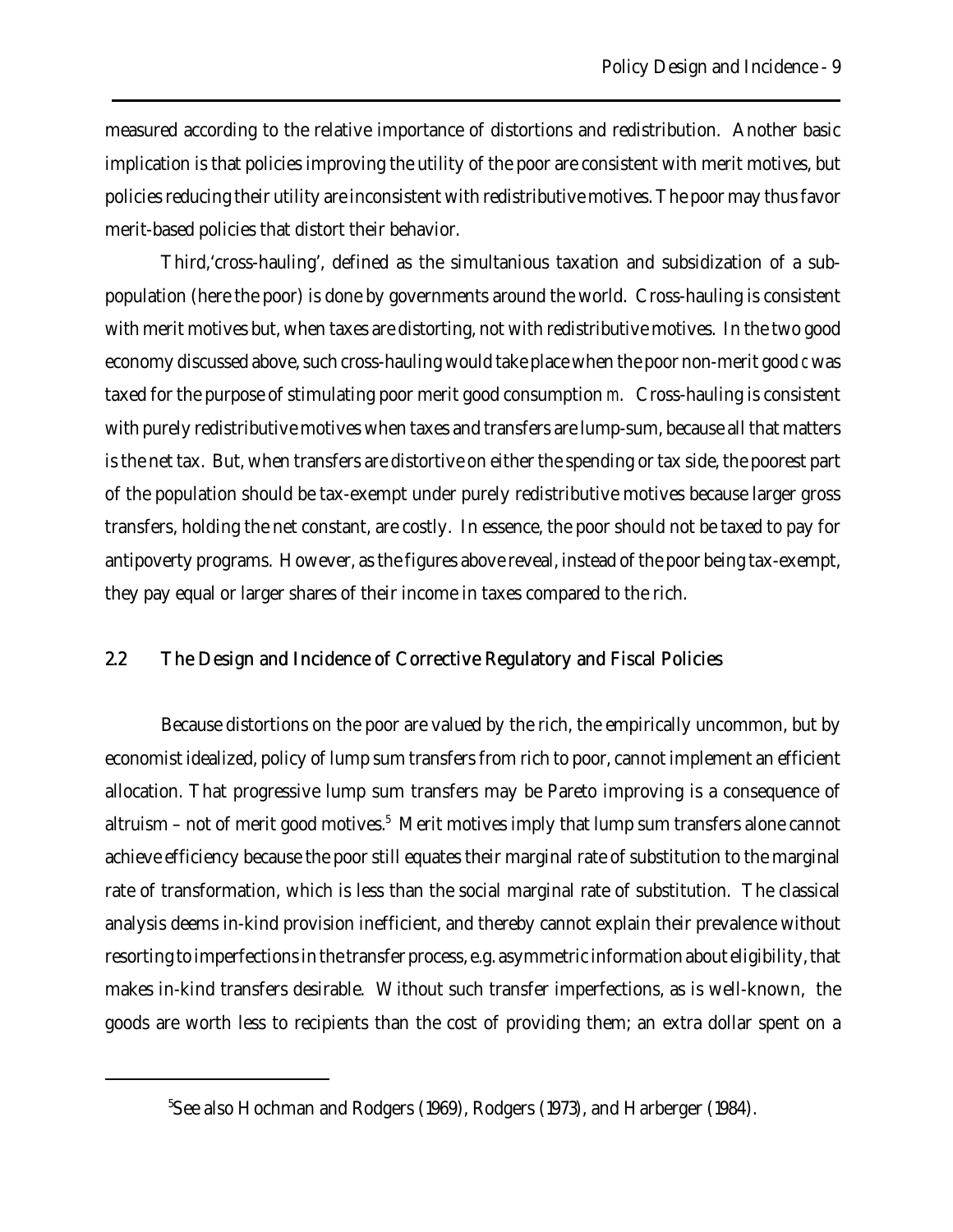program costs at least a dollar to collect in taxes but is valued less than a dollar by the beneficiaries of the program. However, merit motives imply exactly this wedge between marginal benefits of program participants and marginal costs and in addition predicts that public provision of such a wedge may be efficiency enhancing compared to private provision. In-kind transfers will be undervalued on the margin by recipients because the social value of the program, taking into account the benefits of richer non-recipients, is equated to its social cost. Indeed, merit motives are consistent with the extreme version of this wedge when in-kind programs provides less than zero value to the beneficiary so that there is not universal take-up by program beneficiaries, e.g. through high-school drop-outs.

How do we expect public policy to be designed in a merit good economy, and how does the design vary with the relative strength of merit and redistributive motives? The answer depends in part on one's theory of public decisions. We have characterized efficient allocations, and we suppose that public policy tends to move the allocation in the direction of efficiency. $^6$  Even so, there are two relevant concepts of efficiency. The first is that post-fisc allocations must make all parties better off as compared to pre-fisc allocations. The second, Kaldor-Hicks efficiency, is weaker, requiring that all parties *could* be made better off with the appropriate set of lump sum transfers.

Under both definitions of efficiency, the corrective policy involves distorting the poor's consumption in order to satisfy (4). Pigouvian pricing targeted at the poor is one example. Public provision of the merit good for the poor, financed in appropriate amounts by both rich and poor,<sup>7</sup> can also enhance efficiency according to both definitions. However, policies that require the poor to pay for too much of publically provided merit good, or unfunded mandates requiring the poor to consume a minimum quantity of the merit good, are efficiency enhancing only according to the second definition. We do not take a stand on which concept of efficiency characterizes public policies, but emphasize three points. First, public policies satisfying either concept can be derived

 ${}^{6}$ A few of the many positive theories of public decisions consistent with our supposition include Coughlin's (1992) model of voting, Wittman's (1995) theory of democracy, and Becker's (1983) model of interest group competition.

 ${}^{7}$ And with the necessary safeguards to ensure that the publically provided merit good does not result in perfect substitution away from privately purchased merit goods.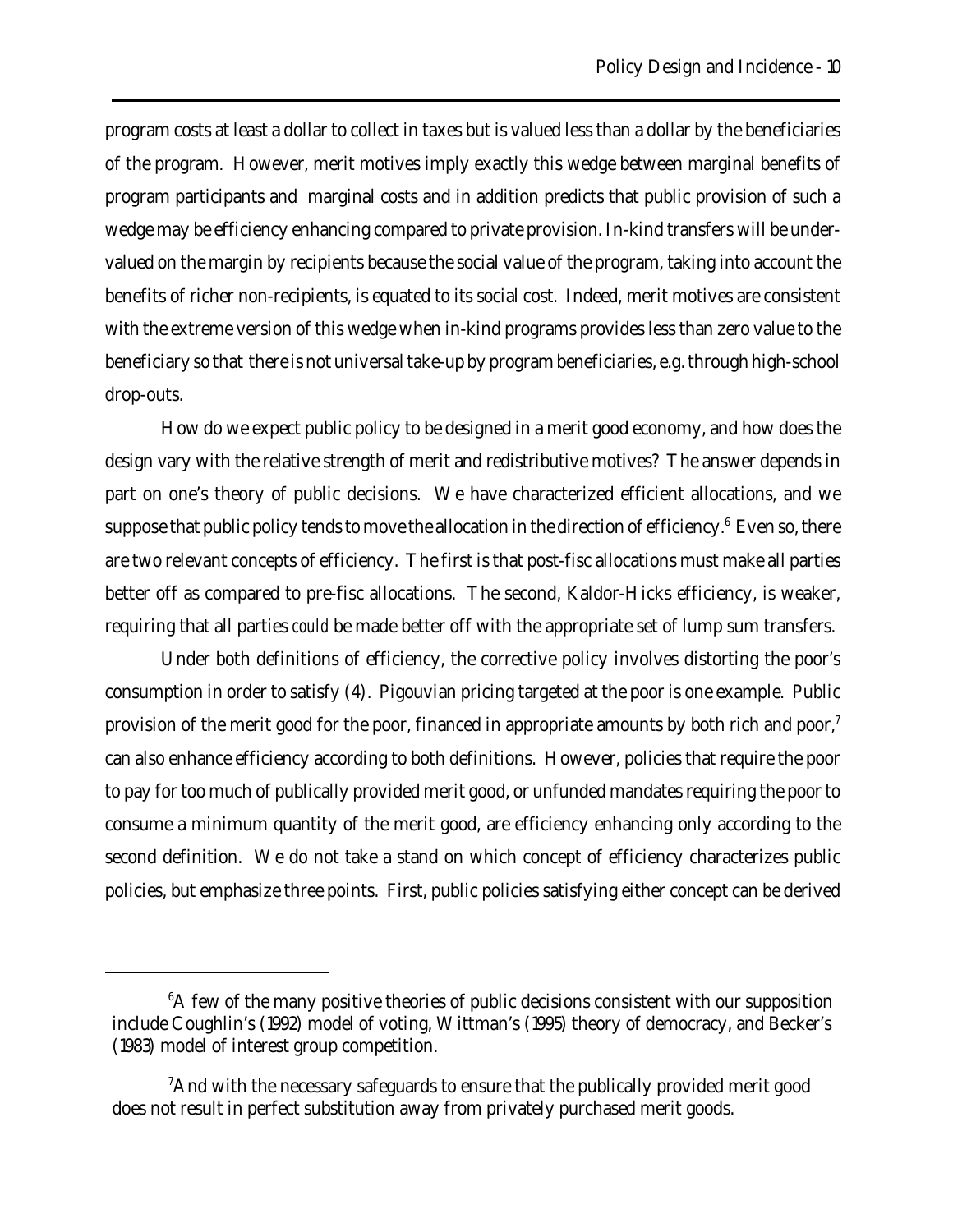from models of public decisions<sup>8</sup>. Second, when policies are Kaldor-Hicks efficient allocations, there are even sharper differences between a merit good economy and an economy with only redistributive motives. Third, while policies are efficient according to the first definition, the amount of compensation for the poor is increasing the strength of the merit motive and decreasing in the poor's willingness to substitute the merit for the nonmerit good. In other words, a policy substantially redistributing income may not reveal that policy motives are strongly redistributive (*a* large), but only that regulations imposed on the poor are costly to them.

The efficiency of various policy options can be studied by drawing a utility possibility frontier (UPF) in the  $[V^p, V^r]$  plane for the economy characterized by (3). For simplicity, our Figure 2 draws the frontier for the case  $a^r = 0$  (ie, no pure altruism on the part of the rich),  $b > 0$  (ie, some merit motive), and traces out the frontier by varying the parameter *a* from 0 to infinity. A competitive equilibrium is represented by the allocation A. It is in the interior of the set of feasible utilities because the poor's merit consumption confers positive external effects on the rich so that the competitive equilibrium involves under-consumption by the poor.

<sup>8</sup>Unanimous voting is likely to produce policies that are efficient according to the first definition. Becker's (1983) model of interest group competition, as applied to our economy with  $a^r$ =0, predicts that public policy produces allocations that are Kaldor-Hicks efficient *but make the poor worse off* (ie, do not satisify the first definition of efficiency) because the rich are more willing to pressure for unfunded mandates than the poor are to resist them.

<sup>&</sup>lt;sup>9</sup>The case *a*<sup>r</sup>=0 minimizes some of the (possibily interesting) complexities of tracing out a UPF such as the possibility that lump sum tax and transfers are preferred by both rich and poor. See Hochman and Rodgers (1969) for some analysis of these complexities.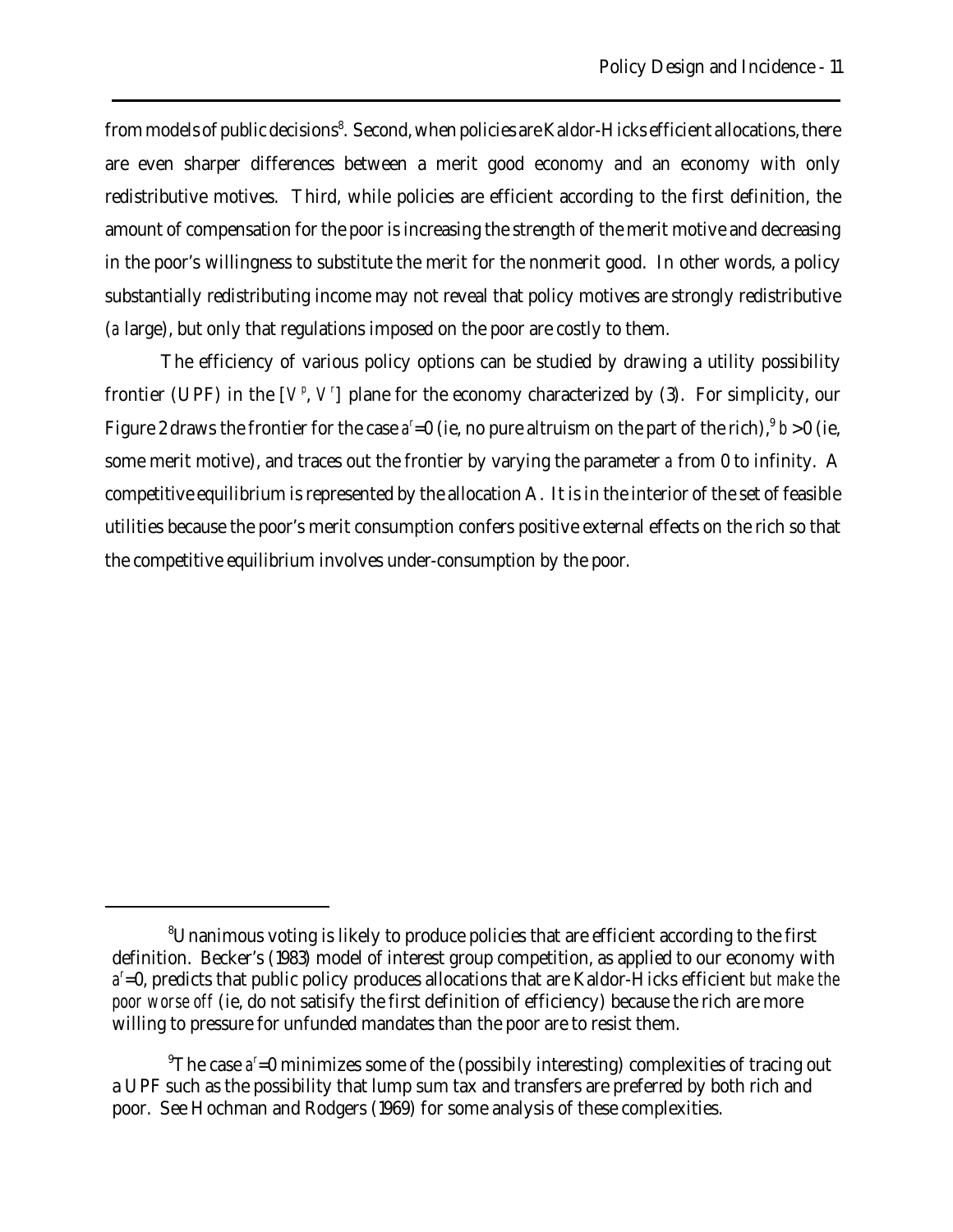

Figure 2 Utility Possibility Frontier in a Merit Good Economy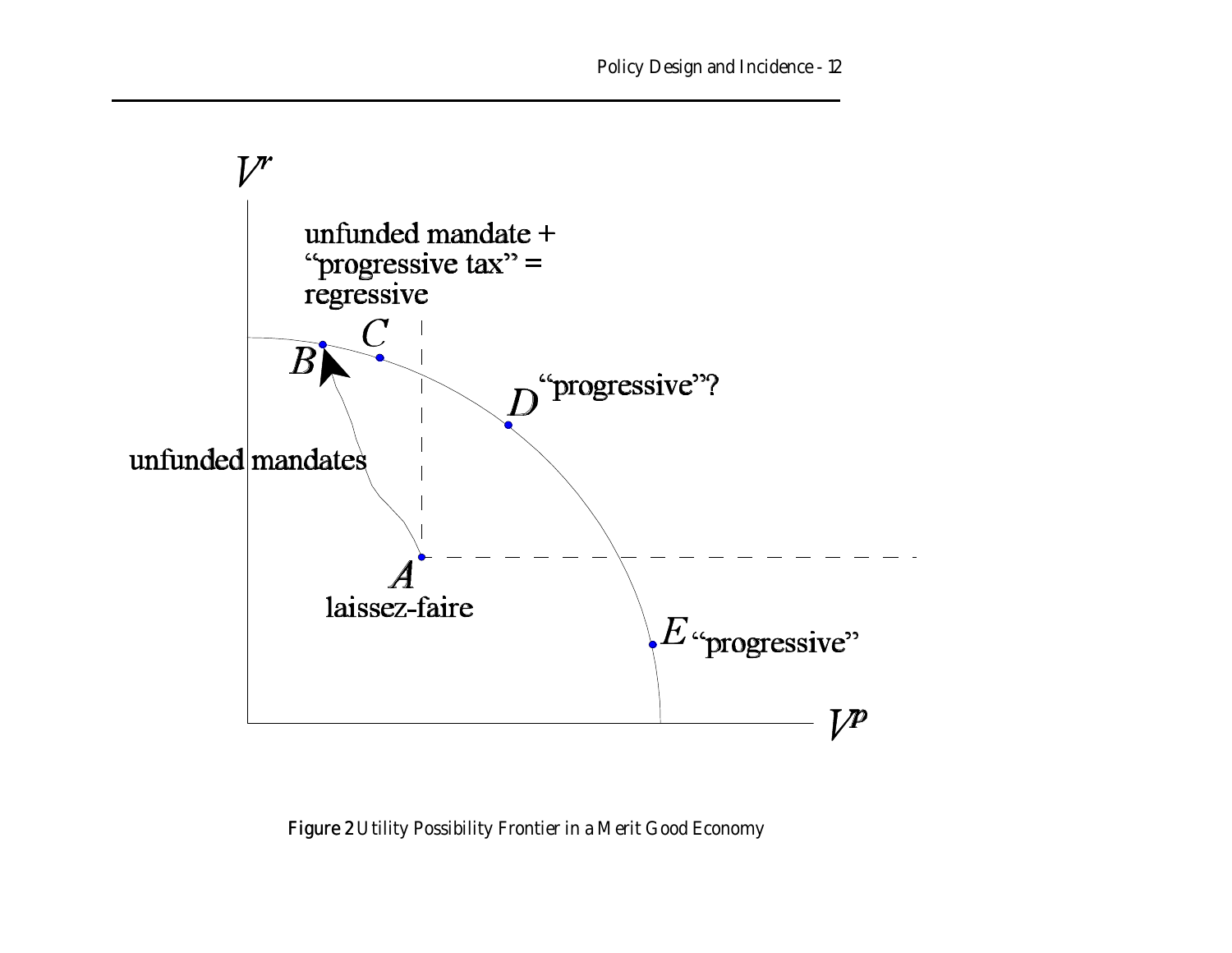If one considers the 4 quadrants induced in utility space by the competitive equilibrium allocation A, moving into the northwest one involves compensating the poor less than the distortions imposed on them by the increase in their merit good consumption. Allocations B is an example where distortions are imposed without any transfers from the rich and would be the case for an unfunded mandate such as mandatory individual savings accounts. Allocation C is the less extreme case where such mandatory behavior is accompanied by fiscal progressive transfers towards the poor. Because B is Kaldor-Hicks efficient but is achieved with no income redistribution, the distance along the frontier between B and C can, roughly speaking, be interpreted as a measure of the amount of income redistribution occurring at allocation C. In the quantitative analysis we argue that an example of an intervention such as C would be Social Security when mandated savings are accompanied by progressive benefits that are less than offsetting.

Allocations B and C make the poor worse off, and are efficient only in the Kaldor-Hicks sense. If we were to observe allocations like B or C, we conclude that redistributive motives cannot be an important determinant of policy – even though there may be income redistribution as at C – because the poor are worse off. If instead we were to observe an allocation like D, or somewhere between B and D, it does not follow that merit motives are relatively unimportant because it may be that public decisions produce allocations make all parties better off.<sup>10</sup> In other words, whether the poor are worse off is a very powerful test of the importance of merit motives. It may fail even if, and pass only if, merit motives are important.

Figure 2 also shows how income redistribution may be a consequence of distortions, the reverse of the classic public finance view. To see this, suppose that public policy must make no party worse off relative to laissez-faire. If we increase the cost of distortions to the poor (eg., by decreasing their willingness to substitute *c* for *m*), then allocation B and the locus of unfunded mandates move to the left relative to allocation A in the Figure, which increases the distance from B to the northeast quadrant, which means that more income redistribution is required to achieve an

 $^{10}\text{As}$  drawn, Figure 2 assumes that the constraint  $c^p \geq 0$  does not bind, so an unfunded mandates can produce an allocation on the frontier without requiring the poor to spend more than their income on the merit good. If it did bind, then there would not exist a frontier to the northwest of A, and all Kaldor-Hicks efficient allocations would make the poor better off.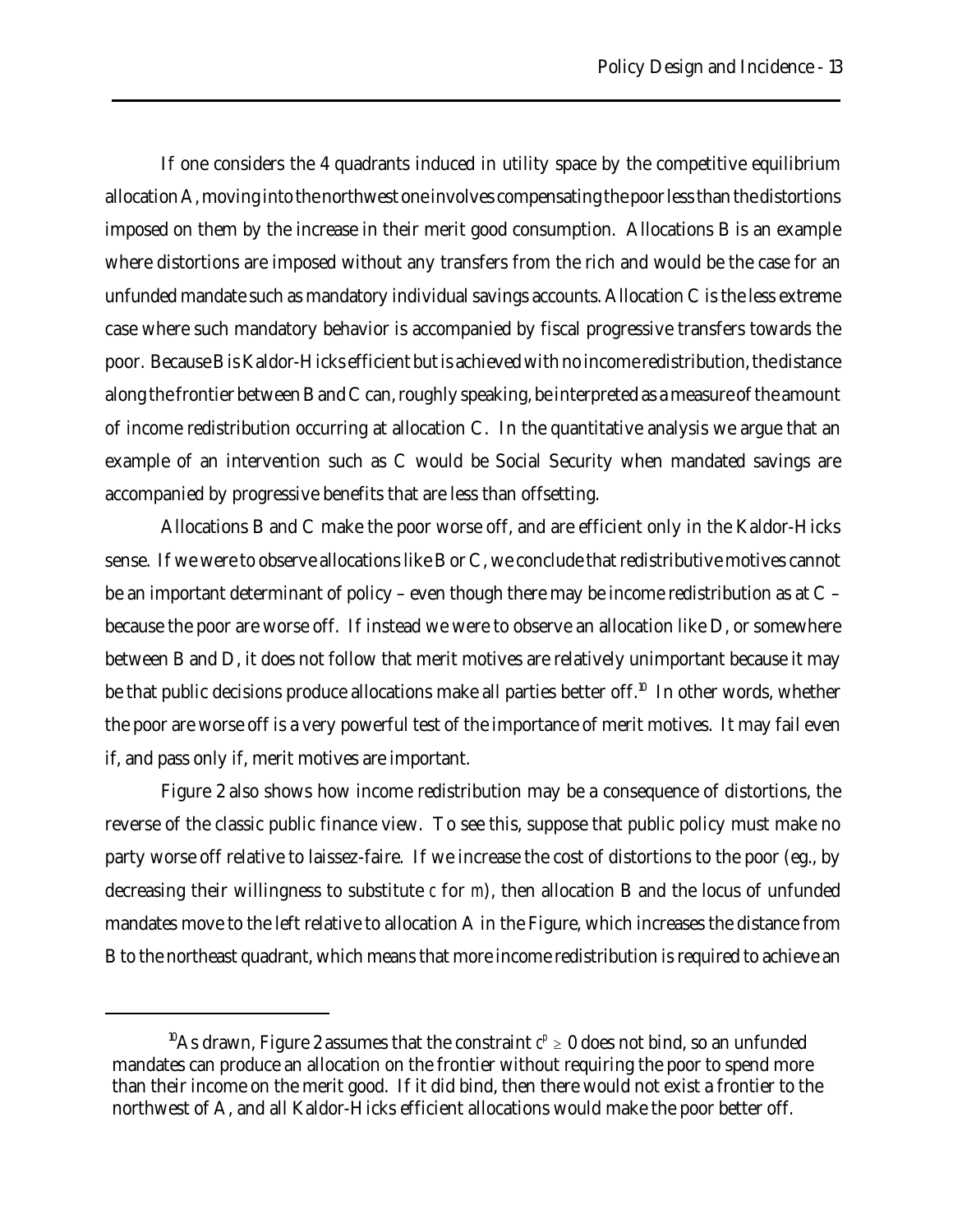efficient allocation making all parties better off.

Merit motives, when they operate at the margin, offer a very different explanation for the variation over time and across regions in the amount of social spending. We see from the formula (4) that a greater taste for merit goods (ie, large *b*) increases the "implicit marginal tax rate" – the gap between the social and private marginal rate of substitution for the poor. It also increases the amount of redistribution. Implicit marginal tax rates are positively correlated with the amount of social spending when the merit motive operates at the margin, because the extra redistribution is the price paid for the additional distortion.

Compare this with a classical explanation, where large amounts of social spending are explained as a consequence of an intense taste for redistribution (ie, large *a*). We see in Figure 2 how, holding constant *b*, large *a* is associated with more redistribution. But we see from the formula (4) that a greater taste for redistribution decreases the "implicit marginal tax rate." In other words, policies motivated by a relatively strong taste for redistribution do less to distort the poor. Hence, implicit marginal tax rates are negatively correlated with the amount of social spending when the redistributive motive operates at the margin. The relationship between implicit marginal tax rates and the amount of social spending summarizes the essence of the merit and classical approaches to the efficiency-redistribution tradeoff.

## 3 Important Government Programs Interpreted as Merit Good Provision

There are perhaps two approaches to investigating the potentially offsetting trades taking place between regulatory and fiscal policy as implied by merit motives. As discussed, whether such trades occur depends on the model of government intervention, on which we do not take a stand in this paper, and the relative importance of merit and redistributive motives. If the model predicts that winners compensate losers then one would like to measure the overall incidence and distortions for all programs and regulations, which due to data constraints is difficult. The more modest approach is therefore to do it on a program-by-program basis, so that the transfers generated by a given program would be compared to the distortions resulting from the regulations of that program. This is what we do in the bulk of the paper, but at the point briefly discuss government policy incidence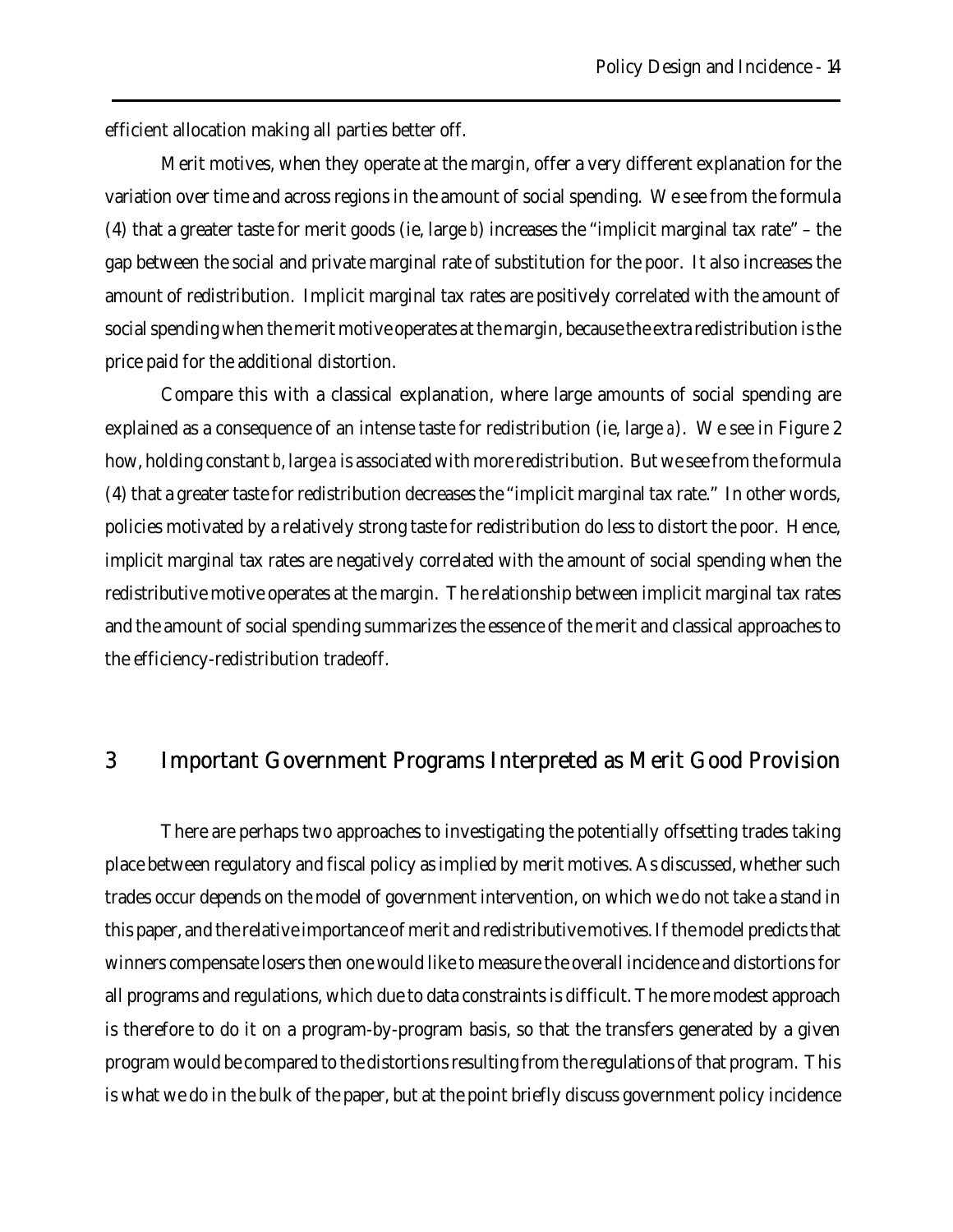in the aggregate.

To consider policy incidence in the aggregate, we make use of several studies on the relationship between taxes and government spending by income classes, and emphasize the importance of cross-hauling in the fiscal process. For example, an influential study by Pechman (1985) showed that US taxes, including all levels of governments, were fairly flat as a share of income. The poor paid a slightly larger share if corporate income taxes and property taxes were assumed to be pushed on to consumers by competition, but the rich paid slightly larger shares if those taxes were borne by capital. Government spending was found not to have this pattern across income classes; he found that poorer individuals received larger shares of their income from all levels of governments. Consequently, *net fiscal transfers* was found progressive in that after the common share of income paid to the government was deducted from the receipts, the poor faired better than the rich. Figure 3 below (Musgrave et al (1974) , Figure 6, p 289) summarizes this progressive feature of US fiscal policy induced by close to neutral taxes and progressive spending. Figure 4 (Pechman (1985) , Figure 4-2) summarizes this same progressive feature of US fiscal policy in a later study.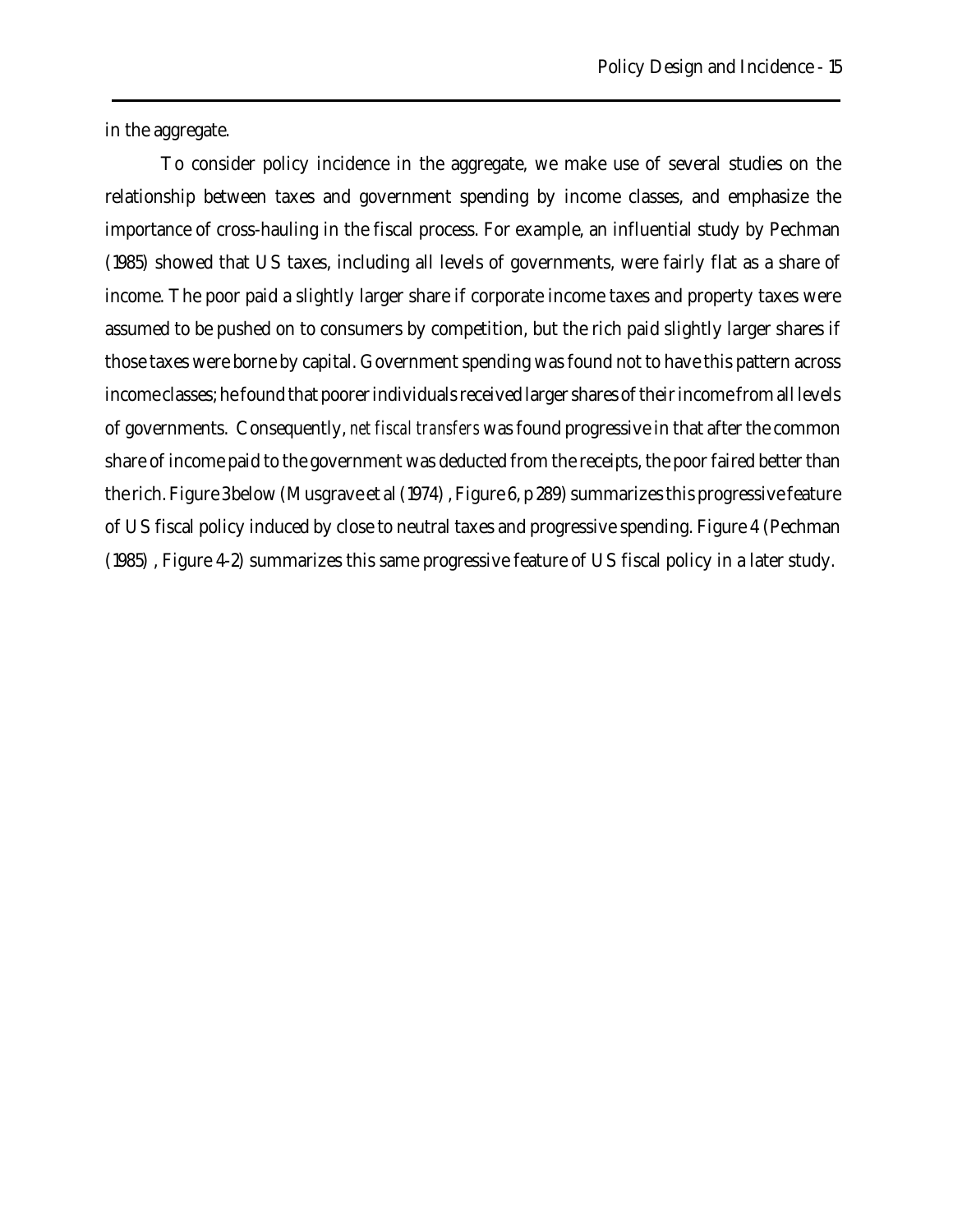

TOTAL RECEIPTS AND EXPENDITURES AS A PERCENTAGE OF TOTAL INCOME (Taxes, Benchmark Assumptions; ) expenditures allocated by total incomel

Figure 3 Overall US Taxes and Transfers, 1968. [Source: Musgrave et al, (1974) Fig 6, p. 289]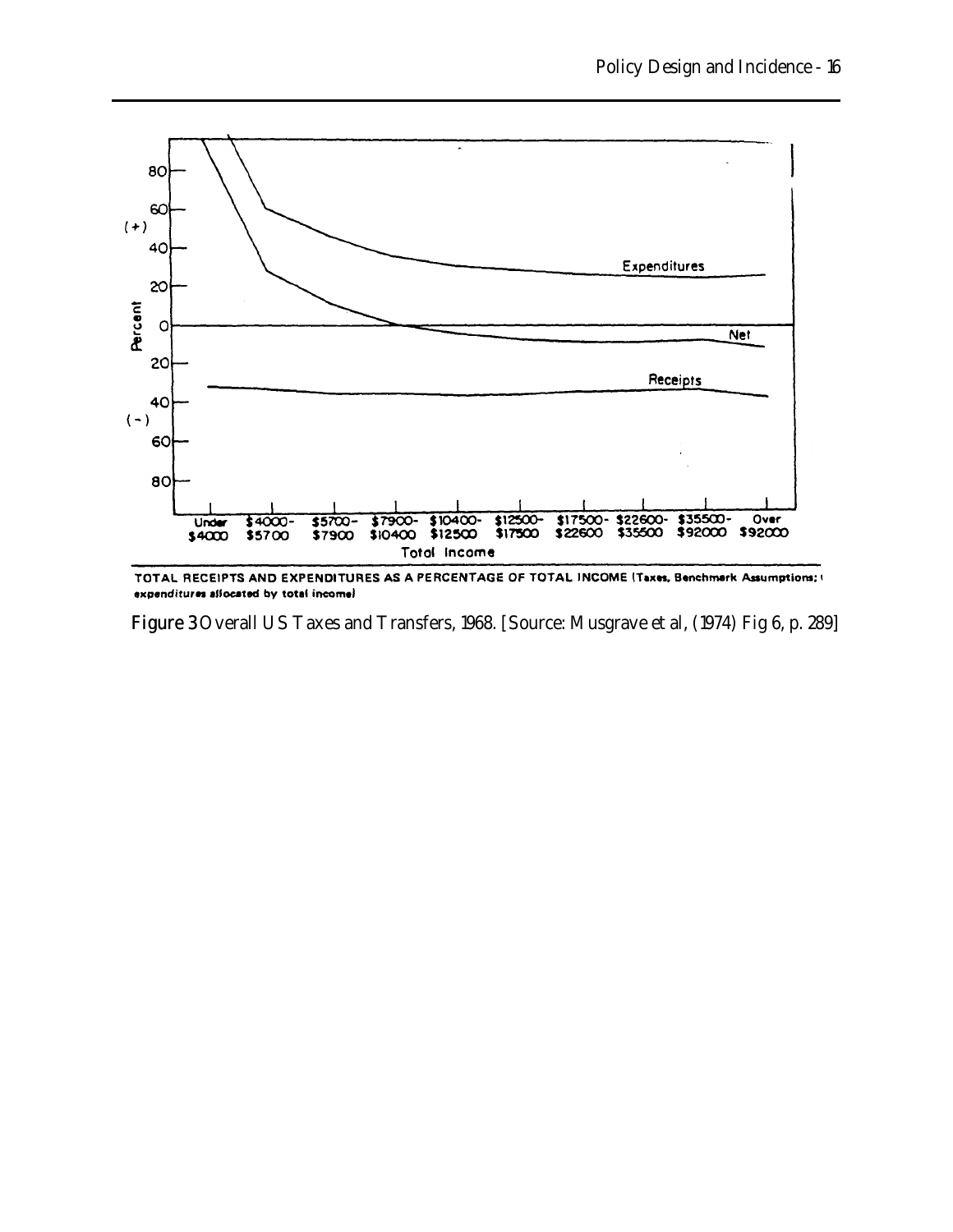

Federal, State, and Local Transfers and Taxes as a Percent of Market Income, by Population Percentile, 1980<sup>a</sup>

Figure 4 Overall US Taxes and Transfers, 1980. [Source: Pechman (1985), Fig 4-2, p 54.]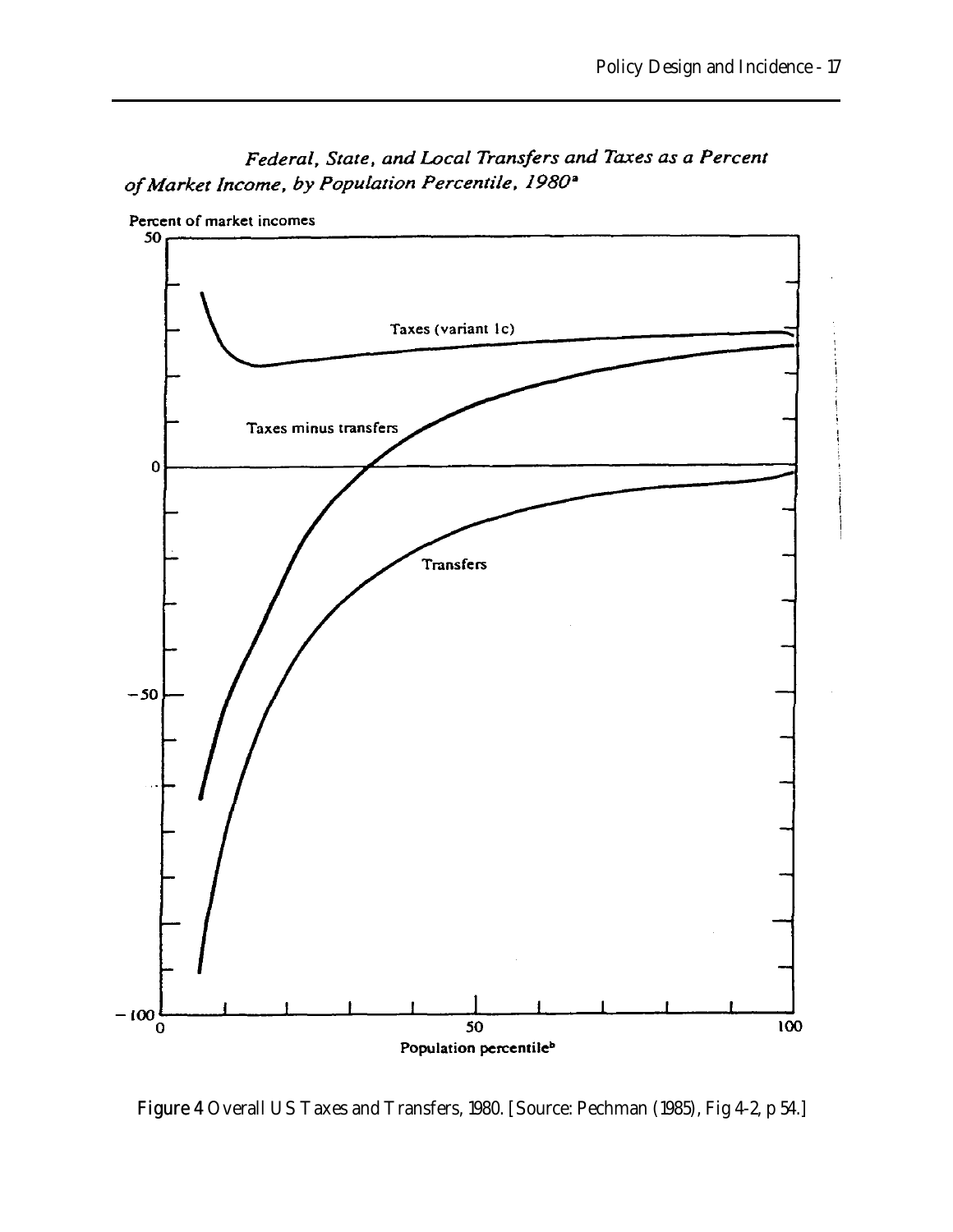Fullerton and Rogers (1993) supports this basic finding using a life-time approach to the measurement of incidence, as opposed to a static approach used by Pechman (1985). Their findings thus again include supporting a close to flat-tax nature of income taxes, a progressive nature of spending, making the overall fiscal effect fairly progressive.

At this first level of aggregate measurement, it appears that the progressive nature of fiscal policy and the regressive nature of in-kind programs are consistent with an overall merit good contract. More precisely, one may compare the amount of total redistribution with the total value of distortions imposed on the poor by all programs. Efficient allocations under merit-motives we saw implied transfers from the rich to the poor in terms of stimulating the merit-good consumption. In the Figure above, the binary representation of rich and poor is therefore revealed by the two income classes defining those who obtain negative versus positive net-transfers. More precisely if the net-transfers *n*(*y*) is a decreasing function of income that average to zero, then there will be a group of lower incomes  $\{y: n(y) > 0\}$  which are revealed to be the 'poor' with the remainder  $\{y: n(y)$ < 0 } revealed to be the 'rich'. For example, in the first figure, the 'poor' are revealed to be the lowest four deciles of the income distribution. Total redistribution is simply the triangular area in the north-west part of the figure, measuring the total net-transfers for the poor. The distortion on the poor would be both those induced by the in-kind nature of public spending as well as the excess burden of the taxes collected from them. From the figures, we see that taxes as a share of income are rather flat at about 30 % of income in 1968 and actually quite regressive conditional on the poor in 1980 where the poorest part of the population have taxes in the range of 40 % of income. Applying conventional estimates on the excess burden of taxation in the range of 50-100 % of revenue<sup>11</sup> it follows that the distortions on the poor is bounded below by about 15-30 % of their income in 1968 and 20-40% of their income in 1980. Therefore, the triangle representing total benefits to the poor must be less than those income shares of the poor to be explained by altruistic redistribution.

 $\rm{^{11}Ballard}$  et al (1985) estimate the "marginal excess burden" of the U.S. tax system to be between 0.17 and 0.56, and they find the marginal excess burden of the U.S. individual income tax (IIT) to be fairly representative of all U.S. taxes. Feldstein (1995) shows that these calculations and others in the literature ignore important forms of tax avoidance. He reestimates a marginal excess burden near unity for the IIT.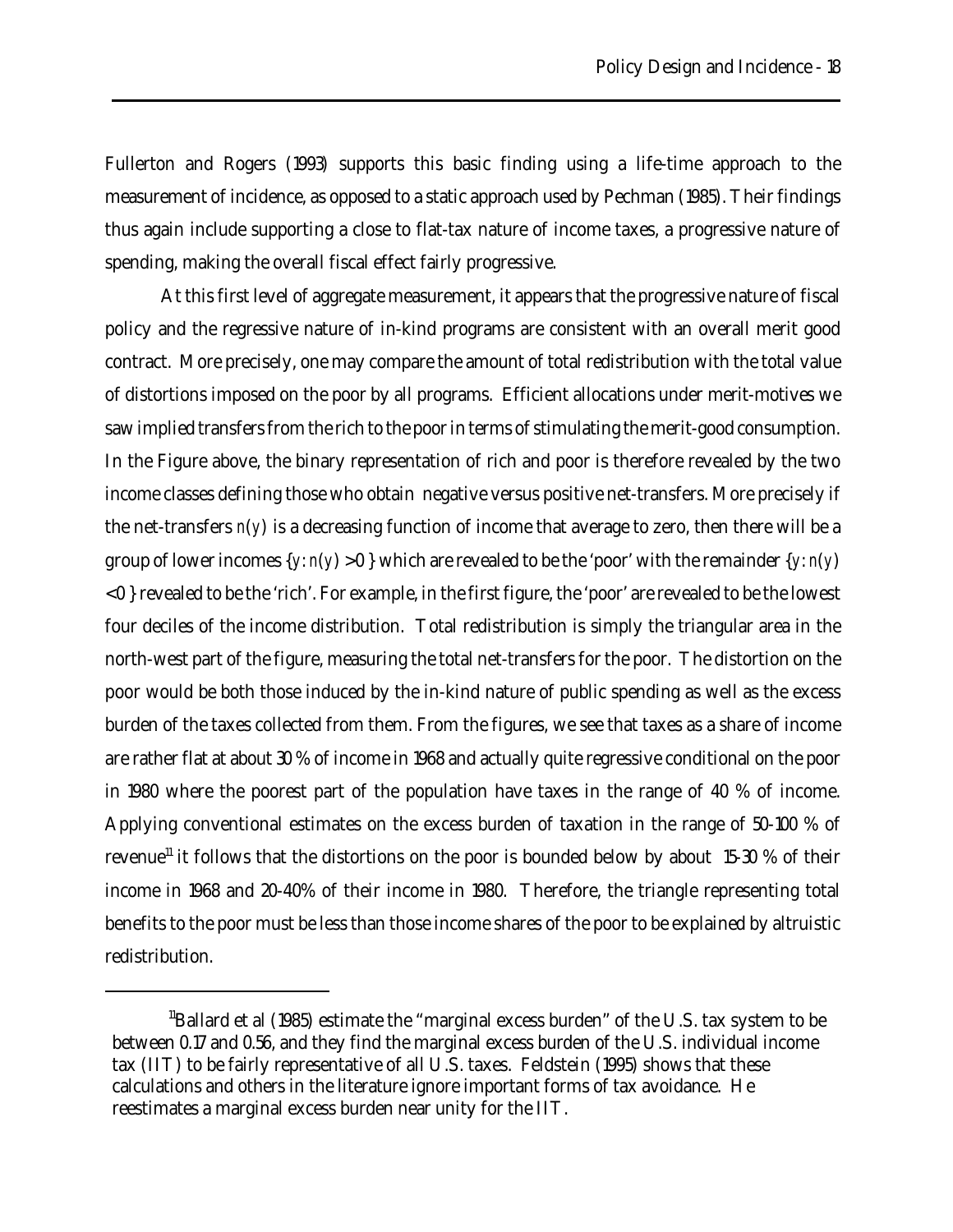Part of the problem of explaining these figures as purely redistribution is that the poor have the same (in 1968) or higher (in 1980) tax-rates than richer sub-populations. This 'cross-hauling' should not occur under purely redistributive motives at least not with a perfect transfer process; the poor should be tax-exempt because what is desired are net-transfers to the poor and that is most cheaply produced by not imposing distortions on them. However, both the excess burden of taxation and the in-kind nature of the benefits induces distortions on the poor which are easily explained as efficiency enhancing public policy under merit-motives.

Hence, even the limited information we have about policy incidence in the aggregate can be used to make some evaluation of the importance of merit relative to redistributive motives, because cross-hauling is so clearly important. Ideally, we would also like to know the aggregate cost to the poor of changes in their behavior and compare that the amount of income redistribution shown in the Figures. It seems that this exercise must be done on a program-by-program basis (and also account for cross-program interactions?), and hence computation of the aggregate is a colossal research project. However, if one began the analysis with some of the more important programs (in terms of changing poor behavior), and show that the cost of poor distortions from these programs alone was of similar magnitude as the aggregate redistribution shown in the Figures, it would seem that a complete analysis of all programs must conclude that merit motives are important, and that policy is hardly progressive in the aggregate. Beginning a sequence of such program-byprogram calculations is what we do below.

### 3.1 Program 1: Compulsory Retirement Accounts

Retirement accounts, sometimes referred to as Provident Funds, are typically financed with proportional payroll taxes and pay benefits according to lifetime contributions plus accrued interest. A few countries around the world have such retirement accounts, and many have proposed that the U.S. adopt one. In our context, the two groups are rich and poor. The merit and nonmerit goods are consumption when old and young, respectively. According to our model, the rich would like to see the poor save more for retirement than the poor would in the absence of government intervention. By construction, a Retirement Account is neither progressive nor regressive in the accounting sense. However, as long as the program causes the poor to change their behavior, our model suggests that the program makes the poor worse off in the Hicksian sense. A number of commentators worry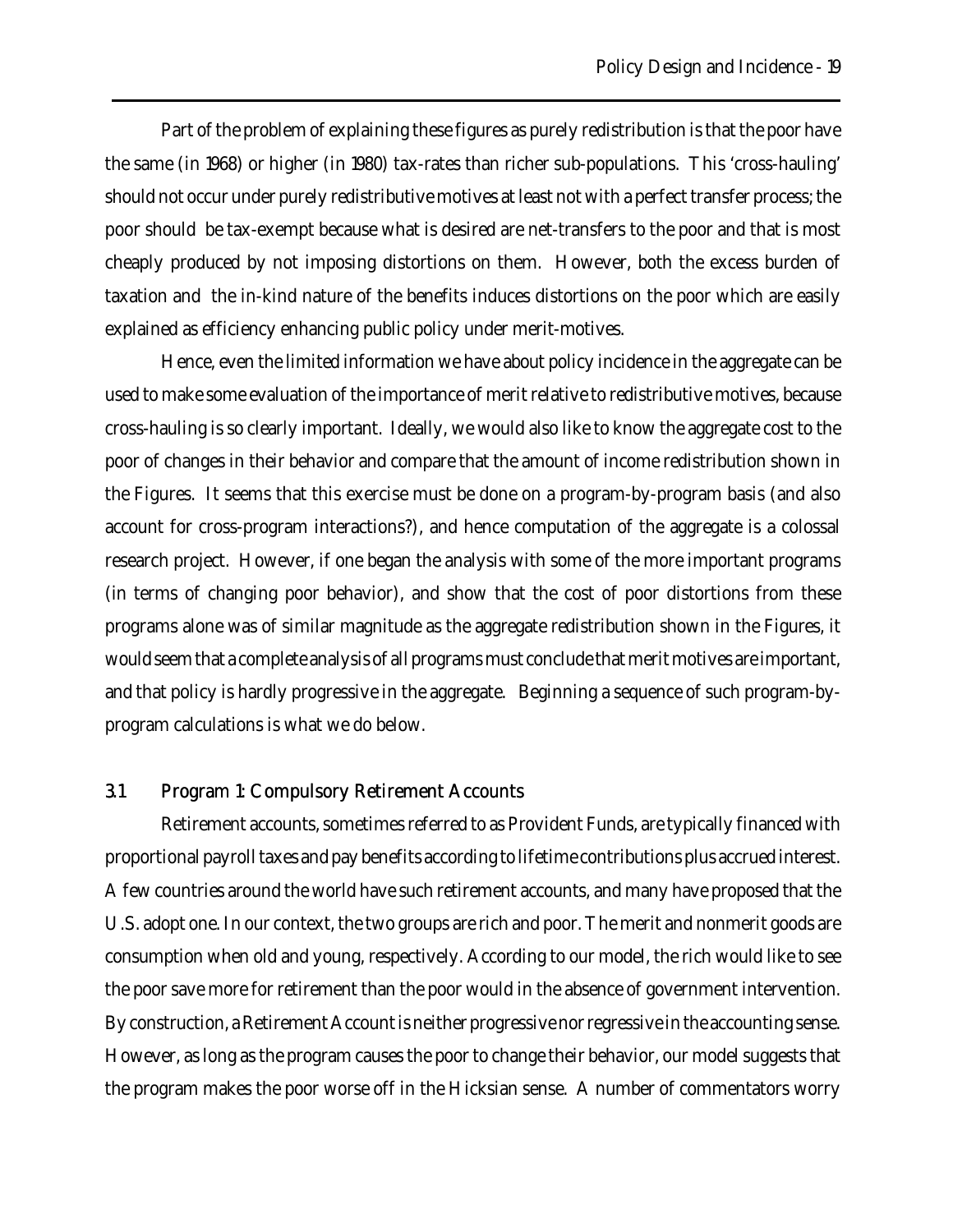that the poor save too little for retirement (Hamermesh 1984, Robb and Burbidge 1989), so that changing their savings behavior is indeed a primary policy motive as it is in our model.

Our model also shows that such a proportional program can achieve efficiency if consumption of the merit good is a larger fraction of income for the rich – in other words, the rich have higher retirement savings than do the poor – and the merit good cannot be resold.<sup>12</sup> One instance of resale in this application is borrowing during youth against one's retirement benefits, and is generally believed to be difficult or impossible. The fact that governments make it more difficult, through e.g. banning lenders from seizing the old-age benefits in case of borrower default, is indicative of the desire for larger savings rates.

Such a proportional program can also achieve efficiency even when rich and poor consume equal fractions of the merit good if the rich have better opportunities for reselling the government provided merit goods over time. This is likely to be the case with retirement savings because the rich may have assets they can draw down (e.g., monies intended for bequests) in response to the requirements of a Retirement Account while the poor do not.

Hence, our analysis predicts that compulsory Retirement Accounts change behavior mainly of the poor, are regressive in the Hicksian sense, and tend to be more progressive in the accounting sense the higher is the fraction of income which must be contributed to the program. This final prediction is consistent with the apparent finding in the literature that less developed countries simultaneously have smaller Social Security programs and are more regressive in the accounting sense as compared to the programs in developed countries.<sup>13</sup>

### 3.2 Program 2: Induced Retirement and Social Security

Here the groups are young and old and the merit good is leisure when old<sup>14</sup>. Efficiency might

 $12$ <sup>12</sup>The studies of Dynan, Skinner, and Zeldes (1996), and others suggest that savings rates are higher for the rich, even accounting for Social Security wealth.

 $13$  See Mulligan and Sala-i-Martin (1999) on the size of programs and e.g. Midgley (1984) for analysis of the progressivity of Third World programs and Burkhauser and Warlick (1981) or Garrett (1995) for analysis of the progressivity of American programs.

 $14$ As an example, this is consistent with Sala-i-Martin (1996) who has argued that the elderly impose negative external effects on the young in the labor market.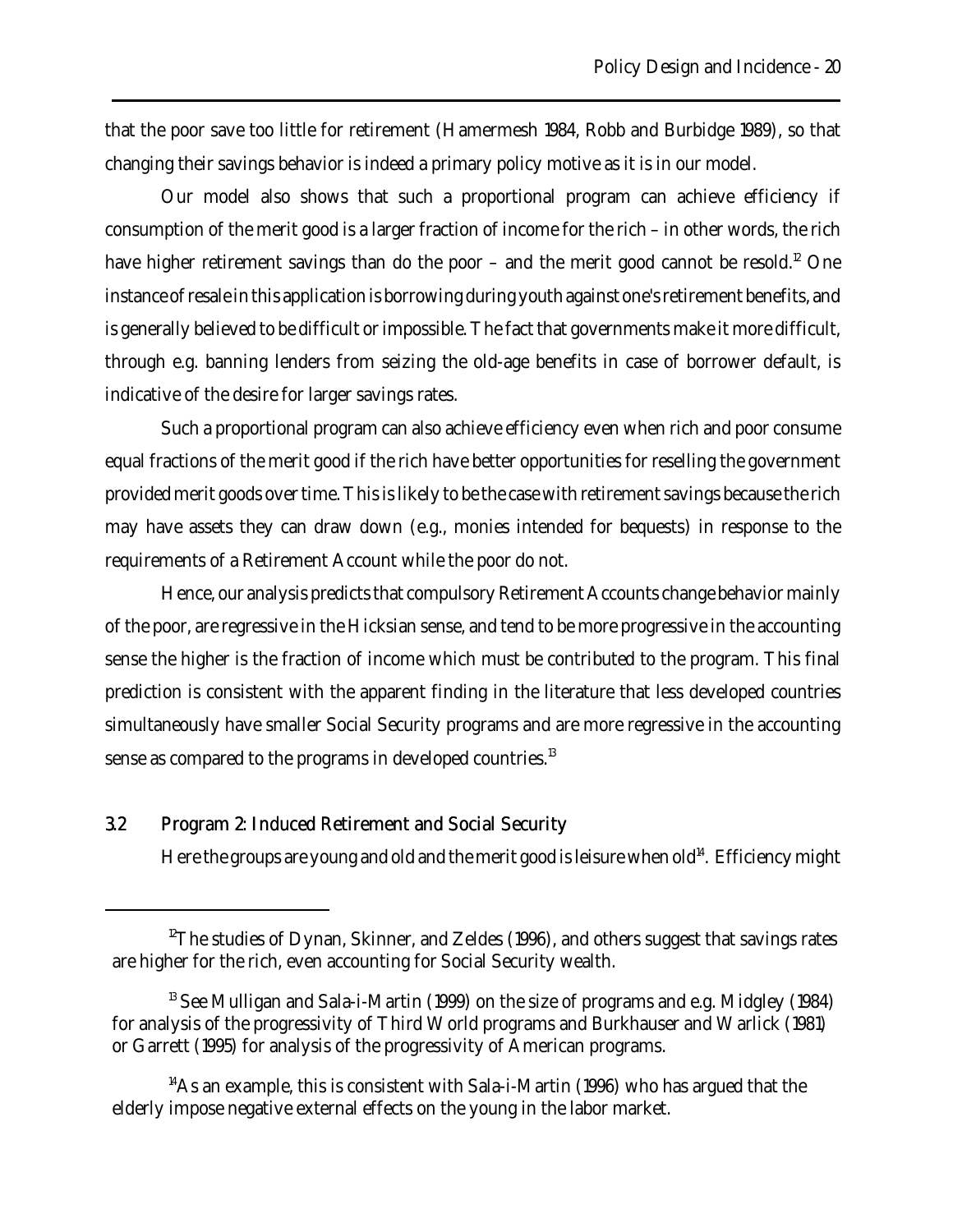be achieved in this case with a regulation requiring the old to retire from their jobs. Mandatory retirement hurts the old and, if workers of different ages are substitutes, helps the young. Fiscal transfers from young to old may also be part of the policy package so that both groups might gain from the policy. This prediction is consistent with the vast majority of Social Security Programs around world which *combine* fiscal transfers from young to old with strong inducements to retire (Sala-i-Martin 1996, Mulligan and Sala-i-Martin 1999a,b). From an accounting perspective – a so called "generational accounting" perspective in this case – it would appear that the old gain at the expense of the young. Indeed, generational accounts have been used for a number of countries to show how "policy helps the current elderly and harms current younger and future generations" (Auerbach, Kotlikoff, and Leibfritz 1999, p. 3). However, as generational accounting only focuses on the resource flows to and from the public sector, including the distortions into the analysis changes incidence evaluations.<sup>15</sup>

### 3.3 Program 3: Medicare and Medicaid

Here the groups are rich and poor and the merit good is healthcare, especially during old age. Efficiency, in the sense of encouraging the poor to consume more healthcare than they would on their own, can be achieved by public provision or financing. Since services are difficult to resell, separate prices for rich and poor are feasible. For Medicare in the US, taxes are roughly proportional to lifetime income and, due to the greater longevity and greater utilization by higher income beneficiaries, benefits are roughly proportional to taxes paid (McClellan and Skinner 1997). Hence, Medicare appears to be neither progressive nor regressive in the accounting sense. Nevertheless, in the case that the competitive equilibrium demand for healthcare is a greater proportion of income for the rich, Medicare is regressive in the Hicksian sense. Medicare looks like the movement from allocation A to allocation B in Figure 2.

Medicaid also provides public healthcare, but beneficiaries are relatively poor while taxes are levied on all income groups. Hence Medicaid is progressive in the accounting sense and may be

<sup>&</sup>lt;sup>15</sup>Also see Mulligan (1999) who argues that generational accounting ignores the retirement inducing provisions of Social Security programs, overstates the gains by the elderly, and may overstate costs to the young.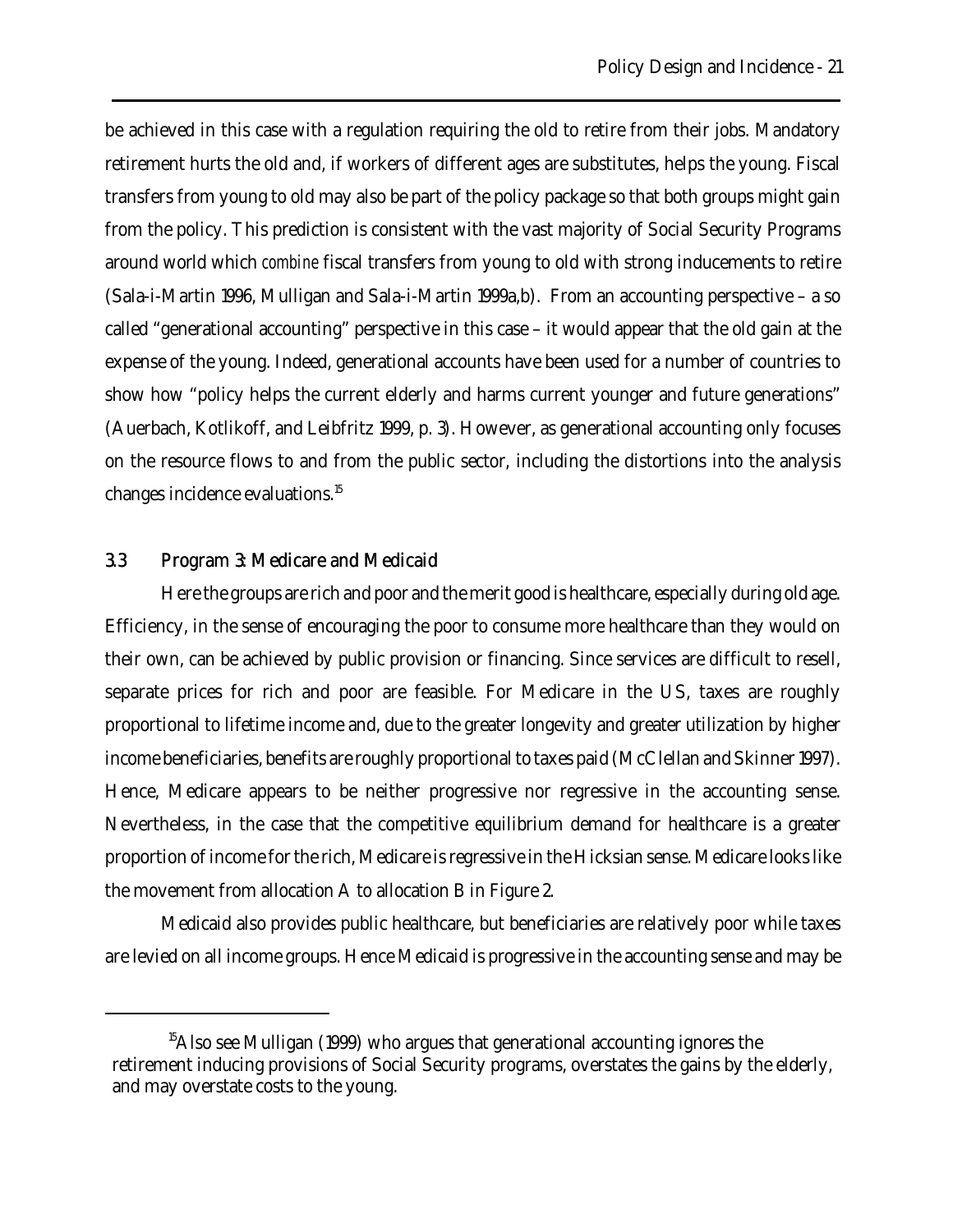progressive in Hicksian sense even if beneficiaries would prefer to spend on other goods the dollar equivalent of their publically provided healthcare. Medicaid looks like the movement from allocation A to allocation C or D in Figure 2. As a package, Medicare and Medicaid are progressive in the accounting sense and may be either regressive or progressive in the Hicksian sense.

The case of Medicaid is particularly interesting when considering long-term care for the elderly. In the US, the share of nursing home days publicly financed is about 60%, and is almost exclusively through the means-tested Medicaid program. It is often argued that there is a lack of demand for long-term care insurance in the US (see e.g. Pauly (1990)). However, since most of long-term care is covered by public financing, completely so for the poor, what is lacking is a *private* demand by the poor. Private long-term care insurance, supplementing the public part, declines with income just as for other the other merit goods we have discussed. This is again naturally interpreted through merit motives; the poor over-consume long-term care insurance through the public distortions, they even demand more of it than the rich (!), and are thus at a corner solution in which their lack of private demand is more pronounced than that of the rich.

Regardless of the type of health care, according to the merit good model, the poor do not have a strong enough preference for health care in a social sense so that offering them a price below cost enhances efficiency. Such pricing induced by insurance is usually interpreted as creating a so called moral hazard problem in the sense that beneficiaries are induced to consume more health care than they would if they made their healthcare consumption decisions based on the resource cost at the time of purchase. But under merit motives such pricing below cost does not create moral hazard and, indeed, enhances efficiency.

## 3.4 Program 4: Compulsory Schooling, and Labor Market Regulations

Again the groups are rich and poor but now the merit good is schooling. American local governments mandate and provide elementary and high school training. There are two interpretations of this, both consistent with our merit good model. In the first interpretation, taxes roughly proportional to income finance a universally provided education such as a high school degree. Such a program would appear progressive in the accounting sense, but may be regressive in the Hicksian sense because the poor often value schooling less than it costs. An extreme case here is if the poor do not value schooling enough to participate in the program – as is the case for high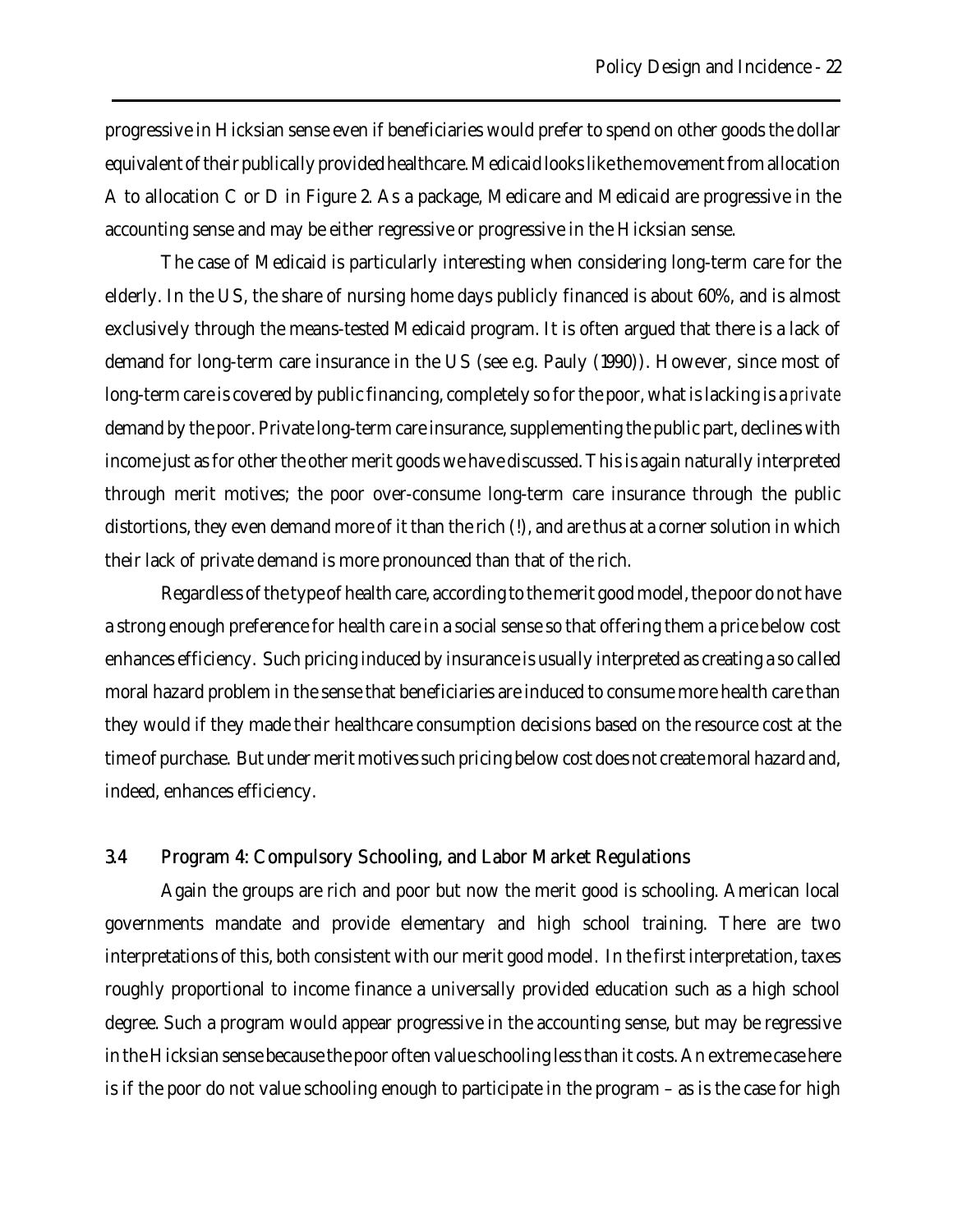school dropouts.

In the second interpretation, schooling is compulsory but not financed by the government. This is basically the American educational program design from the point of view of the federal government and from the point of view of many state governments. Financing by a local government is only nominally different than no government finance at all in this interpretation because families sort geographically according to their income. In this interpretation, compulsory schooling is trivially neither regressive nor progressive in the accounting sense. At the same time, compulsory schooling is regressive in the Hicksian sense as long as the poor demand less schooling than is compelled by the government and less schooling than is demanded by the rich. The results of Landes and Solmon (1972) and others suggest that compulsory schooling laws do not affect the educational attainment of most Americans. Presumably the poor are those who are affected, if any.

One of the most important and prevalent labor regulations is the prohibition of indentured servitude – young people are not allowed to obtain financing for their schooling and other training in exchange for a binding promise to work for the creditor after the schooling is completed. Such regulations, together with government finance of schooling, have a natural interpretation in the merit good model. "Freedom" is a merit good and, as such, is under-demanded by students in the laissezfair case. To stimulate freedom, students are prohibited by the government from selling their freedom in exchange for publicly subsidized schooling. Our analysis implies that students are not as much better off – and perhaps worse off – from government policy as the accounting for government educational subsidies might suggest, not only because they might prefer cash to the educational subsidy, but also because they are prohibited from borrowing. For example, while Friedman and Friedman (1980) and others have suggested that public university spending is regressive because all income groups pay taxes but mainly the higher income families have children enrolled in universities, our analysis emphasizes that it is for college students that the prohibition of indentured servitude is most binding.

### 3.5 Program 5: Public Housing

Governments often provide or subsidize housing for the poor, although such programs are typically smaller in magnitude than the old age, medical, and schooling programs mentioned above. Olsen and York (1984) point out that, according to the Hicksian definition of incidence, the poor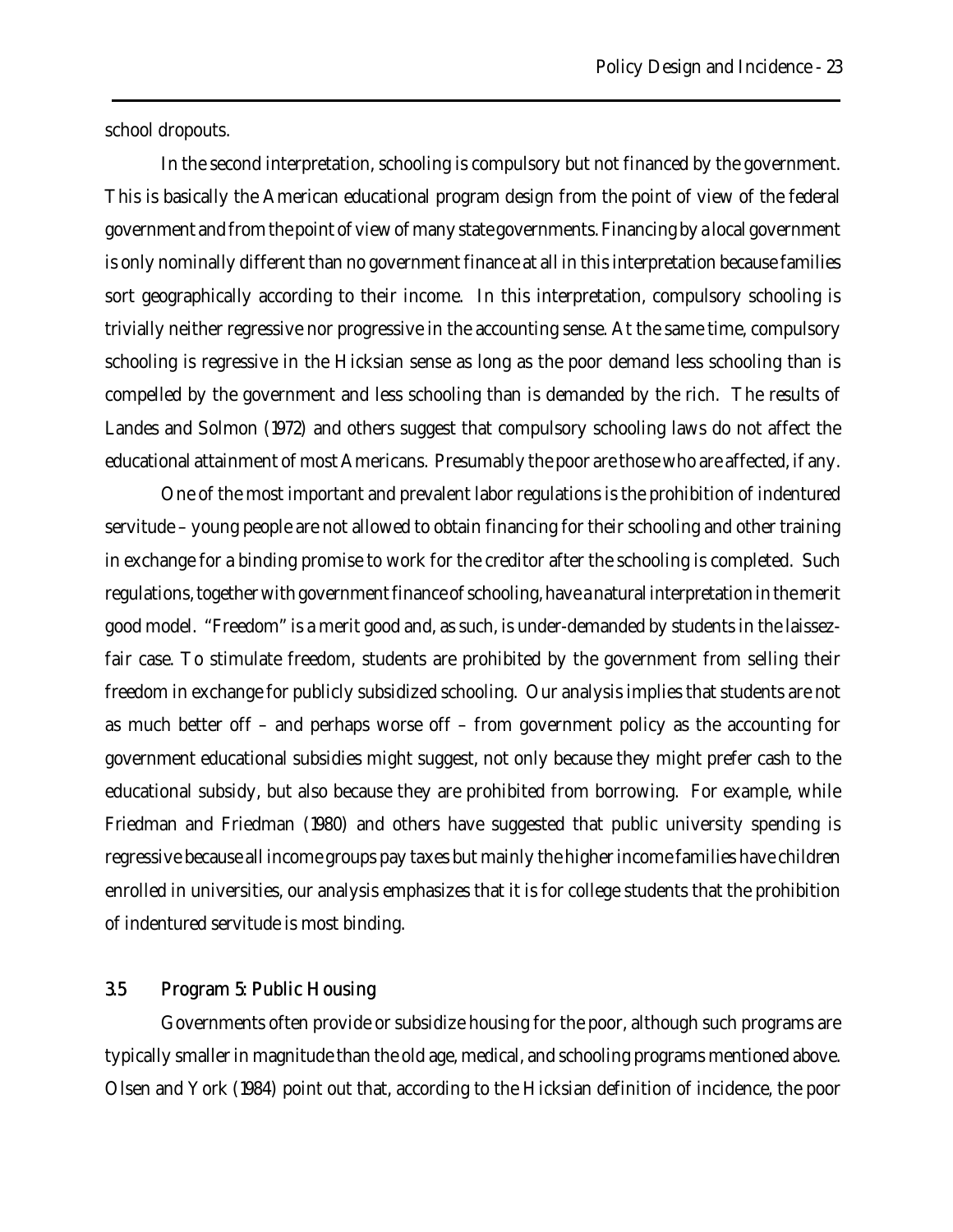value the subsidies less than they cost because "[The accounting approach-our addition] ignores the fact that people are not indifferent between all bundles with the same market value..." (Olsen and York 1984, p. 177). However, they estimate that the average valuation of the housing by program beneficiaries is only 9% less than the market value. They also find program benefits to be correlated with beneficiary attributes in similar ways whether measured by beneficiary valuation or market valuation.

We see Olsen and York's analysis as one application of our model – one in which the government induced change in behavior small relative to those induced by old age, medical, schooling and other programs. Consistent with our prediction that the accounting approach is most accurate for small programs, Olsen and York find relatively small gaps between the accounting and Hicksian incidence for public housing programs.

# 4 The Quantitative Importance of Merit Good Distortions for Old-Age Programs

The previous sections discuss the *qualitative* implications of merit good motives as they deliver implications different from classic public finance. This section attempts the more challenging exercise of investigating *quantitatively* whether the distortions are large relative to the progressive nature of fiscal policy. Our main finding is that for conventional parameter values in common models of life-cycle consumption, the distortions imposed are of first-order importance and very large relative to the fiscal transfers that offset them. Indeed, we find that for common models and empirically relevant parameter values many times an *infinite* amount of retirement income would be needed to compensate the poor for raising their yearly savings rate by as little as 3%.<sup>16</sup> When the amount of forced savings is low enough for there to be a feasible amount of government provided retirement benefits to offset the distortion, the classic tradeoff between efficiency and redistribution

 $^{16}$ A sufficient, but not necessary, condition for the inapplicability of the classic justification is that distorted savings of the poor are not compensated for fully in terms of above market returns through the program. To assess this condition, we do not measure the benefits of these distortions for the rich, in terms of their positive external effects, but if the compensation required would be finite such estimates would be necessary in order to infer the social benefit from offsetting regulatory and fiscal policy.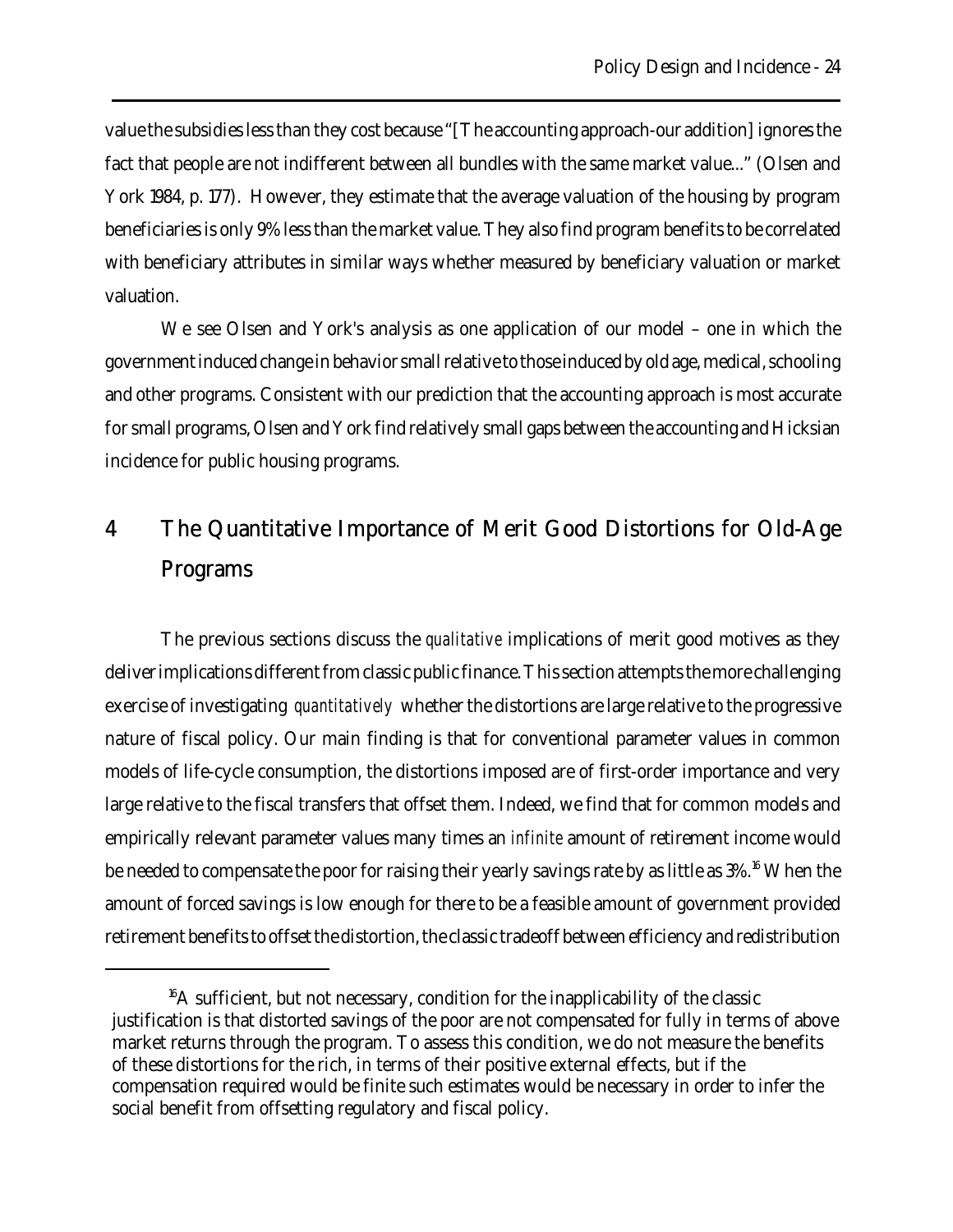cannot justify the program in itself. In addition, as these distortions are so large as to cover the total amount of redistribution, as discussed in the previous section, the aggregate government budget, and not only the program itself, is difficult to interpret to be generated by the classic redistributionefficiency tradeoff.

The fact that no amount of progressivity in Social security benefits may make up for the over-savings of the program is quite striking and can be most easily illustrated through Figure 5. As before for Social security, we interpret the merit good *m* as the amount of retirement consumption when old and the non-merit good *c* as the amount of pre-retirement consumption when young.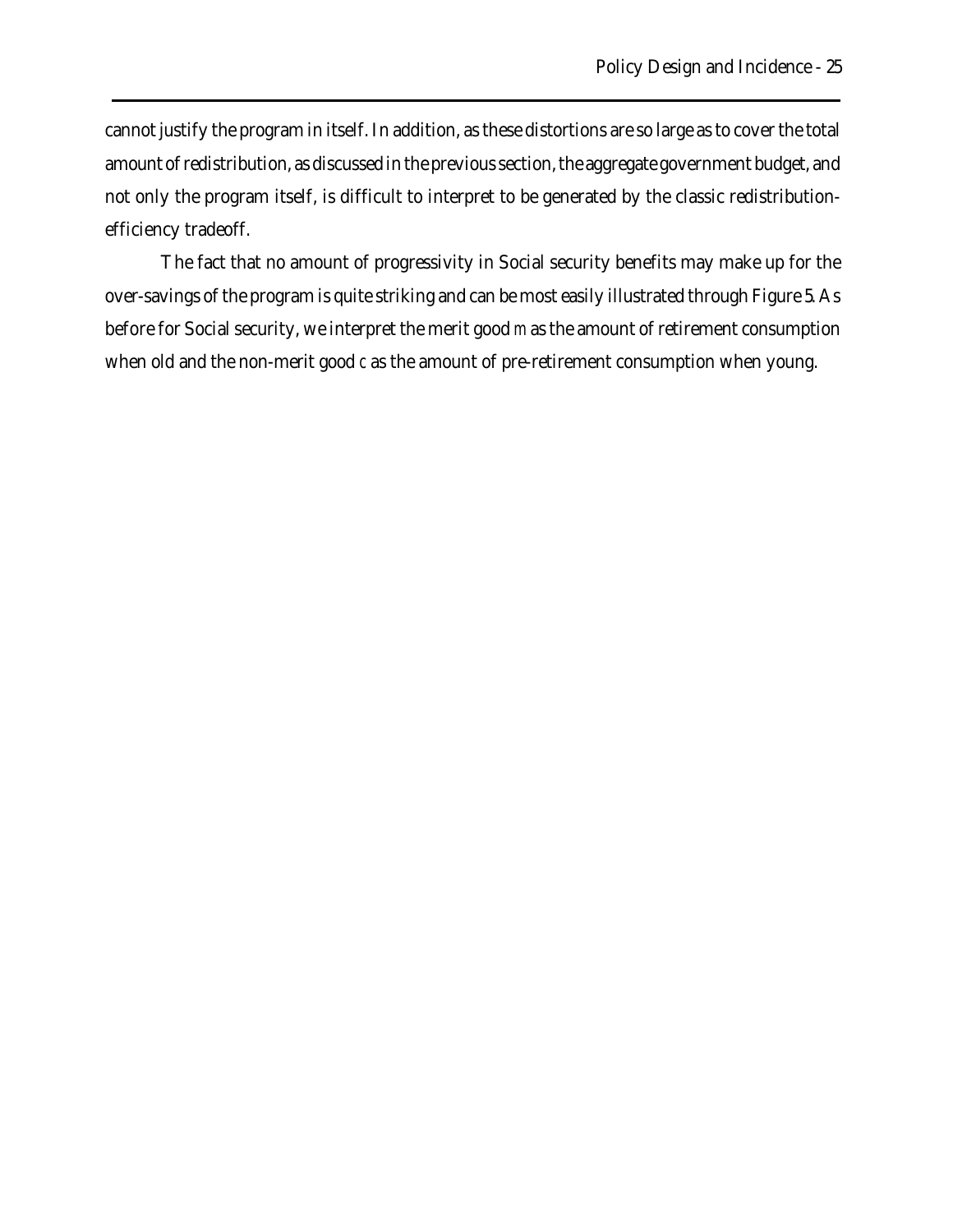

Figure 5: Merit Good Distortions and Mandatory Savings

The accounting approach labels a transfer neutral if it moves the allocation down or up the budget line whether or not trading back to the optimal level of consumption is feasible. However, without resale, the utility of the poor is affected by how much the consumer would have to be compensated to remain indifferent to his optimal level of consumption, and thus traces out the indifference curve instead of the budget set. Consider mandating savings beyond the most preferred level of intertemporal consumption, indicated by (*c\*, m\**)*.* If the individual is paid back the present value of the extra savings mandated, he will simply be moving up the budget line and will in an accounting sense have been subjected to a neutral transfer. This is neutral only if the transfers can be undone in which case the government program has no effect so that accounting measures of incidence are accurate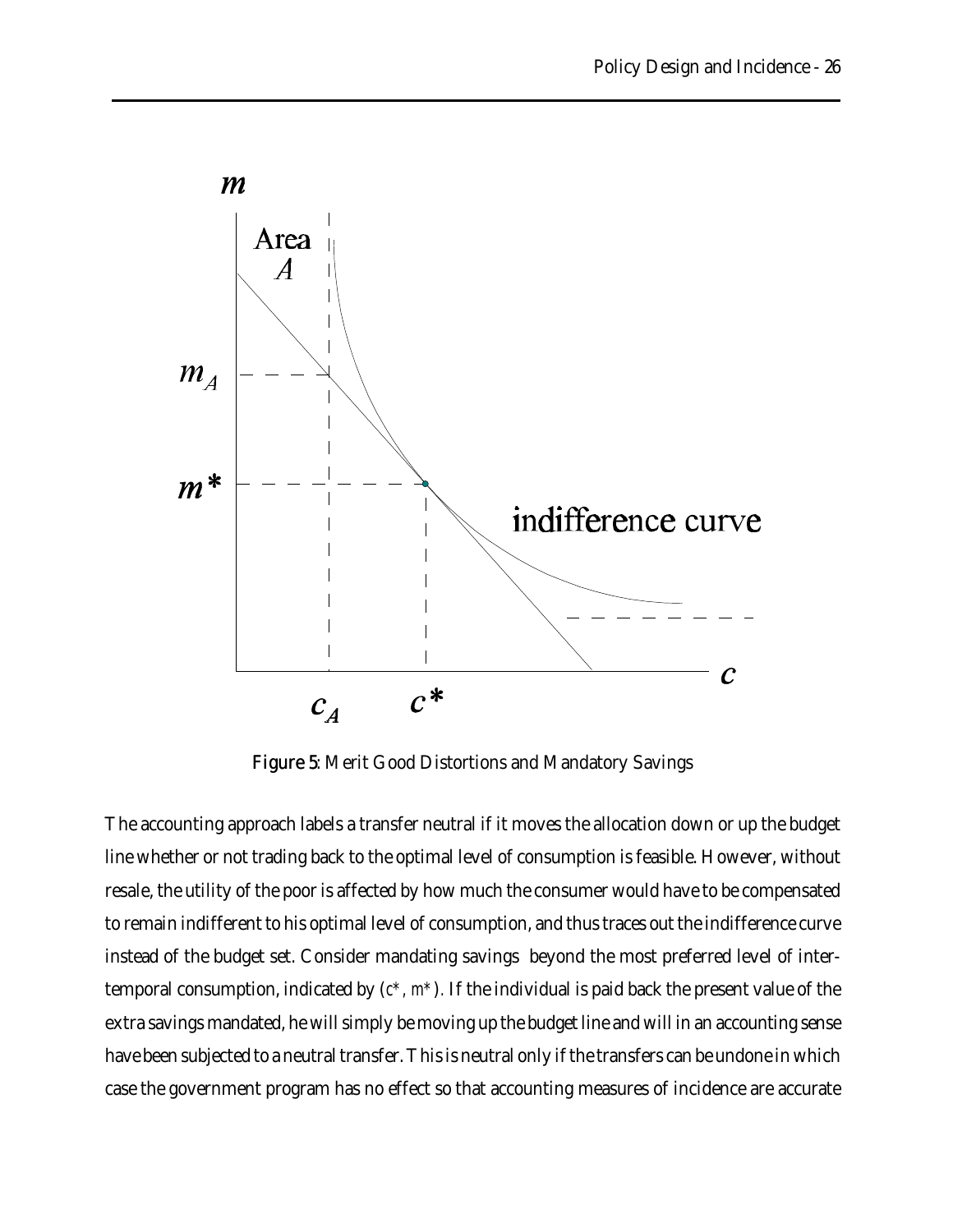only when in-kind programs are irrelevant. However, when the transfer cannot be undone, the individual is presumably made worse off. The striking fact that there may be *no* amount of compensation when old that will compensate him for the forced savings when young occurs when, as with the constant elasticity of substitution case shown in the figure, there is enough complementarity so that indifference curves asymptote away from the axis, towards the consumption level  $c_A$  for the indifference curve of the optimal consumption pattern. The more complementarity is consumption, the more the two goods want to be consumed together, and the more is the individual is hurt by being forced to favor one good over the other. If the savings mandated lowers current consumption below  $c_{\mathrm{A}}$  in the figure then there is no amount of government provided benefits when old that can compensate the individual for the foregone consumption when young. Whatever profile chosen in Area A in the figure, *even if it involves more old consumption than the market allows one to trade over time*, it is dominated by the optimal consumption profile. Put differently, if taxes are high enough to push consumption when young below  $c_{\scriptscriptstyle\! A}$ , then regardless how much the government pays out in retirement benefits, even if it involves massive redistribution from other cohorts, the individual is worse off. Consequently, generous programs in an accounting sense, in which some cohorts are paid by the government much more than the market would yield, may nevertheless hurt those cohorts.

Our quantitative assessment of the magnitude distortions imposed by excessive savings of the poor proceeds in four steps. First, we show how the standard life cycle model can be viewed as a special case of our merit good analysis with simply two goods. Second, we calibrate the model and compute the amount of retirement income an individual would require to raise his savings rate. Third, we explain why government retirement programs can be expected to have a greater effect on the retirement income of the poor than that of the rich. Lastly, we compute how much more regressive is a retirement program when taking into account the excessive savings of the poor rather than simply accounting for research flows to and from the public sector.

### 4.1 Modigliani's Life Cycle Model as Special Case of the Two Good Merit Model

We consider a continuous-time version of the standard life cycle savings model where the interest rate equals the rate of time preference. Working life begins at time *t*=0, retirement begins at time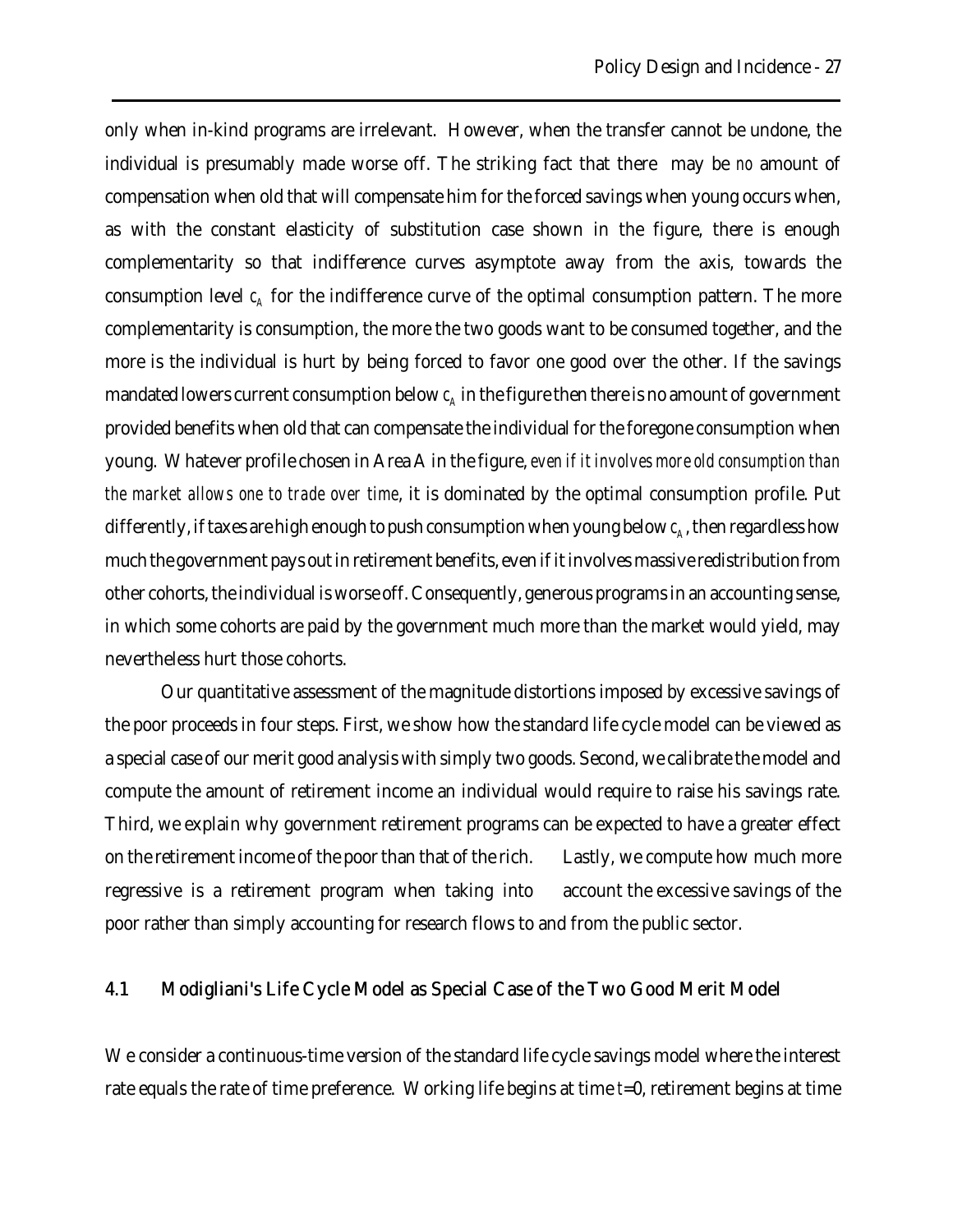*R*, and death occurs at time *T*. Labor income during working life is *y*(*t*) and 0 during retirement. Age *t* consumers enjoy government benefits (negative taxes) in the amount *g*(*t*). We assume that the interest rate and the rate of time preference are equal, and denote them  $\delta$ . In general, it is possible that consumers begin or end life with positive financial assets. However, this situation is more likely for richer persons and we suppose for simplicity that a poor person has no financial assets at the beginning and at the end of his life. In this latter case, the lifetime budget constraint for poor consumers is:

$$
\int_{0}^{T} e^{-\delta t} c(t) dt \leq \int_{0}^{R} e^{-\delta t} y(t) dt + \int_{0}^{T} e^{-\delta t} g(t) dt
$$

where  $c(t)$  denotes consumption at a given age. The poor also face a borrowing constraint, which we discuss in more detail below.

We assume consumers evaluate a feasible consumption profile  $C = \{c(t): 0 \le t \le T\}$ according to the constant elasticity of intertemporal substitution (CIES) utility function

$$
U(C) = \frac{\sigma}{\sigma-1}\int\limits_{0}^{R}e^{-\delta t}\left[c(t)\right]^{(\sigma-1)/\sigma}dt + \frac{\sigma}{\sigma-1}\gamma^{1/\sigma}\int\limits_{R}^{T}e^{-\delta t}\left[c(t)\right]^{(\sigma-1)/\sigma}dt
$$

Here, the parameter  $\sigma$  is the intertemporal elasticity of substitution. In the special case we consider below, the parameter  $\gamma$  is the share of pre-retirement consumption undertaken in retirement in the absence of government policy. Such a taste may arise, for example, from substitutability between leisure and consumption  $\mathbb{I}^7$  or the lesser needs associated with the maturation of one's children.

Following Modigliani and Brumberg (1954), we assume working income is constant over time,  $y(t) = y$ . We also assume government benefits are paid only to retirees and in a constant amount

<sup>&</sup>lt;sup>17</sup>This effect is emphasized by Ghez and Becker (1975), Owen (1969), Robb and Burbudge (1989), and others.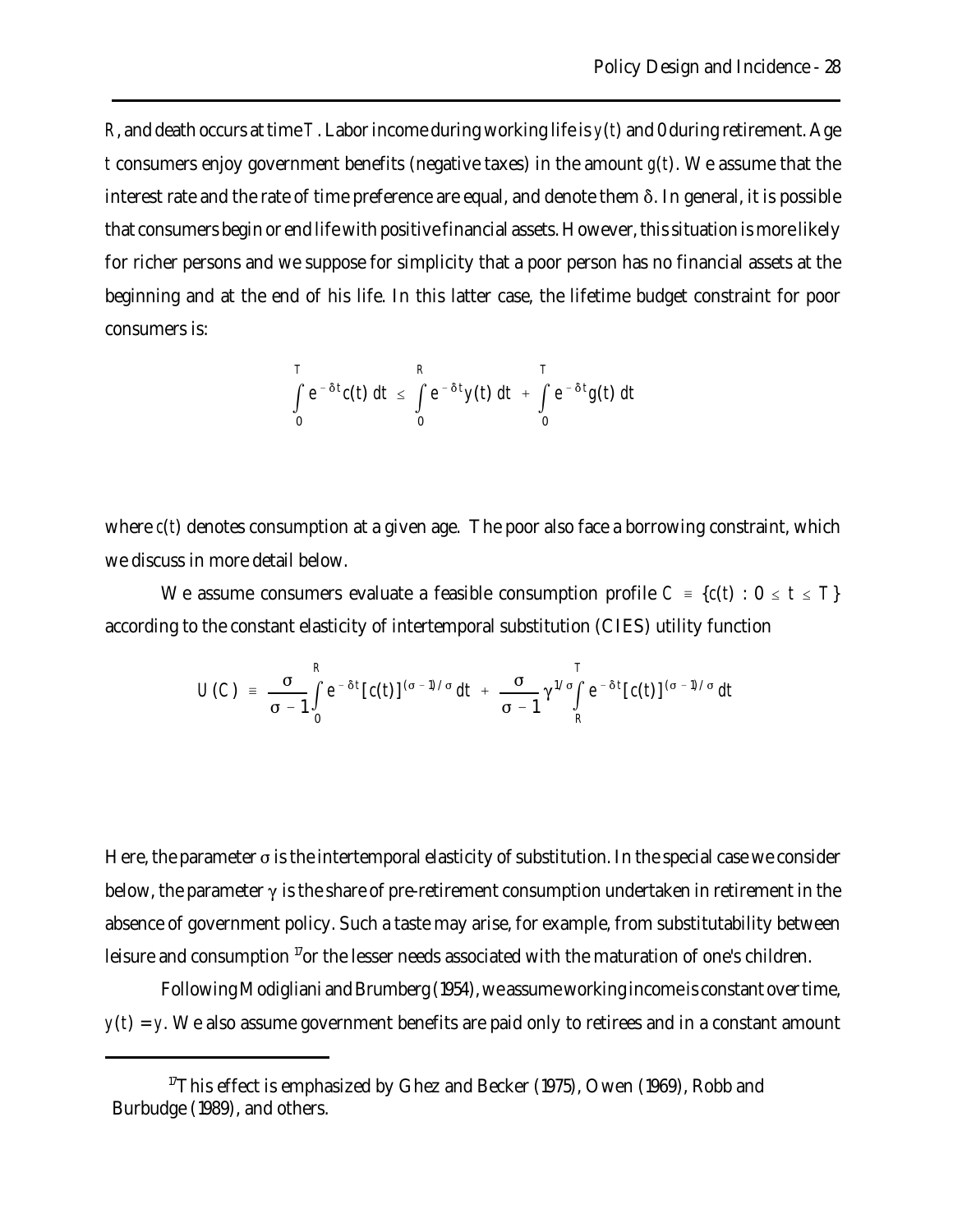over time, and denote that amount  $g(t) = gy$  if  $t \ge R$ . It is well known that in this case, the most preferred consumption profile involves consuming the same amount, which we denote *c*, during each period of working life and the same amount, which we denote *m*, during each period of retirement. Hence the life cycle savings problem in continuous time is a special case of our two good model, where the utility function is:

$$
U(C) = u(c, m) = \frac{\sigma/\delta}{\sigma-1} (1-e^{-\delta R}) [c^{(\sigma-1)/\sigma} + q\gamma^{1/\sigma} m^{(\sigma-1)/\sigma}]
$$

where the parameter  $q = \frac{e^{-\delta R} - e^{-\delta T}}{2\delta R}$  represents the trade-off between a yearly reduction in  $1 - e^{-\delta R}$ 

consumption when working and yearly retirement benefits when retired. This utility function is a special case of our functions  $u^p(c, m)$  and  $u^r(c, m)$  – the weighted constant elasticity of substitution case. It naturally depends on the interest rate but also, because the trade-offs are between flows, on the share of life retired. The corresponding budget constraint is given by

$$
c + qm \leq y(1+gq)
$$

Because the two goods are pre-retirement and post retirement consumption, the relative price of the merit good may be interpreted to be *q.*

A government old-age retirement program will force consumers to save a constant fraction of labor income during each period of working life. This is a regulation which is unlikely to affect the behavior of the rich because they hold financial assets for other reasons, e.g., they were endowed with them or can afford to make bequests at end of life, and can thus reduce these non-retirement assets stocks in order to abide by the regulation. We consider, on the other hand, when the poor did not have enough non-retirement assets to fully abide by the regulation – and cannot borrow against their government benefits – and thereby must decrease their working life consumption and increase their retirement consumption. In other words, we suppose that a mandatory retirement savings program does change the life cycle consumption profile for the poor, even if it does crowd out some of the savings that would have occurred in the absence of the program.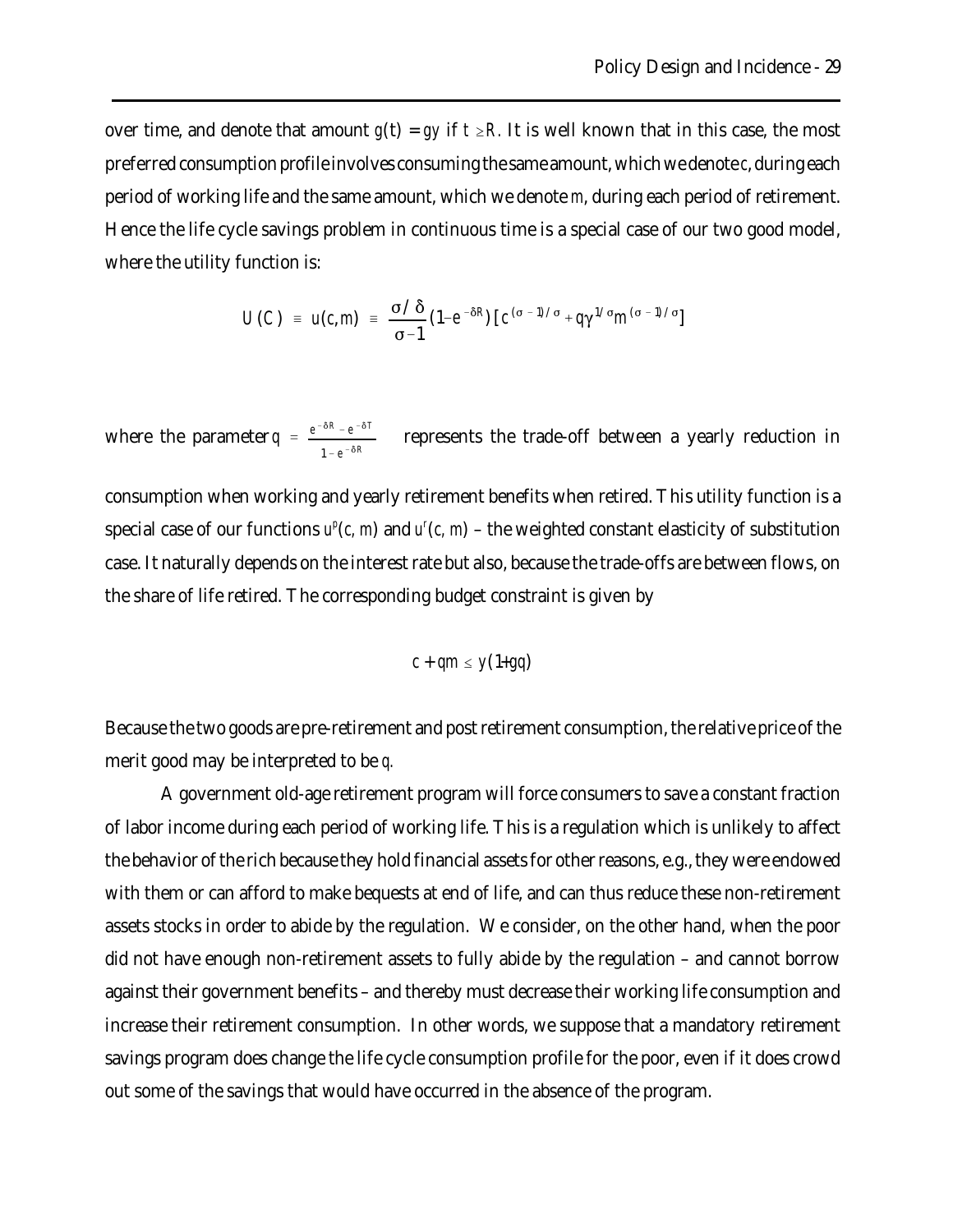In order to more readily compare the model with well-known parameters of government retirement programs, it is useful to rewrite lifetime consumption in terms of the yearly savings rate when working, denoted *s. s* is inclusive of mandatory savings and, as we explained above, is affected by policy for the poor. The consumption when working is then simply what is left over from income after savings is taken out and the consumption when retired is the accumulated savings together with government retirement benefits

$$
c(s,g) = y(1-s)
$$

$$
m(s,g) = y[\frac{s}{q}+g]
$$

Substituting in how savings determines consumption, we denote by  $w(s, g) = u(c(s, g), m(s, g))$  the induced utility over savings rates and government retirement benefits and by *s\** the most preferred savings rate in the absence of government benefits;  $s^*$  = arg max,  $w(s, 0)$ . This function defines the retirement income *E*(*s*) necessary to compensate the individual for undertaking a non-optimal savings rate relative to choosing the privately optimal savings

$$
w(s, E(s)) = w(s*, 0)
$$

The compensating variation represented by the benefit amount *E*(s) is the primary focus of our analysis of the distortions imposed by excessive savings by the poor. It represents the extra yearly retirement income, expressed as a fraction of working life income, required to compensate a consumer for saving at the rate *s*. Since *s* is a fraction of yearly labor income saved for retirement, it corresponds to the payroll tax "contributions" that are characteristic of so many government retirement programs systems around the world. Similarly, *E*(*s*) corresponds to the "benefits" of such programs which involves the full replacement rate  $s/q + E(s)$  of which part is paid by the government. In other words, if a worker saves a fraction *s* of his labor income every year, *E*(*s*) is the minimal *addition* replacement rate the individual must receive, in addition to the amount he earns on his own retirement savings, in order to be no worse off under the government induced savings program.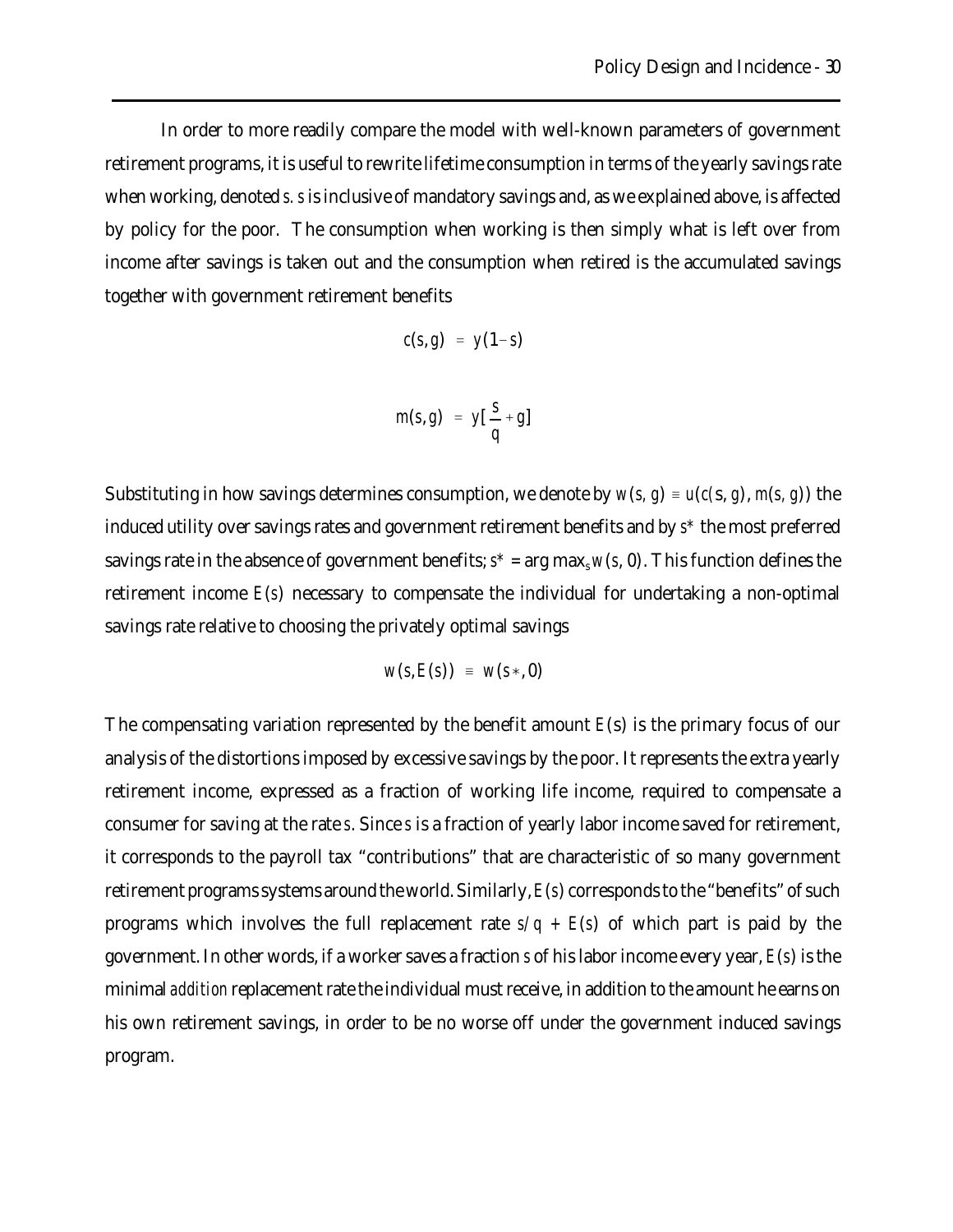# 4.2 Distortions Induced by Mandatory Savings

We assess the distortions imposed on the poor by excessive savings through the compensating variation calculated for common parameter values that are empirically relevant in matching observed consumption behavior to that of the model. Table 1 reports our numerical results for four parameterizations of the model that fall within the empirically feasible range. The main result displayed is that even very small increases in the savings rate brought about by merit motives lead to very large distortions on the poor.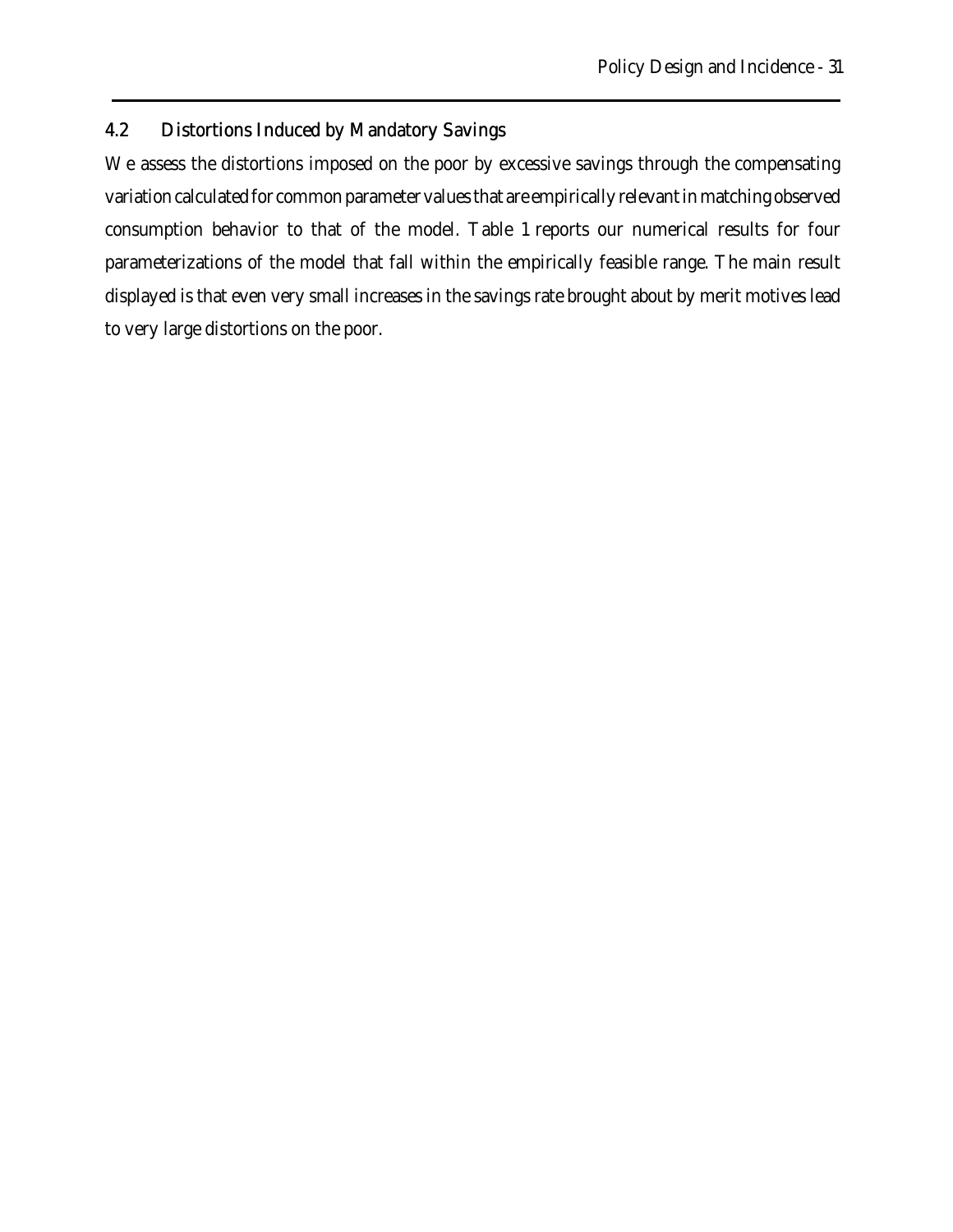| Table 1: How Much Is Retirement Income Valued?                               |                                                        |              |          |          |
|------------------------------------------------------------------------------|--------------------------------------------------------|--------------|----------|----------|
|                                                                              | <b>Parameter Values</b>                                |              |          |          |
| Parameters                                                                   | (1)                                                    | (2)          | (3)      | (4)      |
| Years Working, R                                                             | 42                                                     | 42           | 45       | 45       |
| Years Retired, T-R                                                           | 15                                                     | 15           | 7        | 7        |
| Elasticity of Substitution, σ                                                | 0.5                                                    | $\mathbf{1}$ | 0.5      | 1        |
| Optimal Savings Rate, s*                                                     | 0.049                                                  | 0.049        | 0.024    | 0.024    |
| Merit Good Price, q                                                          | 0.10                                                   | 0.10         | 0.05     | 0.05     |
| Excessive Savings, s - s*                                                    | Compensating Variation $E(s)$                          |              |          |          |
| $\bf{0}$                                                                     | $\bf{0}$                                               | $\bf{0}$     | $\bf{0}$ | $\bf{0}$ |
| 0.005                                                                        | 0.01                                                   | 0.00         | 0.03     | 0.01     |
| 0.010                                                                        | 0.03                                                   | 0.01         | 0.16     | 0.05     |
| 0.015                                                                        | 0.07                                                   | 0.03         | 0.58     | 0.13     |
| 0.020                                                                        | 0.14                                                   | 0.05         | 2.71     | 0.25     |
| 0.025                                                                        | 0.28                                                   | 0.08         | $\infty$ | 0.42     |
| 0.030                                                                        | 0.52                                                   | 0.12         | $\infty$ | 0.67     |
|                                                                              | Computations for 2% Excessive Savings $s = s^* + 0.02$ |              |          |          |
| $m/c$ with $g = 0$                                                           | 0.72                                                   | 0.72         | 0.94     | 0.94     |
| $m/c$ with $g = E(s)$                                                        | 0.87                                                   | 0.77         | 3.78     | 1.20     |
| ${1+s/[qE(s)]}^1$                                                            | 0.18                                                   | 0.07         | 0.75     | 0.22     |
| Notes:                                                                       |                                                        |              |          |          |
| (1) $\delta = 0.04$ , $\gamma = 0.5$                                         |                                                        |              |          |          |
| (2) $m/c$ is the ratio of retirement consumption to working life consumption |                                                        |              |          |          |

The top part of the table reports the values of the structural parameters and induced values of those parameters, such as the privately desired savings rate *s\** and the merit good price *q*. The middle part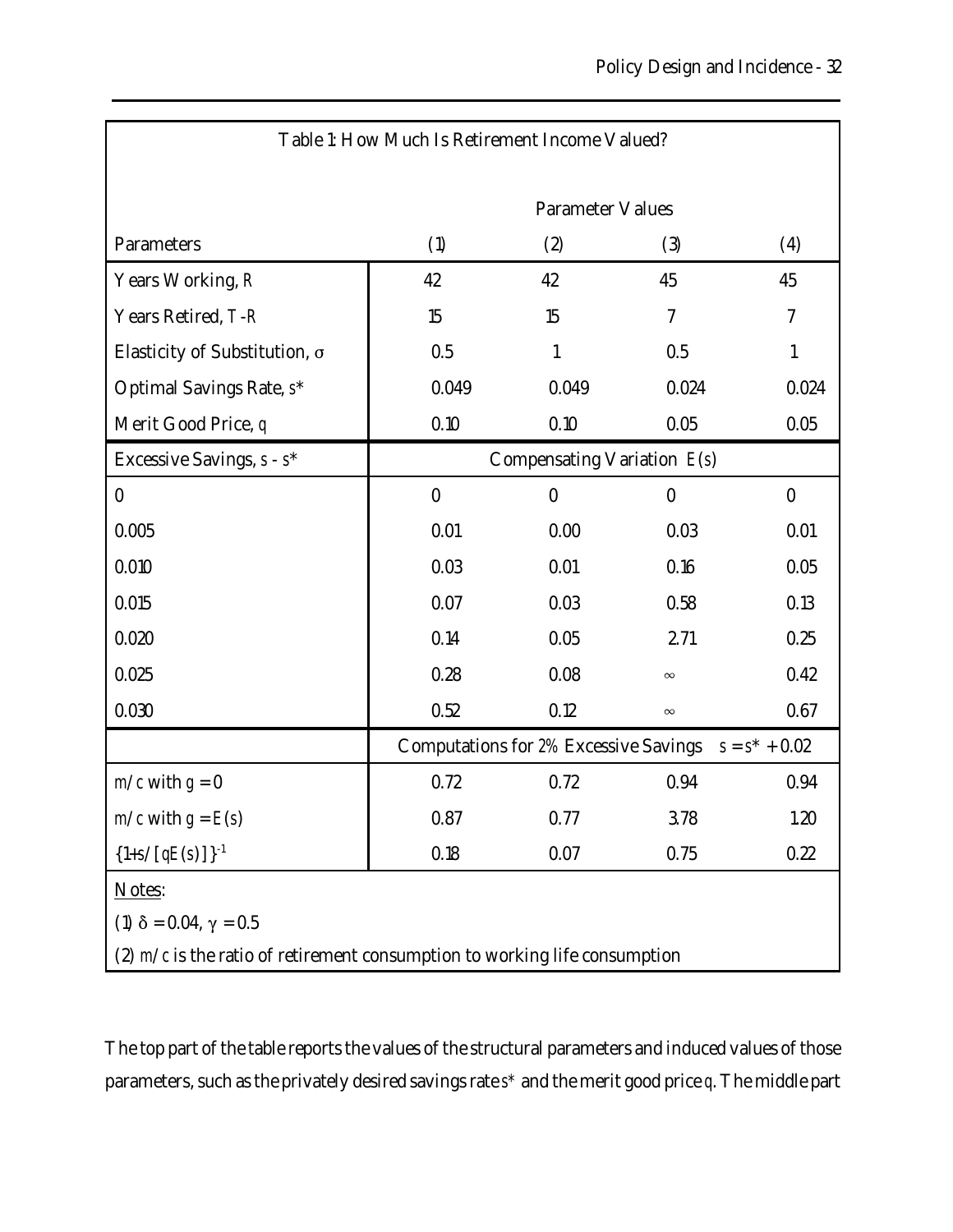of the table reports the cost of the minimum savings requirement, expressed as the extra retirement income per dollar of working life income required for indifference as a function of the amount by which the minimum savings requirement exceeds the optimal savings rate. Reading across the third to last row of the middle panel, for example, shows that consumers require an additional replacement rate ranging from 5 to 271 percent in order to endure the savings rate which is two percentage points higher than their optimum.

The effects of three parameters are important for the calibrated finding that small increases in savings rates hurts the poor a lot in quantitative terms. The first is the length of the retirement period relative to the length of working life. The shorter is working life, the less painful it is to save a given extra percentage of income during working life and a more valuable is a given amount of extra income during retirement. We report computations for two values of the pair of age of retirement and age of death (*R*, *T*). The first is a working life of 42 years and a retirement period of fifteen years which, for someone beginning his working life at age 20, corresponds to retirement at age 62 and a life expectancy of 77. We believe this parameterization closely approximates the expected life-cycle of American retirees late in the 20th-century. The second parameterization of  $R = 45$  and  $T-R = 7$  corresponds to retirement at age 65 and a life expectancy of 72 years, which we view as an approximation to the expected life-cycle of American retirees in the mid 20th-century.

The second crucial parameter is the intertemporal elasticity of substitution  $\sigma$ . A large value of  $\sigma$  implies that people are not particularly willing to smooth consumption over their life-cycle.  $\sigma$ is thought to be relatively low and a parameterization of  $\sigma = 0.5$  is commonly found in numerical public finance analyses of Social Security and other dynamic fiscal policies.<sup>18</sup> The less consumption is substitutable over time, the more the individual is hurt by being forced to favor one time over the other. For the range of parameter values that have been argued empirically relevant,  $\sigma$  < 1, it should be noted that the CIES utility function implies there are some savings rates for which no amount of extra retirement income can compensate a consumer for the excessive savings induced by merit motives (!). This is seen graphically as indifference curves in Figure 3 whose asymptotes are a

<sup>&</sup>lt;sup>18</sup>See e.g. Hall (1988) or Auerbach and Kotlikoff (1987, p. 50). Hubbard and Judd (1987) use the CES function form with values of  $\sigma = 0.2$ , 0.25, 0.5, and 1.1 for very similar purpose – to show that consumers can be worse off under a payroll-taxed financed retirement savings system than under no system at all.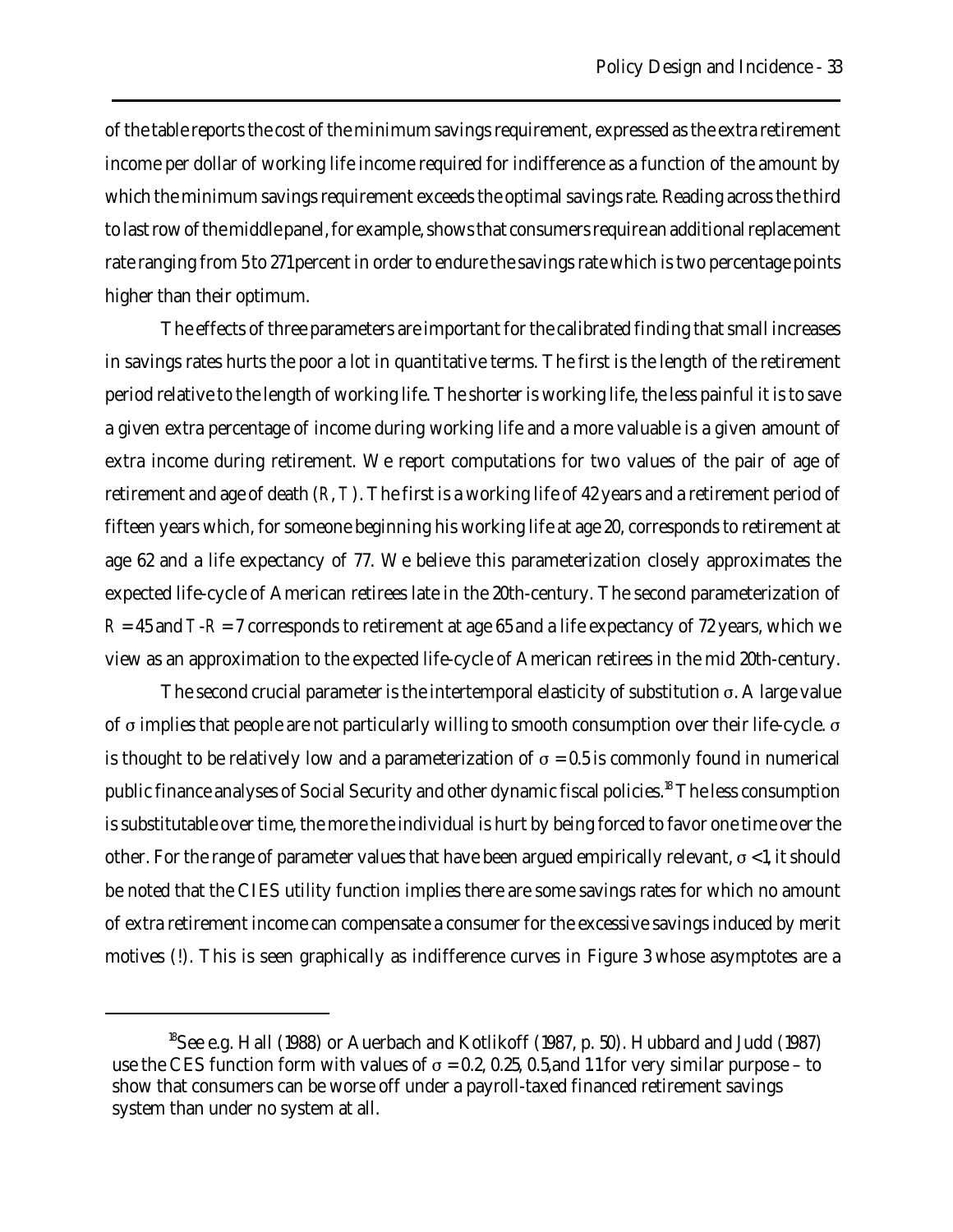strictly positive distance from the parallel axis<sup>19</sup>. Although the CIES functional form is very common in the public finance literature on life-time consumption, apparently it has dramatic implications for evaluating the welfare implications of large intertemporal government policies.

An important source generating the large distortions on the poor displayed by the table is that savings accumulate and more periods are used to save than consume. This implies that small amounts of excessive savings may hurt the poor a lot, especially if those savings are repaid in-kind in terms of health care. For example, although a two percentage point increase in the retirement savings rate may not seem like a lot, the logic of compound interest implies that two more percentage points as an important effect on the ratio of retirement to working life consumption. This can be seen the table by comparing the optimally desired ratio of retirement to pre-retirement consumption, which in the table corresponds to  $\gamma = 0.5$ , to the ratio that results from a forced savings rate of *s\* +* 0.02. These calculations are shown in the bottom of the table. The minimum savings requirement increases the ratio of retirement income to pre-retirement income by as much as 50 percent , the forced ratio is 0.72 compared to the optimal ratio of 0.5, when retirement lasts fifteen years. It raises it by close to 100 percent when retirement lasts seven years; compare 0.94 to 0.5. If those subject to the minimum savings regulation are compensated in the form of additional retirement income, then the regulation has an even larger effect on the ratio as shown in the 2nd row of the table's bottom panel for the case when consumers are fully compensated; the ratio more than doubles in the case of a seven-year retirement period.

Another way to evaluate the magnitude of the utility cost of increasing the retirement savings rate by two percentage points is to express the extra retirement benefits as a fraction of total

$$
c(\mu, u) = \frac{\frac{\sigma - 1}{\sigma} u}{1 + q\gamma(\mu q)^{\sigma - 1}}
$$

For  $\sigma$  < 1,  $\lim_{x \to a} c(\mu, u) = \frac{\sigma - 1}{u} u > 0$ .  $\mu \rightarrow \infty$  $c(\mu, u) = \frac{\sigma - 1}{\sigma}$  $\sigma$ *u* > 0

<sup>&</sup>lt;sup>19</sup>To prove this, express the marginal rate of substitution  $\mu$  as a function of consumption of the merit good *c* and of the utility level *u*. Then invert to compute *c* (remember that *u* < 0 when  $\sigma$  < 1):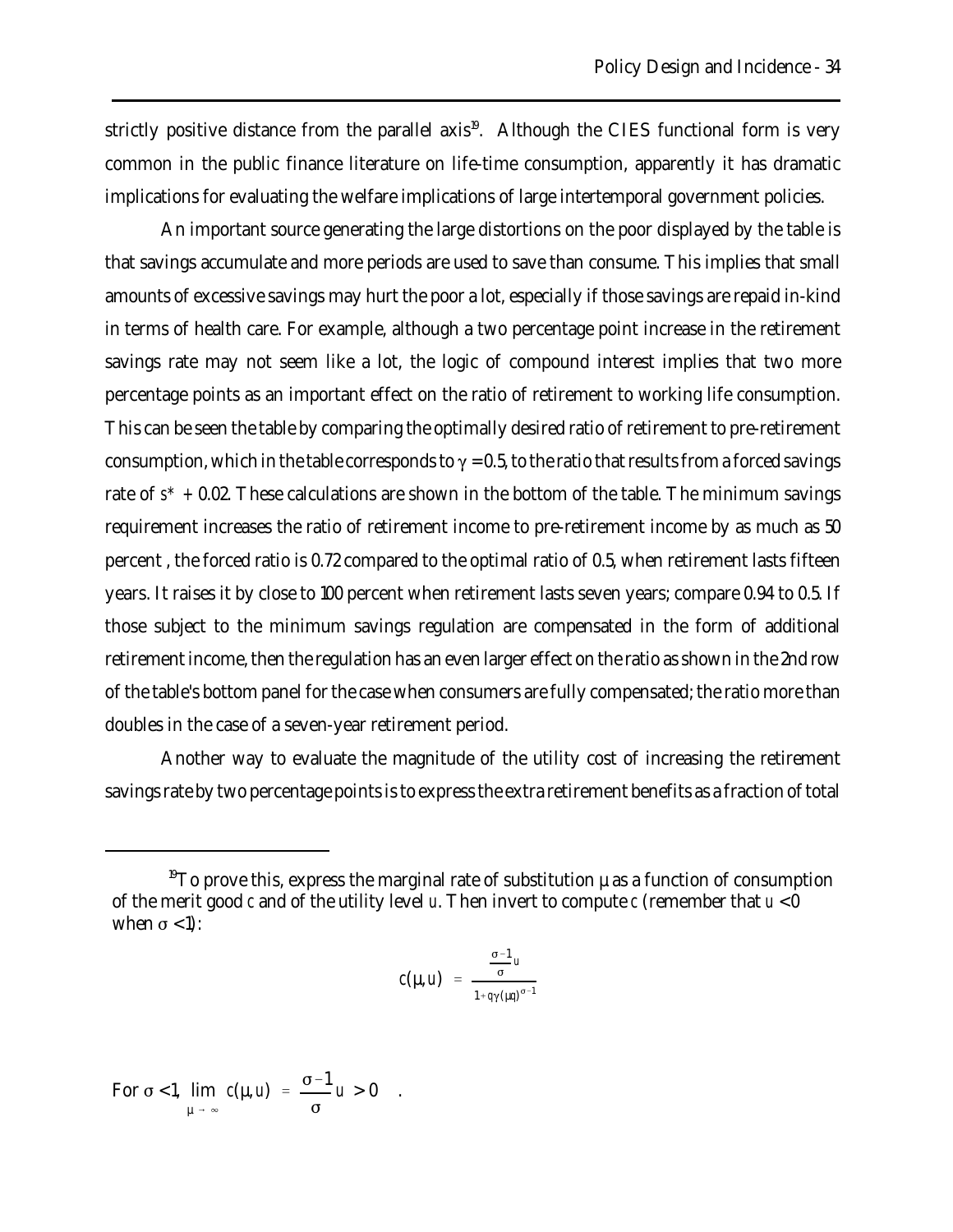retirement income, where total retirement income is the sum of a fair annuity paid from accumulated retirement savings (*sy*/*q*) plus the government subsidy *g*:

subsidy + fair annuity = 
$$
\frac{g(s)y}{g(s)y + sy/q} = \left[1 + \frac{s}{qg(s)}\right]^{-1}
$$

For the cases shown in the Table, we see in the last row that the ratio ranges from 0.07 to 0.75 when the government pays the subsidy making the poor indifferent to the program  $(g(s) = E(s))$ . In other words, consumers as parameterized in the first column need retirement benefits that exceeded those afforded by their own retirement savings to the extent that 18% of their retirement income is a subsidy and 82% of it is a fair return on savings.

### 4.3 Accounting versus Hicksian Incidence of Old-Age Retirement Programs

We presume that mandatory retirement savings programs have, proportionally, a lesser effect on the retirement consumption of the rich than that of the poor. Reasons for this presumption include: (a) the rich have proportionally more other financial assets which can be used to neutralize much or all of the effect of a retirement savings program on their life cycle consumption profile and (b) the rich may, in the absence of a government program, save a greater fraction of their income for retirement so that a mandatory minimum savings rate is more likely to bind for the poor.

For simplicity, we assume that the savings rate of the rich is not affected at all by government retirement savings programs. Hence the only effects on the rich are through net taxes they pay (if any) to finance retirement income for the poor and their enjoyment of additional retirement income for the poor. Two calculations are in order. The first applies to *future* generations of retirees for whom the calibrations in columns (1) and (2) are most applicable. The second is for *previous* generations of retirees for whom the calibrations in columns (3) and (4) are most applicable.

If the government programs serve to increase the savings rate of the poor by two percentage points, then we see from, say, the first column of Table 1 that (*future* generations of) the poor must receive 18% of their retirement income (= 1.4% of the present value of their lifetime earnings)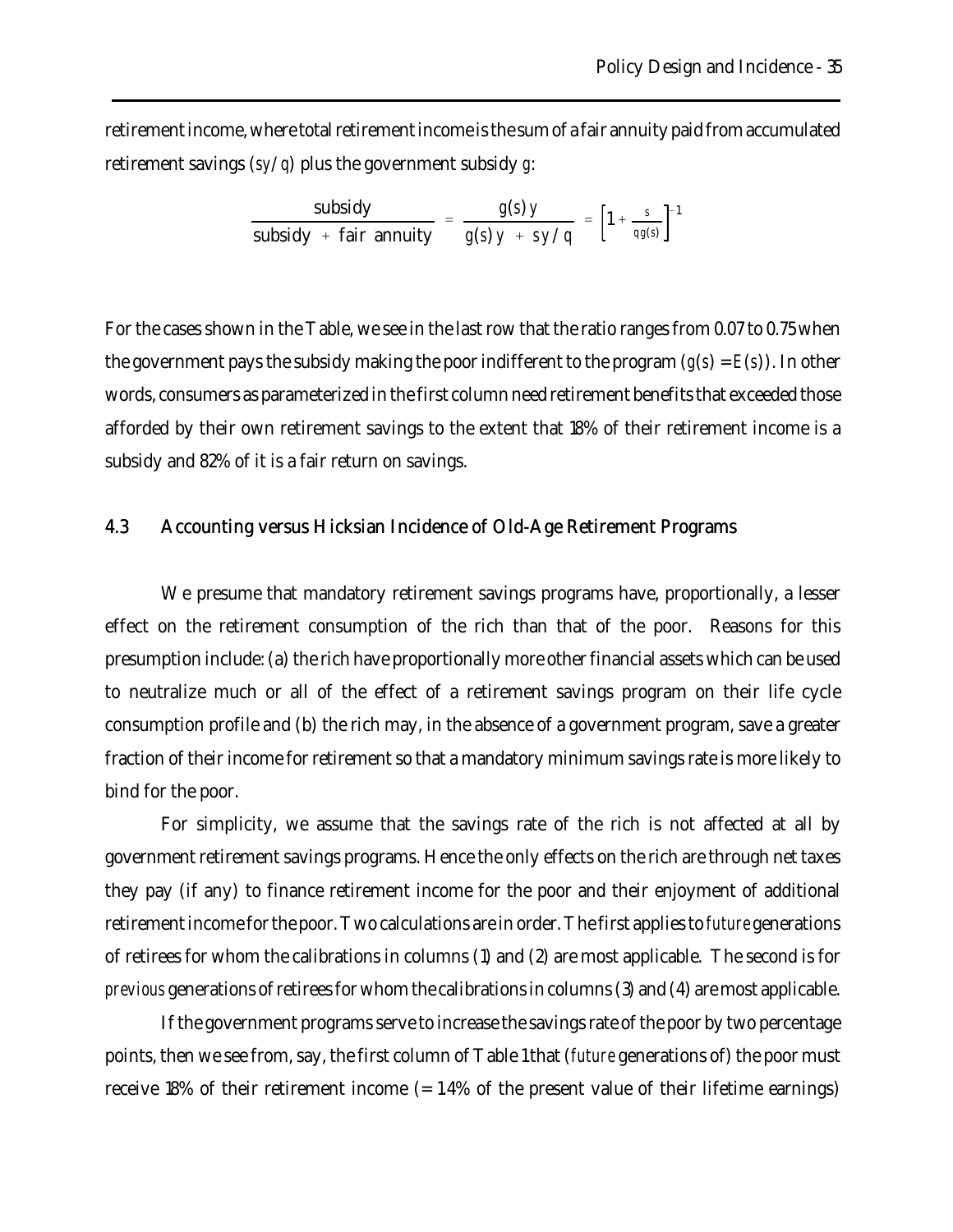through transfers from the rich.<sup>20</sup> This is substantially larger than the degree of *regressivity* of Social Security estimated for future generations of retirees (under current law) by Coronado et al (1999) using the accounting approach. They estimate that the bottom quintile will have paid 3.3% of their lifetime income *more* in Social Security taxes than they receive in benefits which, when annuitized (ie, divide by *q*), means that the replacement rate of their retirement benefits is 32% lower than it would be if their Social Security "contributions" had been invested at a 4% rate of return. If their retirement savings were 6.9% of earnings during working life (as it is in the Modigliani model as calibrated in columns (1) and (2)), the fair 4% rate of return would have earned them an annuity with a 67% replacement rate  $(0.67 = s/q)$ . Hence, they would be in the same situation if their contributions had been invested at the 4% return and they paid a tax which amounts to 91% of their actual retirement benefits  $(0.91 = 0.32/(0.67 - 0.32))$ . Since it is a percentage of actual retirement benefits, this 86% is comparable with the numbers reported for  $\{1+s/\sqrt{qE(s)}\}\$ <sup>1</sup> in the bottom row of Table 1. However, Coronado et al suggest that the rich are also expected to pay more in Social Security taxes than they pay in benefits, an amount equal to 2.6% of their lifetime income. This is as if they were to pay a annual tax during retirement equal to 60% of their retirement benefits. Although all members of future cohorts are expected to get a "bad deal" (ie, pay more in taxes than receiving in benefits) from Social Security, Coronado et al suggest that the poor members get a worse deal than the rich members – it might be said that the program is expected to be regressive for future retirees in the accounting sense. Our model suggests that the program is even more regressive than that, because the program changes the behavior of the poor most. At the bottom of Table 1's column (2), we have computed that, through their changed behavior, the poor effectively pay another tax amounting to 7% of their retirement income. When the 7% is added to the 86% derived for the poor in Coronado et al's study and compared with the 60% for the rich, we only reinforce the regressive conclusion from the accounting studies.

If the government programs served to increase the savings rate of the *previous* generations of poor by two percentage points, then we see from, say, the third and fourth columns of Table 1

<sup>&</sup>lt;sup>20</sup>Both rich and poor have historically received more in benefits than they paid in taxes during their lifetime thanks to transfers from younger generations. Under currently law, both rich and poor will presumably receive less in benefits than they paid in taxes. Our concern here is with whether the poor get a good deal as compared with the rich member of their cohort.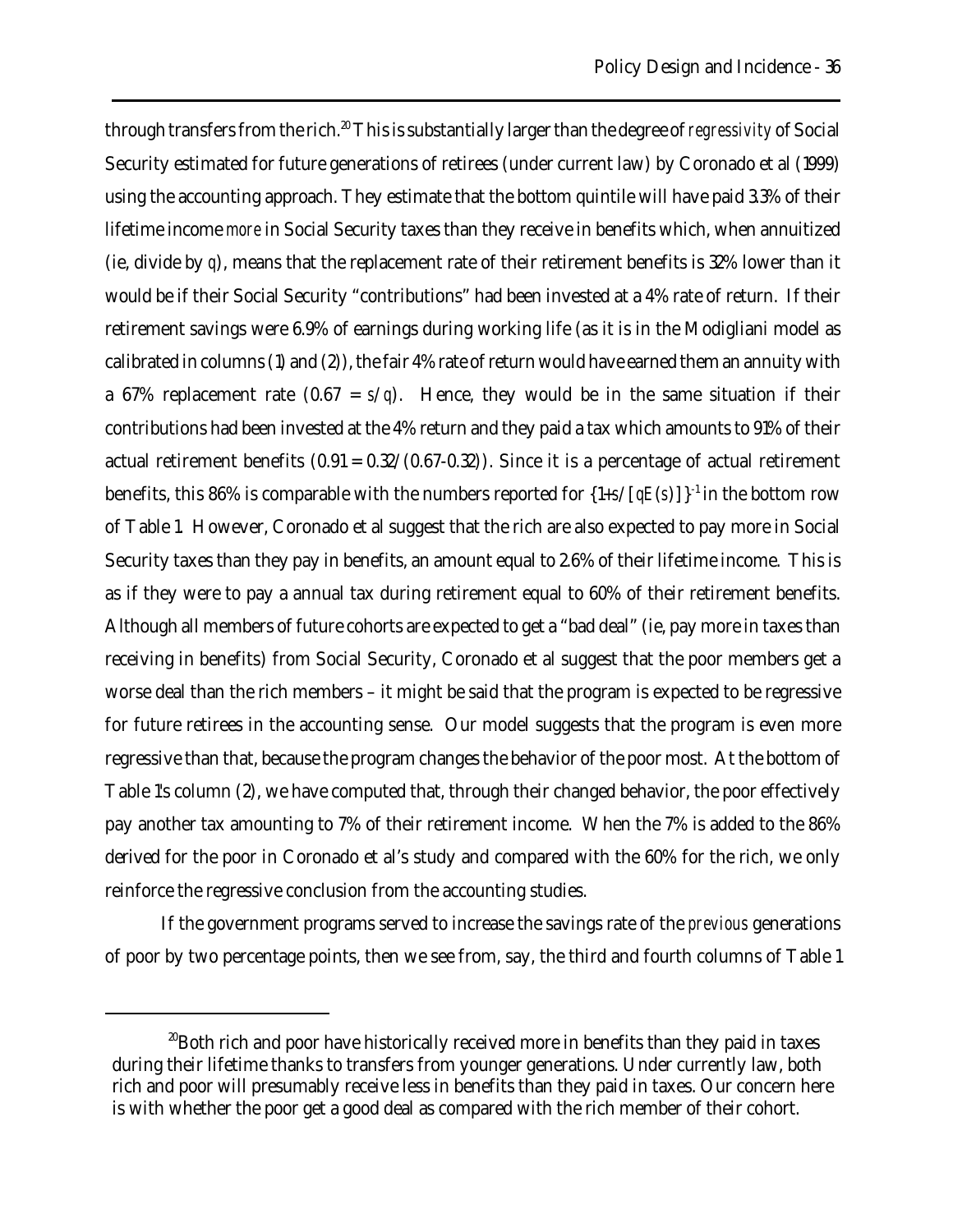that (previous generations of) the poor must receive at least  $22\%$  of their retirement income (= 1.3%) of the present value of their lifetime earnings) through transfers from the rich. 22% extra retirement income for the poor is similar to Burkauser and Warlick's (1981) estimate for cohorts aged 65 as of 1972. They find that *all* income classes enjoy extra OASI benefits (i.e., beyond an actuarially fair return on their "contributions") that are at least 64% of their total OASI benefit (this 64% is comparable to the numbers reported in the last row of Table 1). This percentage ranges from 65% or so for high income classes to 90% or so for low income classes – a difference of about 25 percentage points. Hence, while the poor have enjoyed a "good deal" from Social Security, only part of that – 25 percentage points – is at the expense of the richer members of their cohort. Since our Table 1 suggests that the poor need an additional 22 percentage points to compensate them for their changed behavior under the program, the 25 extra percentage points is barely compensation enough. In other words, when Burkauser and Warlick's (1981) accounting estimate is added with our estimate of the implicit cost of behavior change, Social Security appears to have been a lot less progressive program for previous generations, if progressive at all. Also notice from the bottom row of Table 1 that our conclusions for previous and future generations of retirees are even stronger when a smaller elasticity of substitution is used to make the calculations.

In summary, a comparison of our Table 1 with accounting studies of the income incidence of US Social Security shows how the regressivity of the "regulatory" portion of the program is a first order consideration. Our estimates of the regressivity of the regulatory portion are as large (in absolute value) as the most progressive estimates of the fiscal portion and even of the same order of magnitude as the cross-cohort redistribution.

# 5 Concluding Remarks

A common view in public finance is that there is an efficiency-redistribution tradeoff in which distortions are tolerated in order to redistribute income. This tradeoff has guided much of incidence analysis to establish how separate policies help the poor at the expense of the rich, even though it understood that many policies may distort behavior. Merit motives imply that efficiencyenhancing public policy has the primary purpose of creating distortions and may use progressive fiscal policy in order to create those distortions – the reverse of the conventional efficiencyredistribution tradeoff. We discuss why the largest programs on the federal and local level in the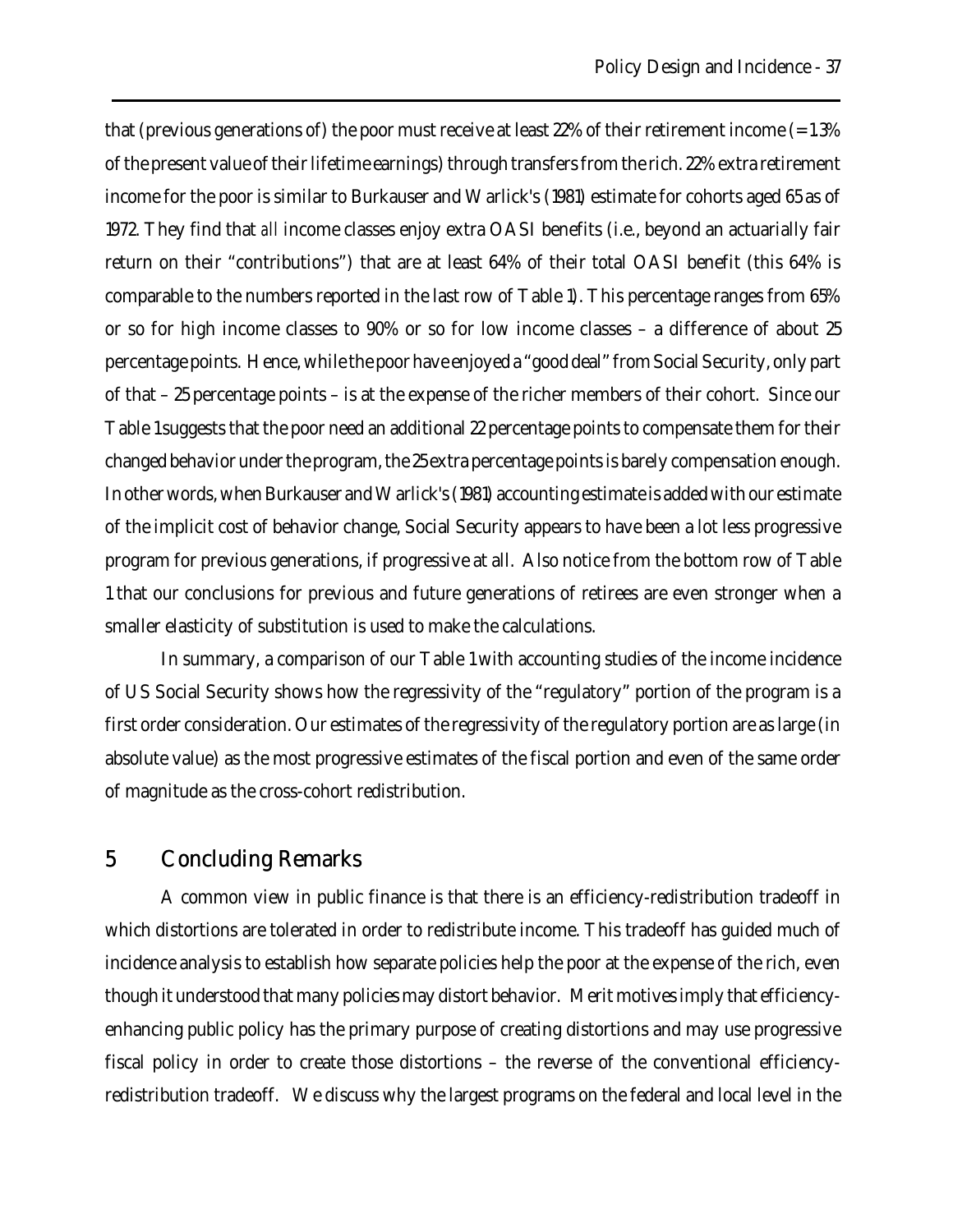US – including Social Security, Medicare and Medicaid, and Public Schooling – seem consistent with the reverse tradeoff between redistribution and efficiency. Cross-hauling can be explained by merit motives, and the progressivity of fiscal incidence is overstated when interpreted in the classical way.

Our analysis was incomplete and limited in several respects, and therefore left many questions for future research. We conclude by discussing a few of these in detail here.

### 5.1 Should Preferences be Respected ?

We follow the typical economic approach, and in particular the approach taken throughout public finance, and measure a person's welfare according to the preferences dictating his behavior. Two questions arise. First, should the preferences of the poor be respected ? Second, regardless of the poor preferences, should welfare economics respect any consumption externality? These questions may be interesting but may not affect our main implications. As long as the poor use the preference (2) and the rich use the preference (1) when they participate in public decision-making, the poor will receive greater fiscal transfers the more their behavior is distorted to please the rich $^{2}$ . Nor do these questions need answers if we are to show how regulation, taxes, and transfers are related according to the usual theory of policy incidence.

More generally, our analysis may cover other motives behind the preference of the rich to see the poor consume more than they want. In particular, there seems to be a variety of other altruistically induced commodity-specific externalities generating the same predictions for policy design and incidence to which our analysis is equivalent. First, it may be argued to be the case that the rich are purely altruistic but wish to change the poor's behavior because the rich believe the poor are making mistakes with respect to some other more informed preferences. We refer to this as *Information Induced Paternalism* and in the Appendix we show that, with respect to the main results for optimal policy design and incidence, it is observationally equivalent to our merit good economy. Second, the rich utility function could depend negatively on the poor's consumption of the demerit good, rather than positively on the poor consumption of the merit good. Third, the "consumption

<sup>&</sup>lt;sup>21</sup>Some sophisticated theories of poor judgement suggest that the poor might exercise poor judgement in private affairs, but are willing in public affairs to pay others to help them exercise better judgement. Brennan and Lomansky (1983) propose one such theory for democracies.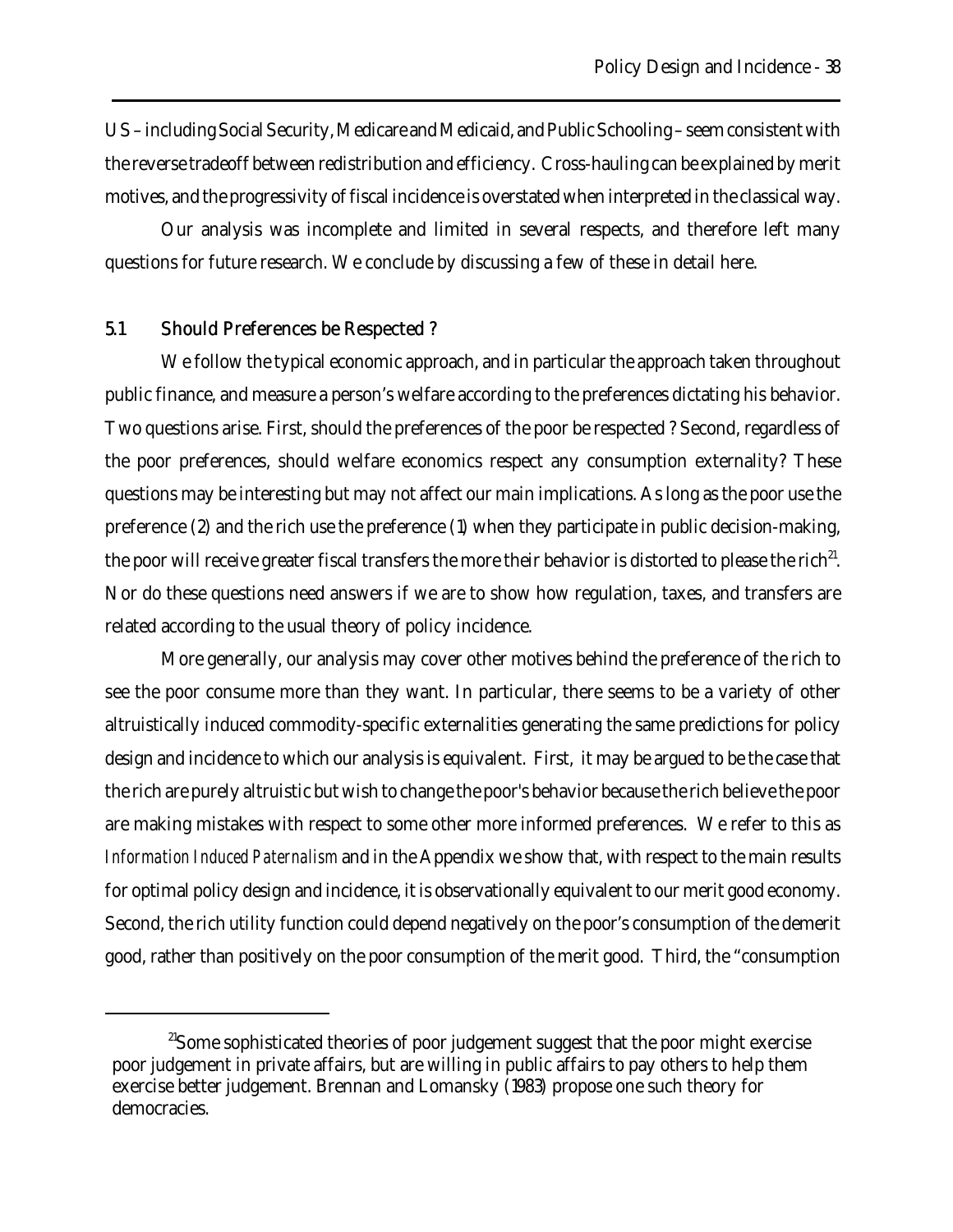externality" can be modeled as an externality in the budget constraint of the rich as, for example, when redistribution prevents crime. Fourth, the motives may capture the inter-temporal strategic issues present in the Samaritan's dilemma, where the rich want to change the behavior of the poor in order to prevent the poor from exploiting rich's altruism. In the Appendix, we again show that a *Samaritan* economy is equivalent, with respect to the main results for optimal policy design and incidence, to our merit good economy. Fifth, the non-excludible public goods may generate similar motives when valued more by the rich than by the poor.

The important point is that all these other ways of generating similar types of motives as those discussed here share a gap between poor's private marginal rate of substitution between merit and non-merit goods and the social marginal rate of substitution. We have used the phrase "merit motive" throughout the paper to characterize motives for changing the behavior of the poor, and perhaps the phrase is poorly chosen if it gives the reader the impression that it rules out some of the cases discussed above. Regardless of what generates the gap, we have stressed the novel differences vis-a-vis standard public finance.

In defining the merit motive, two questions arise which we are unable to answer using our approach. The first is "Which group is altruistic and which is the recipient of altruism ?" Our model does not provide much guidance in this regard, and we rely instead on "common sense'" and on indicators of private sector behavior. Second, "What is the merit good?" Again, common sense is our main guide. Perhaps future research will show how economic and other theories might be used to predict which groups are altruistic and which goods are the merit goods. $22$ 

### 5.2 Merit Motives versus Other Market Failures

There are of course other motivations and explanations for government involvement in the largest form of in-kind programs such as healthcare, savings, and education. In particular, information asymmetries or spillovers in the private market for health care, annuities, life insurance, and education are often stated as a role for under-provision of these goods. One way to interpret our argument is that merit motives are not different in general from these arguments, as commonly believed, but rather is only a different source of market failure due to the positive external effects

 $22$ See Mulligan (1997) who discusses endogenous altruism.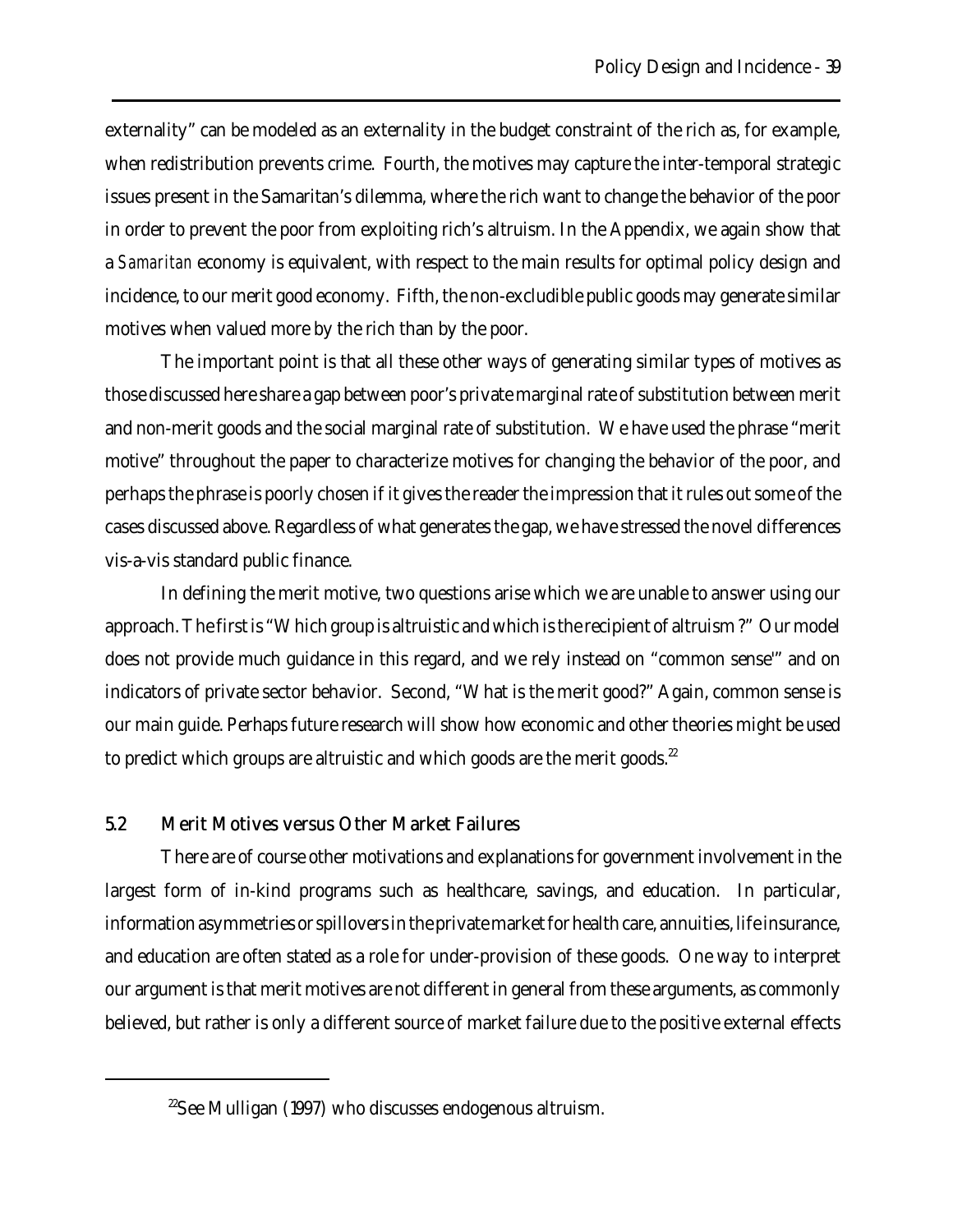of poor consumption. However, we are not aware of any explicit analysis showing information failures in insurance or spillovers in education to be more pronounced for the poor than for the rich. This would have to be the case in order for the central implication discussed here to hold; that the poor are more distorted and subsidized than the rich.

Indeed, we may make an even stronger claim that some of the evidence argued to support information failures we believe better support our implications than such information failures. For example, one set of evidence brought forward to justify Social Security programs is that information problems are important in annuity markets because those insured by private annuities live longer than those who do not (see e.g. Friedman and Warshawsky (1988)). There are several difficulties with using this as support for information problems in mortality based insurance markets. One major issue, mentioned in Cawley and Philipson (1999), is that the same pattern holds in the life insurance market, those holding life-insurance live longer than those who do not. Interestingly, the fact that both those who hold private annuities and life insurance live longer than those who do not is consistent with our claim that the publicly induced distortion is larger for the poor than for the rich. As the poor hold less private life-products when distorted to over-consume them through Social Security and its survivor benefits, longevity in the private market is larger than overall longevity as the private market is dominated by the rich. The superior longevity of both annuity and life-insurance holders may have little to do with information asymmetries but the greater longevity and greater likelihood of the rich to participate in a financial market.

We also believe that differential effect of public health programs on rich and poor are inconsistent with the government-correcting-insurance-market-failure justification for these programs. Is the "moral hazard", "adverse selection", and reasons for insurance market failure more prevalent among the poor who, one would suspect, know less about their risks than the rich?<sup>23,24</sup>

<sup>23</sup>Unless the insurance market fails *because* of interdependent preferences. See Coate's (1995) and our Appendix's analysis of Good Samaritan economies.

 $^{24}$ It is sometimes argued that, because of administrative costs and other factors, "one size fits all" policies (ie, public benefits that do not vary with the characteristics of the beneficiary) are efficient solutions to market failure (Diamond 1993 makes such an argument for Social Security). If so, might this explain why the government response to market failure involves proportionally larger benefits for the poor such as those shown in our Figure 1? More research on this question is needed, but we conjecture the opposite, that, except when the market failure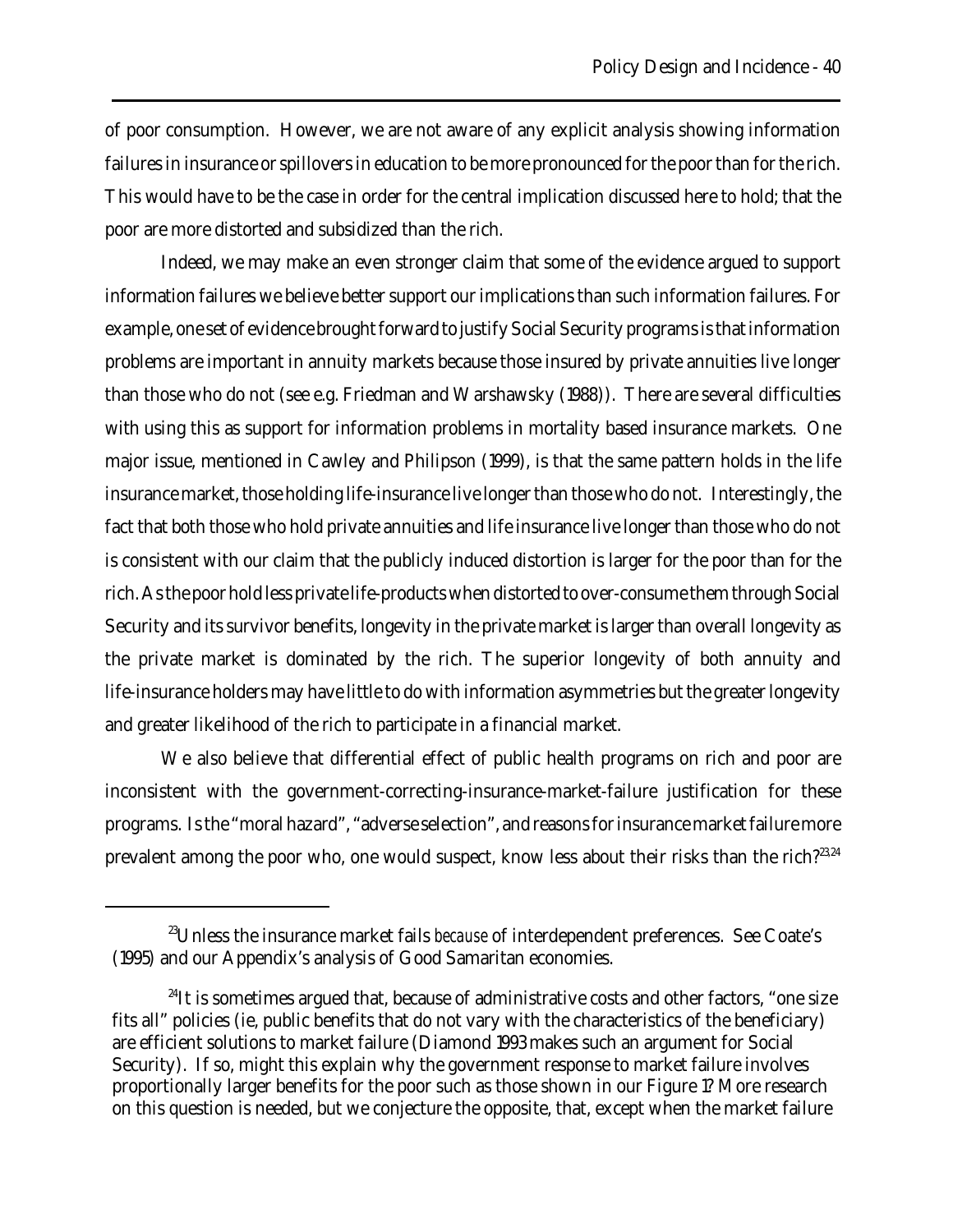Note that the superior knowledge of the poor about their risks is in direct contrast to the lack of knowledge often argued to motivate information induced paternalism.

### 5.3 Distortions as an Unintended Byproduct of Redistribution

Some well known studies have emphasized imperfections in the transfer process and that, as a result, in-kind programs may be the most efficient means for enhancing the utility of the poor. For example, if there is asymmetric information between government and the private sector, in-kind transfers can enhance the utility of the poor more than means-tested cash transfers, even when the poor value the in-kind transfers at less than their cost, because cash transfers are necessarily low in order to prevent excessive participation in the program by the rich (Nichols and Zeckhauser 1982, Besley and Coate 1991). Distortionary taxation methods have also been justified as an optimal response to asymmetric information in the transfer process.

It may thus appear that some of the differences stressed here would not be robust to such well-known departures from lump sum transfers under only altruistic motives. However, in a related analysis, see Mulligan and Philipson (2000), we suggest that introducing imperfections in the transfer process does not modify three important conclusions. First, the poor value the in-kind transfers at less than their cost, and a complete analysis of the income incidence of policy would not value the transfers to the poor at their cost. Second, implicit marginal tax rates (ie, the amount of distortion) will not increase, or at least not too rapidly, with the amount of social spending when policy is motivated by redistribution because, holding constant the amount of redistribution, the utility of the poor falls with the implicit marginal tax rate. Third, income effects must be more important than substitution effects under redistributive motives, and less important than under merit motives.

Moreover, there are important, and testable, differences between the merit good and asymmetric information explanations of in-kind transfers. First, most quantitatively large in-kind programs have close universal participation so screening out non-participants does not seem to be their primary purpose. Medicare and Social Security are universal and Public Schooling is attended

is between rich and poor as it is in our merit good economy, governments facing large administrative costs should solve market failures *only* for the rich.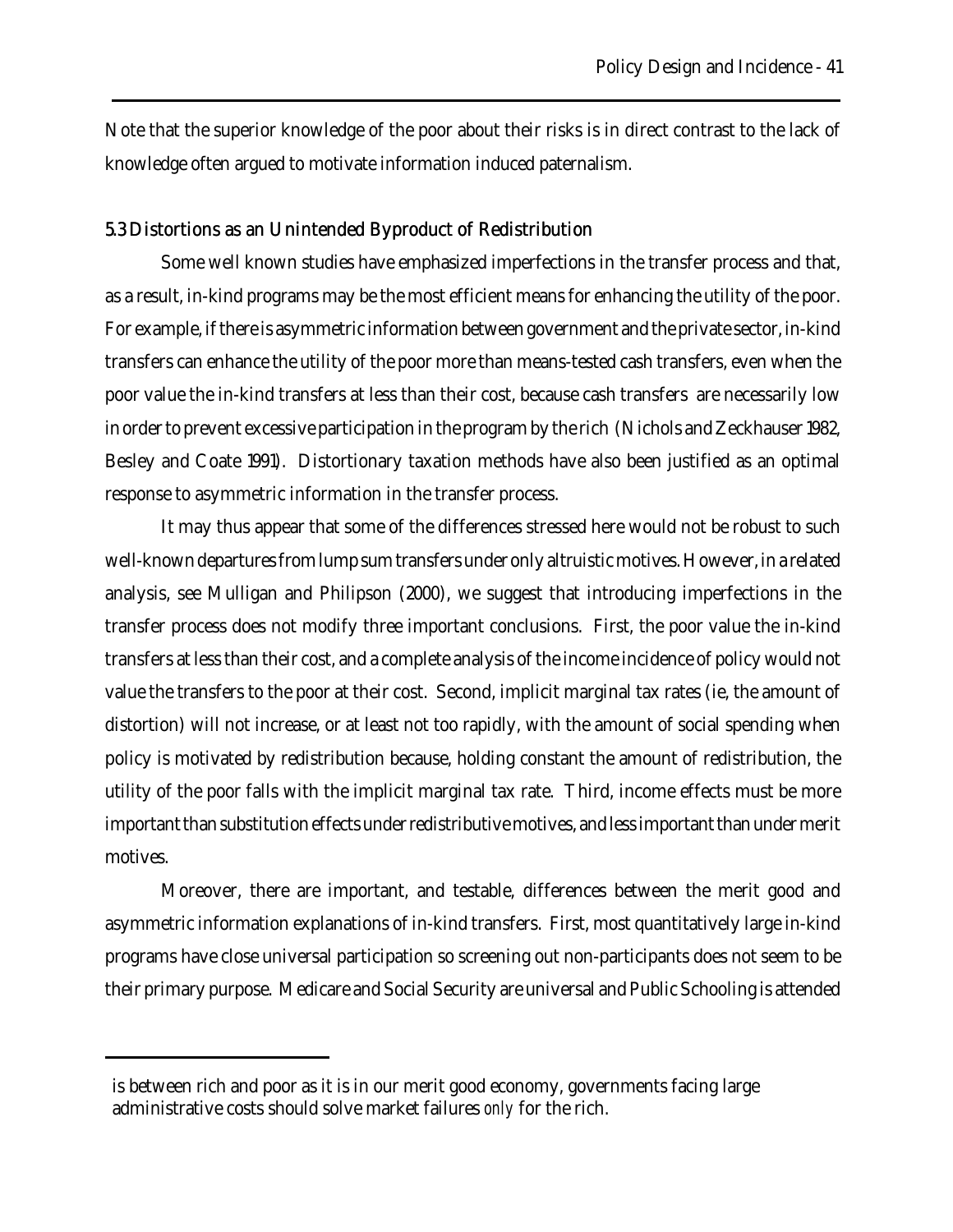by about  $90\,\%$  of students.<sup>25</sup> Second, the redistributive interpretation suggests that in-kind transfer programs should also be subject to income and asset tests, otherwise very little redistribution is possible unless the income elasticity of the commodity being subsidized (or taxed) is far different from one (Sah 1983, Nichols and Zeckhauser 1982, p. 375). Third, because beneficiaries value in-kind transfers at less than their cost, only a merit interpretation can explain why beneficiaries might be forced to pay at least the full cost of their transfer, as they are in the Medicare, Social Security, and public schooling programs. Indeed, it is hard to justify on redistributive grounds why the poor might pay any taxes toward an in-kind program whose purpose is to help the poor, let alone pay more than they receive. Fourth, an in-kind transfer program goes too far according to the redistributive interpretation if the commodity is provided up to the point where the beneficiary's marginal valuation is close to zero. And, assuming that marginal valuations decline with the amount of the commodity provided, an in-kind transfer program goes too far according to the redistributive interpretation if, on average, beneficiaries value the commodity at a lot less than its cost. In contrast, the optimal in-kind transfer program in a merit good economy may well provide a commodity to the poor to the point where their average and marginal valuations are zero or even negative. While redistributive motives under asymmetric information might explain food stamps, public housing projects, and a few other in-kind programs, these first four differences make it clear why a very large share of government activity – such as public schooling, Medicare, Social Security, and unfunded mandates – makes too little use of means tested cash transfers to be understood as redistribution from rich to poor under asymmetric information. Fifth, the screening interpretation does not subsidize a commodity differentially preferred by the rich (Nichols and Zeckhauser 1982, p. 376).

## 5.4 Merit Motives versus Producer Interests

Might powerful producers interests explain in-kind subsidies of their output ? A model of producer interests is complementary to the merit good model, because the merit model does not say

 $^{25}$ Schooling is perhaps closer to an unfunded mandate when substantial sorting across school-districts take place due to the bundling of housing and education through property tax financing of public education. In particular, the 10% of students who attend private school may sort into low taxed districts.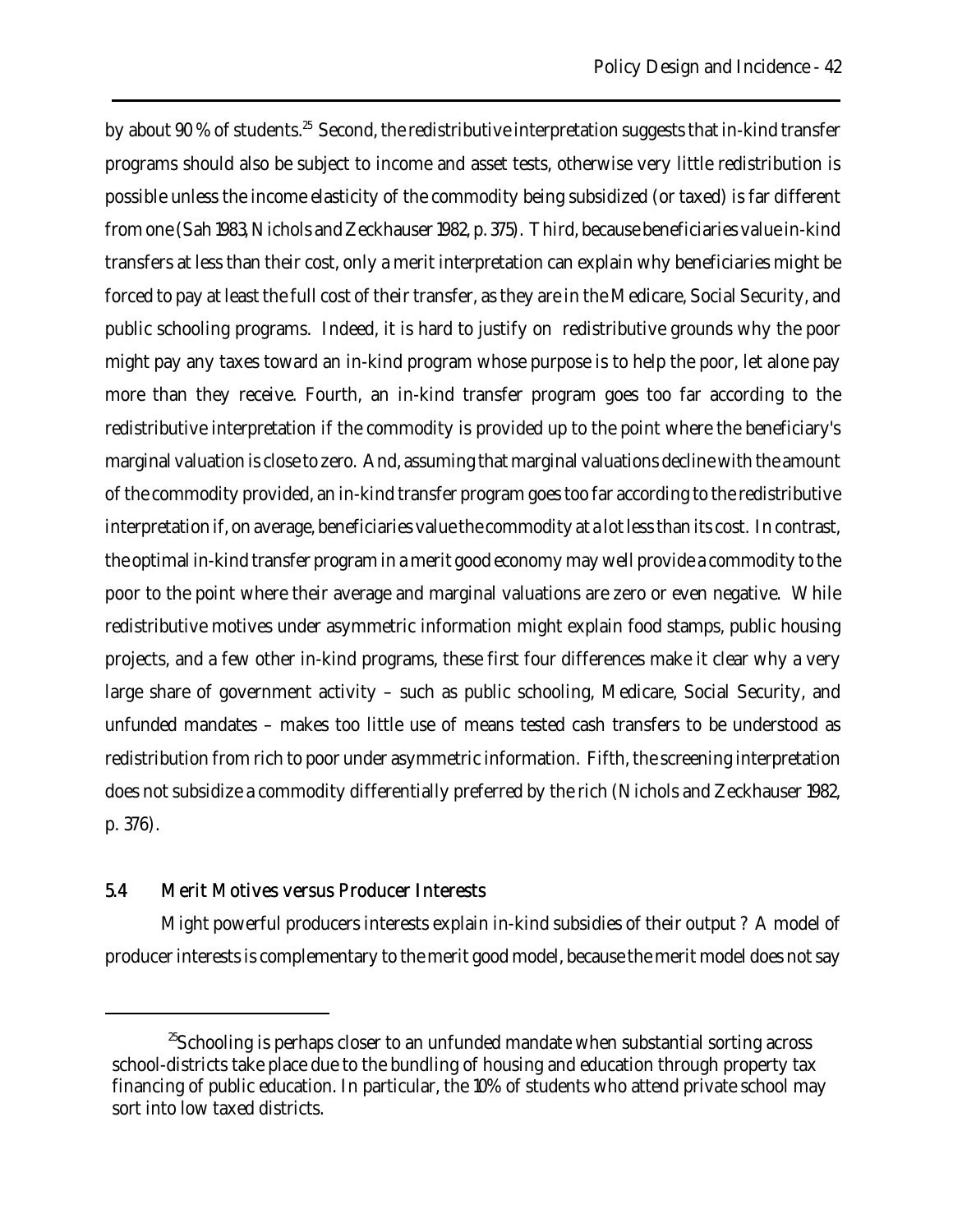much about which goods are merit goods and which goods are not. Perhaps a good theory of which producers are powerful would help explain which goods are merit goods. However, the causation may also be in reverse – merit goods may help producers obtain redistribution.

There are at least four differences between a merit-good and producer interest model of inkind subsidies. First, as is well known an interest group model with producer motives does not easily explain in-kind subsidies (although see Stigler 1975, pp. 115f), because the producers could gain more by getting paid in cash rather than in demand for their output. Second, the producer model relates the importance of subsidies to determinants of political power, such as numbers, the natural of the political process, etc. while the merit good model relates subsidies to basic values of citizens. A careful empirical analysis is beyond the scope of this paper, but we suggest that the reason why schooling, medical care, and other goods are subsidized by so many different governments is that basic values are common in many countries while political representation of teachers, doctors, and other producers differ.<sup>26</sup> For example, we would explain the prevalence of sin taxes not with the political weakness of tobacco farmers, vineyard owners, and brewers, but on the preferences of citizens. Indeed, the merit good approach suggests that subsidies to tobacco farmers and other singood producers might, as compensation, go along with policies that discourage the consumption of the demerit goods they produce. Third, producers presumably care about stimulating *aggregate* demand for their product but presumably do not care whose behavior is distorted to raise demand. This is another departure from the merit good model – optimal policy in a merit good economy mainly distorts the behavior of the poor who may have little effect on the aggregate demand for the merit good. Lastly, the two might be separated according the effect of policy on profits and industry output. Producer interests may be best promoted by policies that raise profits by reducing output, where merit good motives are satisfying by expanding consumption and, presumably, output.

 $^{26}$ Becker (1983) and others have suggested that the importance of food subsidies varies across countries in relation to determinants of the political influence of farmers. However, Becker stresses deadweights costs of redistribution as a determinant of political influence and these are also a determinant of socially optimal policy in a merit good economy. What is tougher for the merit good approach to explain is why food is taxed (relative to other goods) in some countries while subsidized in others.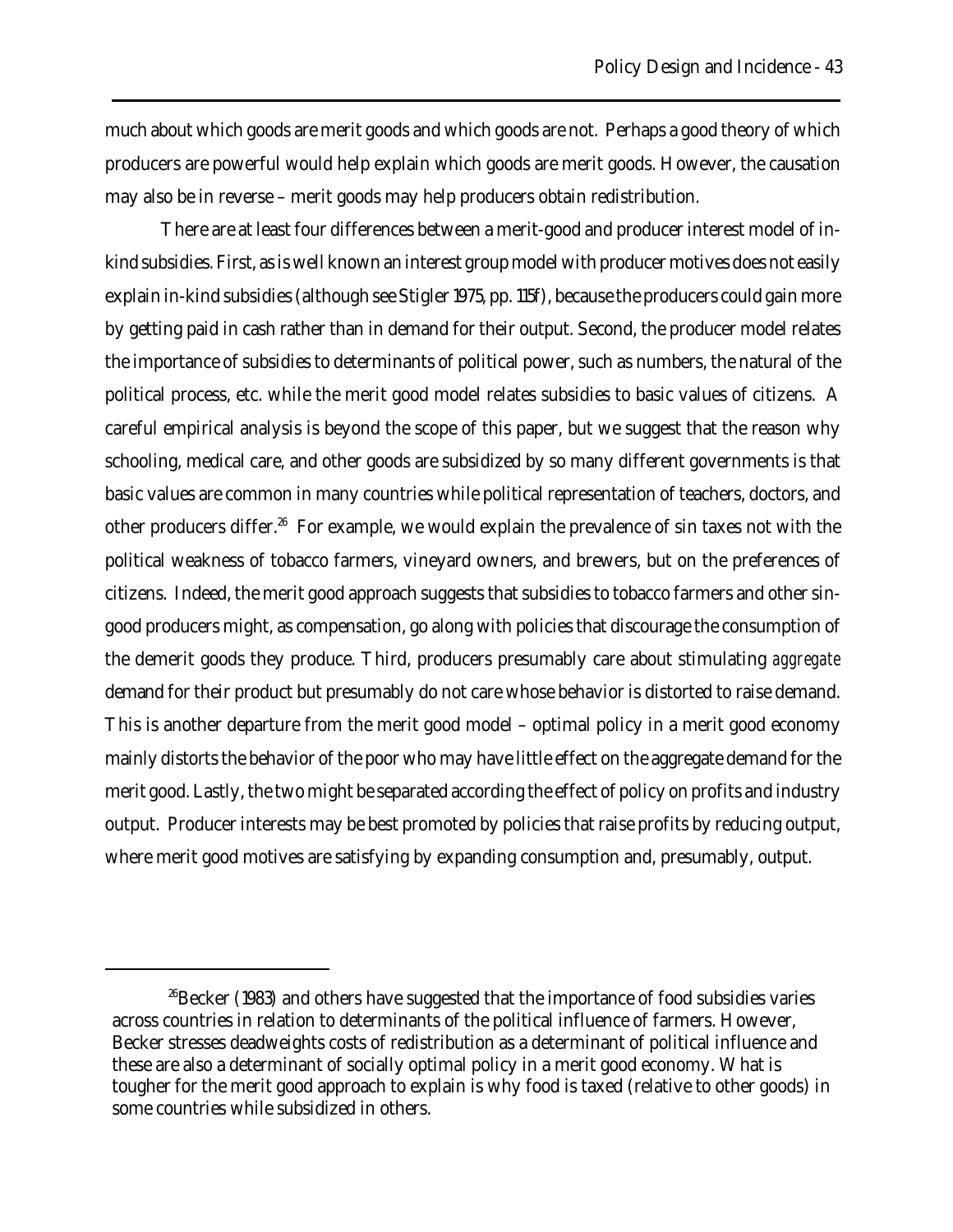Appendix: The Samaritan's Dilemma and Information-induced Paternalism as Special Cases of a Merit Good Economy

In this Appendix, we argue that the model of a merit good economy considered in the main text is equivalent, in terms of policy design and incidence, to an economies in which there is a Samaritan's Dilemma between the rich and poor or in which the rich and poor are have different beliefs about the efficacy of merit good consumption.

### A.1: Samaritan's Dillemma

There are two types of agents in the Samaritan economy: the rich *r* (aka, "Samaritans") and the poor  $p$ . There is a "demerit good"  $c_1$  and another good  $c_2$ , which yield utility for the poor according to:

$$
V^p = U^p(c_1^p, c_2^p)
$$

The rich care about the resources they keep for themselves,  $c_1^r$  and  $c_2^r$ , and the utility of the poor:

$$
V^r = U^r(c_1^r, c_2^r) + a^r U^p(c_1^p, c_2^p)
$$

where  $a^r$  is a constant, and each of the *U* functions are strictly increasing and concave. Notice how the rich care only about the poor's *consumption* as it affects poor utility  $V^p$ , and in this sense have no merit motive. Nevertheless, this appendix shows how, depending on the sequencing of decisions, the rich care about the poor's *behavior* independent of how it affects poor utility, and in this sense have a merit motive.

The aggregate resource constraint is:

$$
c_1^r + c_2^r + c_1^p + c_2^p = y_1^p + y_1^r
$$
 (A-1)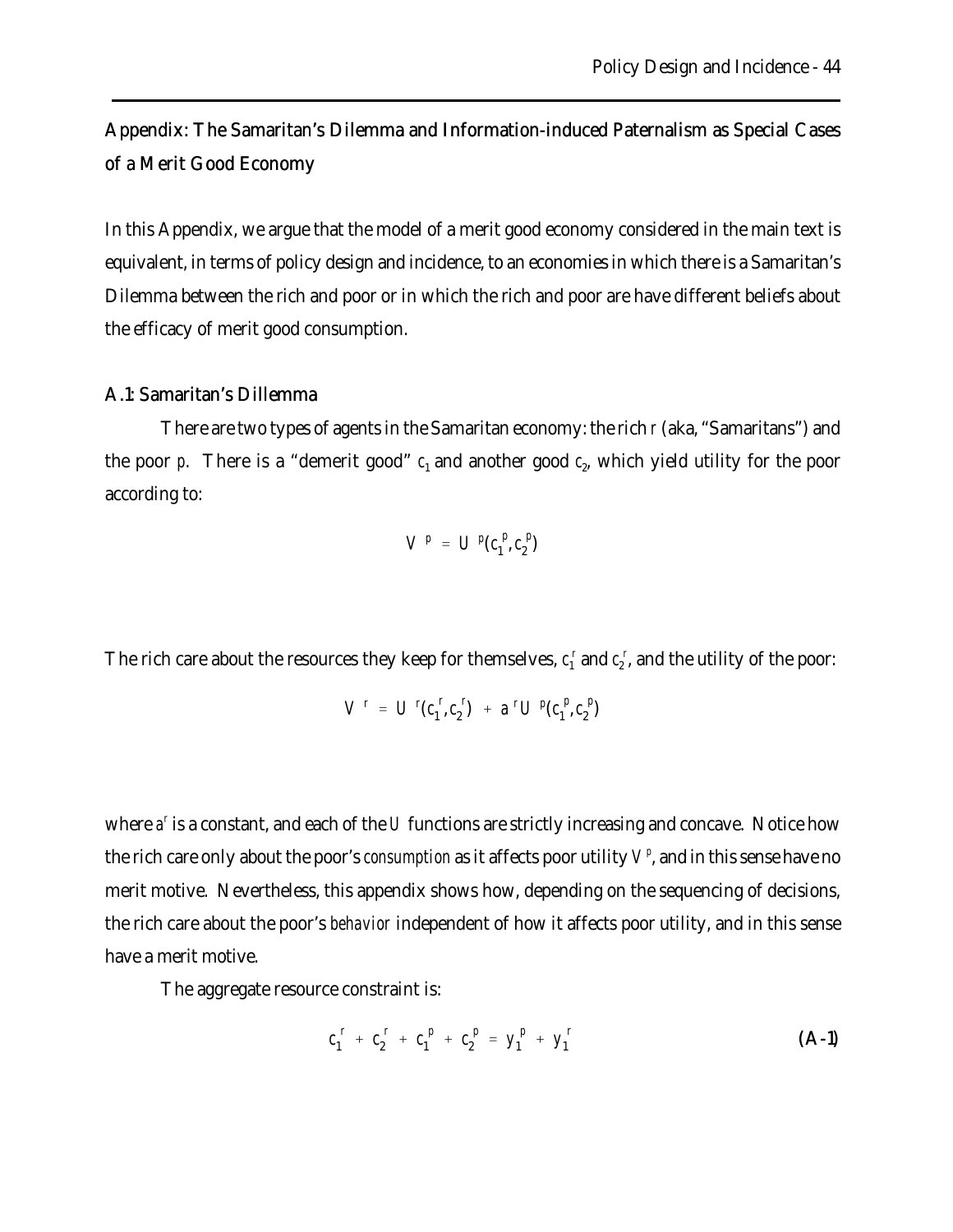so efficient allocations maximize (A-2) subject to (A-1) for  $a \in [a^r, \infty)$ .

$$
U^{r}(c_{1}^{r}, c_{2}^{r}) + a U^{p}(c_{1}^{p}, c_{2}^{p}) \qquad (A-2)
$$

where, as in the main text, *a* is a constant reflecting the altruism of the rich and the "planner's" relative weight on rich utility. The first order conditions describing an efficient allocation are:

$$
a U_1^P(c_1^P, c_2^P) = a U_2^P(c_1^P, c_2^P) = U_1^I(c_1^r, c_2^r) = U_2^I(c_1^r, c_2^r)
$$
 (A-3)

where *U* subscripts denote first derivatives with respect to first and second arguments.

The laissez-faire allocation, and the so-called Good Samaritan problem, result from the sequencing of decisions. In the first stage, the poor decide how much,  $c<sub>i</sub><sup>p</sup>$ , to consume of the demerit good and how much,  $m^p$ , of the remainder of their income  $y^p$  to set aside for consumption of good 2. In the second stage, a "planner" makes a transfer from rich to poor, and an allocation of rich consumption, to maximize (A-2) taking  $c_1^p = y^p - m^p$  as given. Formally, behavior in the second stage solves:

### Stage 2

 $max$  *U<sup>r</sup>*( $c_1$ <sup>*r*</sup>  $c_1^{\ r}$ ,  $c_2^{\ r}$ ,  $c_2^{\ p}$  $\int_1^r$ ,  $c_2^r$  $\sigma_2^{\text{r}}$  +  $aU^p(c_1^p)$  $\int_{1}^{p}$ ,  $c_2^{p}$  $_{2}^{P}$ s.t.  $c_1^r + c_2^r + c_2^p = m^p + y_1^r$ 1

The first order conditions for this problem are as in the efficient solution, with the critical exception of the first equality in (A-3).

One feature of the Stage 2 solution is particularly relevant for Stage 1 – the optimal  $c_2^{\ p}$  as a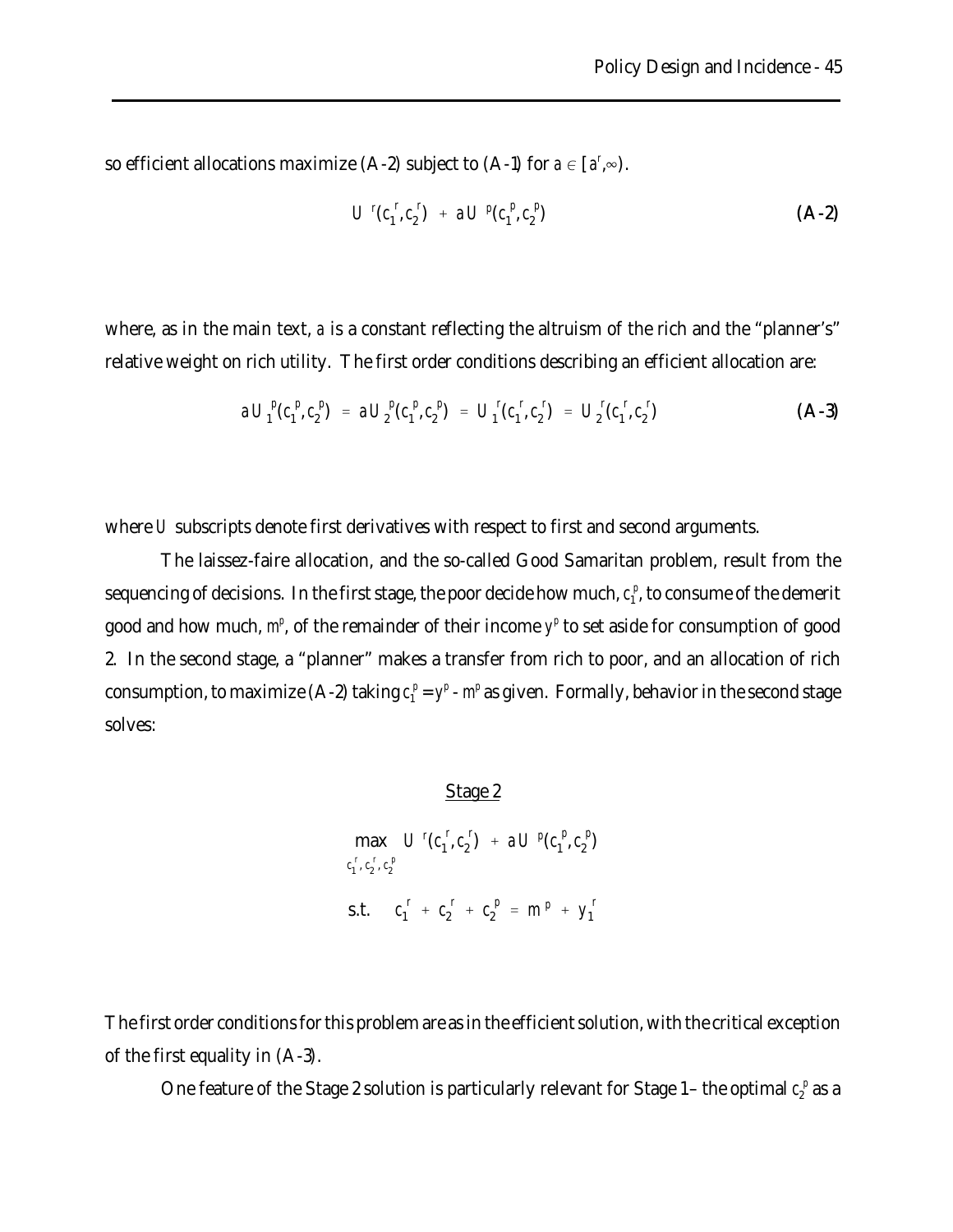function of the resources m<sup>e</sup> set aside by the poor in Stage 1. It is assumed that all goods are normal to the planner, from which we can derive the familiar and important result that the derivative of  $c_2^{\ p}(m^p)$  is less than one:

$$
\frac{d c_2^p}{d m^p} = \left[1 + a U_{22}^p \left( \frac{U_{11}^r - 2 U_{12}^r + U_{22}^r}{U_{11}^r U_{22}^r - (U_{12}^r)^2} \right) \right]^{-1} < 1
$$

An increase in  $m^p$  does not increase  $c^{\;p}_2$  as much because it crowds out some of the transfer from rich to poor. Equivalently, more  $m^p$  benefits the rich not only because it raises  $c_2^p$ , but also because it raises the resources keep by the rich,  $c_1^r$  and  $c_2^r$ .

The Stage 2 "planner" could well be the rich, in which case the transfers from rich to poor are voluntary. Otherwise, Stage 2 involves transfers which may be interpreted as "involuntary," so perhaps "laissez-faire" is not the best term to describe such allocations. Nevertheless, the terminology here is not relevant for understand the design and incidence of regulations that could enhance efficiency in this economy, as we show below.

In the first stage, the poor allocate their income between  $c_{\rm i}^{\,p}$  and  $m^{\rm p}$  in order to maximize their utility, taking into account the effect of  $m^p$  on  $c_2^p$  in the second stage:

Stage 1

$$
\begin{array}{ll}\n\text{max} & u^p(c_1^p, m^p) & \text{s.t.} & c_1^p + m^p = y^p \\
\text{with} & u^p(c_1^p, m^p) = U^p(c_1^p, c_2^p(m^p))\n\end{array}
$$

where  $u^p$  is the function maximized by the poor in their rational decision-making. Embodied in this function is the poor's accurately anticipated reaction of transfers to their setting aside resources.

The first order condition (A-4) for the first stage is easily derived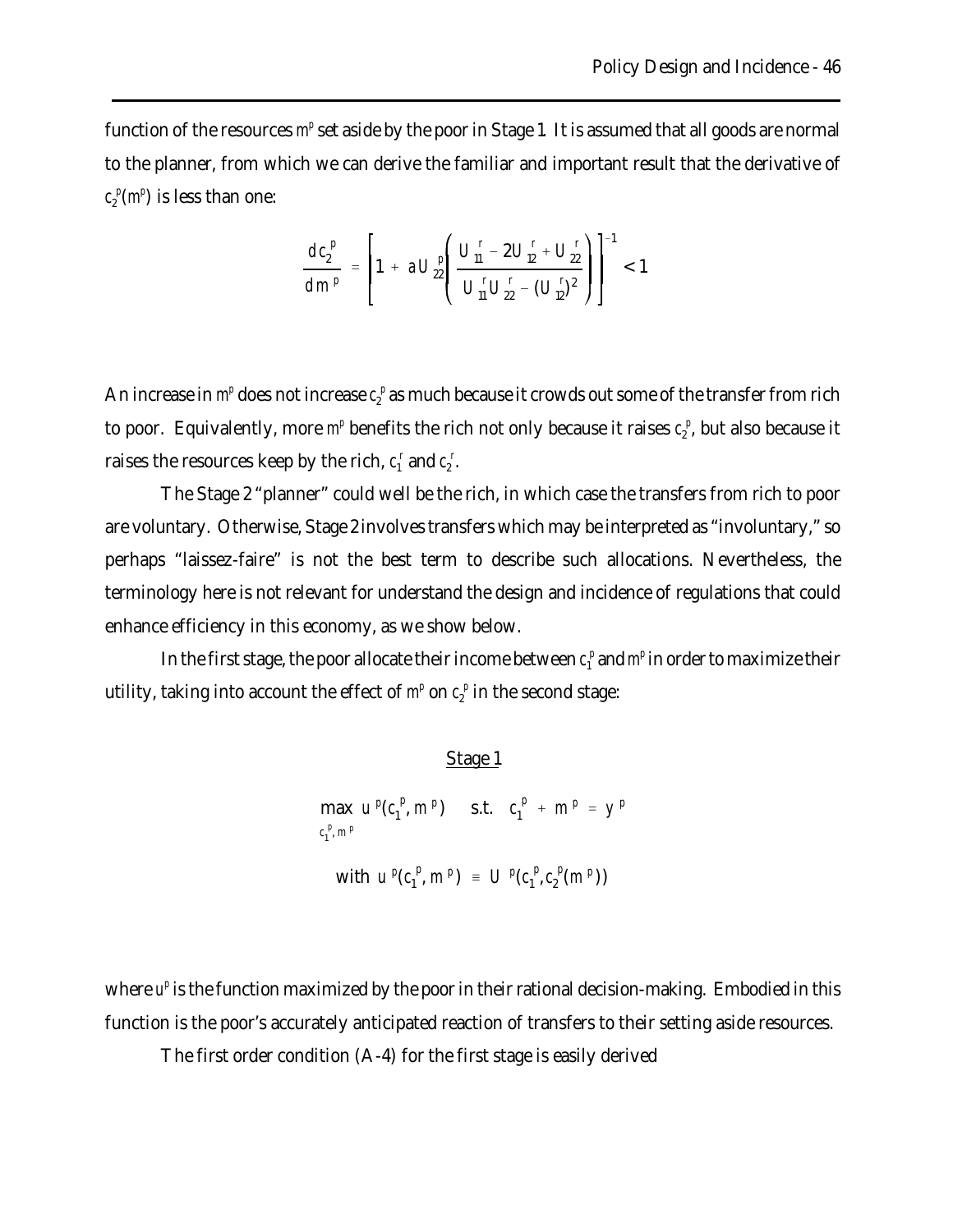$$
U_1^p = \frac{dc_2^p}{dm^p} U_2^p < U_2^p \tag{A-4}
$$

and, by comparison with (A-3), proves that the laissez-faire allocation of consumption is inefficient because the poor do not set aside enough resources. The inefficiency of laissez-faire is the first important analogue between the merit good economy described in the text and the Good Samaritan economy.

It is feasible in Stage 1 for the poor to choose any  $m^p$  in the interval  $[0, y^p]$ , including the  $m^p$ that would lead to the highest value of the planner's objective in Stage 2. The poor do not do so because, unlike the planner, they are not concerned with the effect of their m<sup>*p*</sup> on consumption by the rich. If, without compensation in the Stage 2, the poor were forced to set aside the m<sup>*p*</sup> preferred by the planner, or even forced to set aside just a little bit more  $m^p$  than maximizing  $u^p$ , they would be worse off than under laissez-faire even though efficiency would be enhanced. This is the second important analogue between the merit good economy and the Good Samaritan economy.

For the case  $a = a^r$ , efficient allocations, laissez-faire allocations, and other allocations can be displayed in the utility possibility frontier exactly as they are in Figure 2 for the merit good economy. The laissez-faire or "unregulated" allocation is shown as allocation *A* in the Figure. Policy that only requires the poor to set more aside (ie, increase  $m^p$ ) than they would in the unregulated economy makes the rich better off and the poor worse off, and is a movement along the locus of "unfunded mandates" shown in the Figure. If such mandate were combined with a larger Stage 2 transfer than would occur with the mandate alone, then we may have an allocation like *C* or *D*. If the extra transfer is not too large, then the poor may still be worse off under the policy than in the unregulated economy, as in allocation *C*. An allocation like *D* could also be attained by a policy subsidizing  $m^p$ .

To demonstrate the mathematical connection between the merit good and Good Samaritan economies, we first introduce two definitions:

Definition 1 A parameterization  $\Theta = \{a, y^p, y^r, U^p, U^p\}$  of the Samaritan economy is three constants and two functions describing rich, poor, and planner tastes and endowments.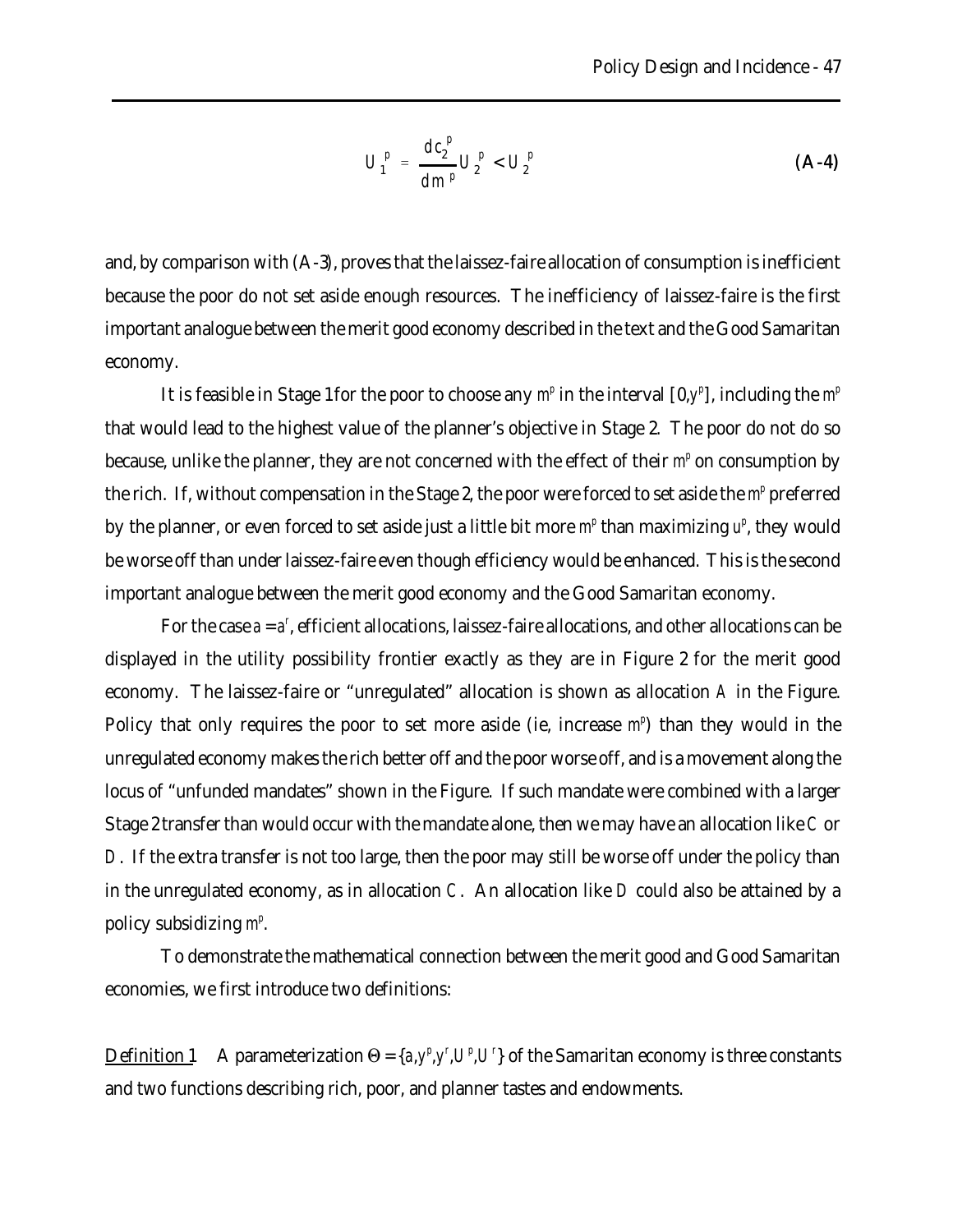Definition 2 A parameterization  $\Theta' = \{a, b, q, y^p, y^r, U^p, U^r, v\}$  of the Merit Good economy is five constants and three functions describing rich, poor, and planner tastes and endowments.

Notice that a parameterization of either economy does not imply an allocation unless we also specify a mechanism (eg., laissez-faire, efficiency).

Proposition Take a parameterization  $\Theta = \{a, y^p, y^r, U^p, U^p\}$  of the Samaritan economy. If  $U^p$  is additively separable, there exists a parameterization  $\Theta'$  of the merit good economy such that:

- (i) The  $c_1^p$  and  $m^p$  from the laissez-faire allocation of the Samaritan economy  $\Theta$  is the same as  $c^p$  and  $m^p$  from the laissez-faire allocation of the merit good economy  $\Theta'$ .
- (ii) The  $c_1^p$  and  $m^p$  from the efficient allocation of the Samaritan economy  $\Theta$  is the same as  $c^p$  and  $m^p$  from the efficient allocation of the merit good economy  $\Theta'$ .

<u>Proof</u> To form the parameterization  $\Theta'$ , set  $q = 1$ ,  $u^r = U^r$ , *b* equal to any positive number, and *v* as:

$$
v(m^{p}) = \frac{a}{b} \left[ U^{p}(c_1^{p}, T + m^{p}) - u^{p}(c_1^{p}, m^{p}) \right]
$$

with the constant *T* is the difference between consumption and income of the poor in the efficient Samaritan economy. It follows that  $u^p$  is additively separable because  $U^p$  is, so *v* does not depend on  $c_1^p$ . To complete the parameterization  $\Theta'$ , take *a*,  $u^p$ ,  $y^p$ , and  $y^r$  directly from  $\Theta$ .

Using this function *v* in the merit good economy in the text, we find the first order conditions for the laissez-faire merit good allocations (see equation (5)) to be the same as for the laissez-faire Good Samaritan economy. The first order conditions for the efficient merit good allocations (see equation (4)) are the same first order conditions (A-3) for efficient Good Samaritan allocations.

Notice that the Proposition's relationship between merit good and Samaritan economies is for fixed *a*, so that the comparative statics with respect to *a* derived in the text for the merit good economy are not identical to those statics for the Samaritan economy, although we believe the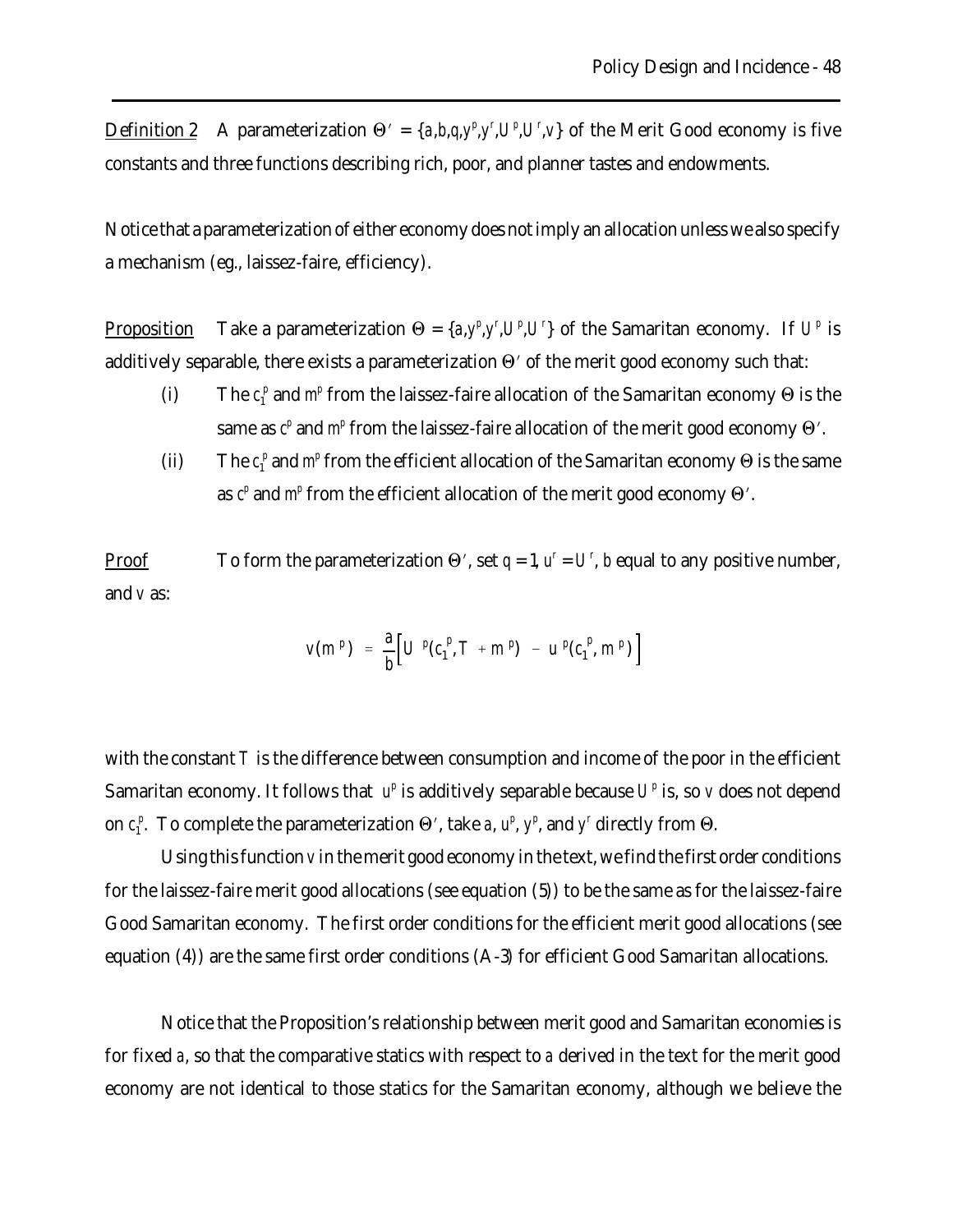results are qualitatively similar.

Another difference between Samaritan and merit good economies is that using force against the *rich* can enhance efficiency in the former economy, but not in the latter. In particular, efficiency would be enhanced if the rich were forced to make a transfer to the poor that was independent of poor's behavior. If the mandated transfer were of the same magnitude as occurs in the laissez-faire economy, then the poor would be better off while the rich would be no better off. In other words, the Good Samaritan approach to policy leaves unexplained why the poor are forced to change their behavior but, other than paying taxes, the rich are not.

### A.2: Information Induced Paternalism

We consider the equivalence for information induced paternalism when the rich are differentially informed relative to the poor about the benefits and costs of poor consumption of the good *m*. In particular we assume that the rich have some beliefs  $d_s$  over a set of  $\,$  states of nature *s*=1,2,..,*S* for which the poor have beliefs *b<sup>s</sup>* . The states of nature are assumed to determines the utility of consumption of the poor for the good *m*. In state *s* it is assumed that the poor get the separable utility

$$
u_s(c^p, m^p) = u_c(c^p) + u_{sm}(m^p)
$$
 s=1,...,S

Consequently, the expected utility of the poor is

$$
V^{p} = U^{p}(c^{p}, m^{p}) = u_{c}(c^{p}) + \sum b_{s} u_{sm}(m^{p})
$$

The rich care about their own consumption and the utility of the poor in an altruistic manner *given their own beliefs d<sup>s</sup>* over the states *s*=1,2,..,*S*. If we, without loss of generality assume the true state of nature is s=1 the rich utility function is

$$
V^r = U^r(c^r, m^r) + a^r[u_c(c^p) + \sum d_s u_{sm}(m^p)]
$$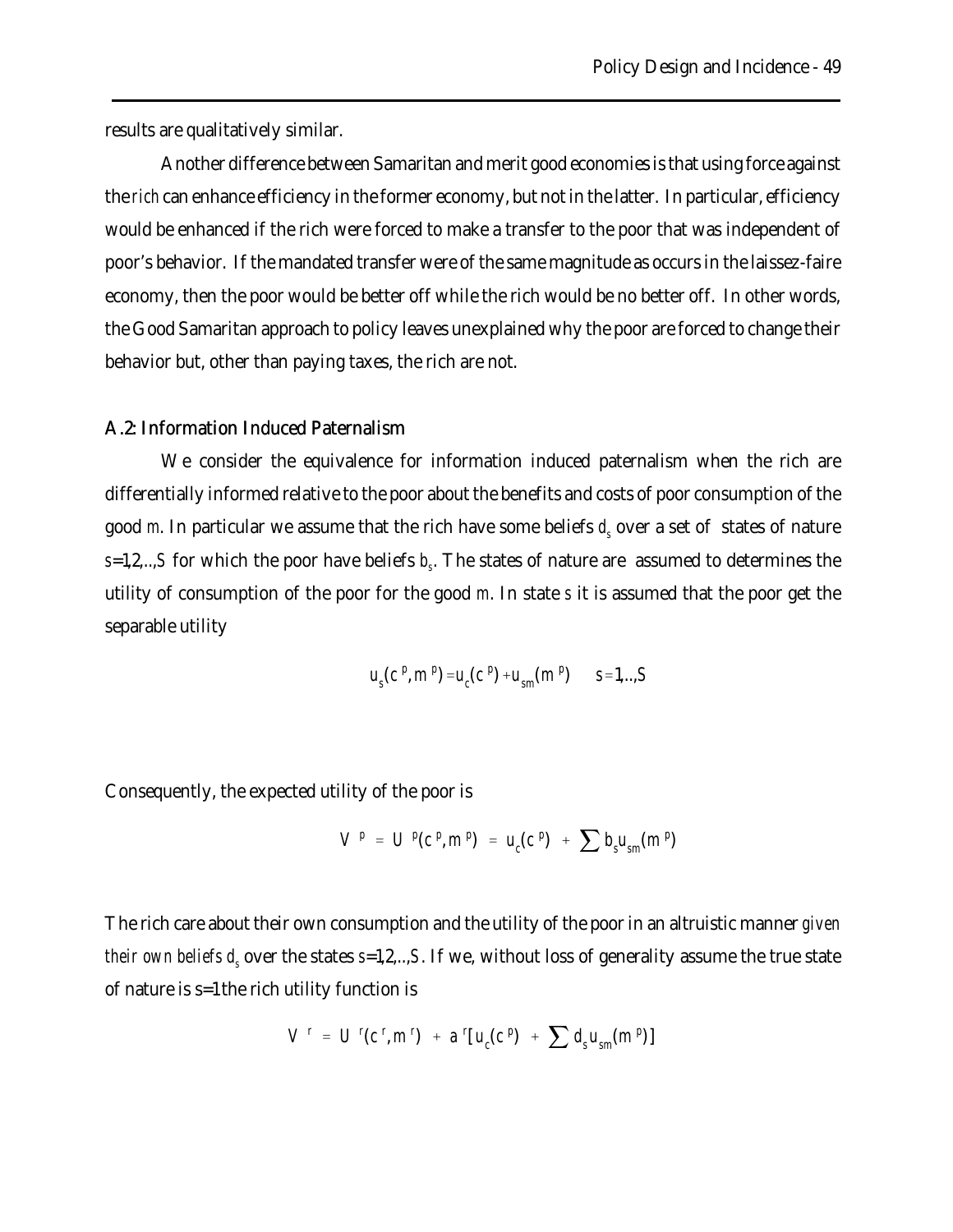where *a*<sup>r</sup> is a constant, and each of the utility functions are strictly increasing and concave. The aggregate resource constraint is as in the main text. Note that whenever the rich and the poor have the same beliefs about the benefits and costs of the behavior of the poor, *d*=*b*, the Paternalistic economy simply reduces to a Merit Good economy with altruistic motives only. More generally, for a given Paternalistic economy the social welfare function might be written as (here we have the planner respecting the beliefs of both rich and poor, but that is not of particular importance):

$$
\alpha U^{r}(c^{r}, m^{r}) + \alpha a^{r}[u_{c} + \sum d_{s}u_{sm}] + (1 - \alpha)[u_{c} + \sum b_{s}u_{sm}]
$$

where  $\alpha$  is the planner's relative weight on rich utility (excluding the indirect weight via rich altruism). Equivalently, the planner maximizes

$$
U^{r}(c^{r}, m^{r}) + aU^{p} + bv(m^{p})
$$
  

$$
bv(m^{p}) = a^{r} \sum (d_{s} - b_{s}) u_{sm}(m^{p}) , a = a^{r} + \frac{1 - \alpha}{\alpha}
$$

Hence, we have a merit good economy where the strength of the merit motives depends on the gap in beliefs and the strength of the rich's altruism.

# References

- Auerbach, Alan J. and Laurence J. Kotlikoff. *Dynamic Fiscal Policy*. Cambridge: Cambridge University Press, 1987.
- Auerbach, Alan J., Laurence J. Kotlikoff, and Willi Leibfritz, eds. *Generational Accounting Around the World* . Chicago: University of Chicago Press, 1999.
- Ballard, Charles L., John B. Shoven, and John Whalley. "General Equilibrium Computations of the Marginal Welfare Costs of Taxes in the United States." *American Economics Review*. 75(1), March 1985: 128-38.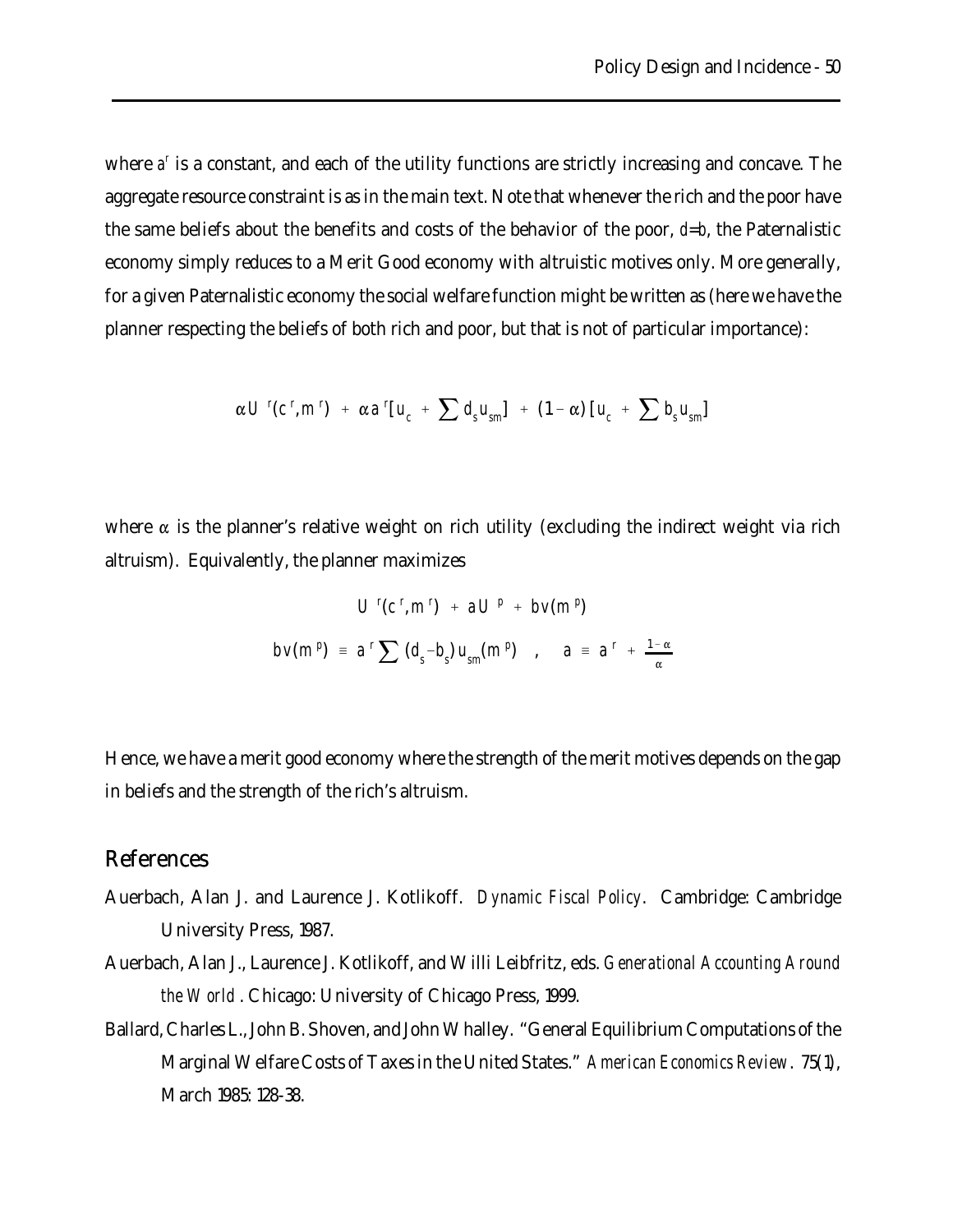- Becker, Gary S. "A Theory of Competition among Pressure Groups for Political Influence." *Quarterly Journal of Economics*. 98(3), August 1983: 371-400.
- Besley, T., "A Simple Model For Merit Goods Arguments", Journal of Public Economics, v 35, 1988: 371-383.
- Besley, Timothy and Stephen Coate. "Public Provision of Private Goods and the Redistribution of Income." *American Economic Review*. 81(4), September 1991: 979-84.

Brennan, Geoffrey and Loren Lomansky. "Institutional aspects of merit good analysis." *Finanzarchiv.* 41(2), 1983: 183-206.

- Brennan, Geoffrey and Cliff Walsh. "Pareto-Desirable Redistribution in Kind: An Impossibility Theorem." *American Economic Review*. 67(5), Dec. 1977: 987-90.
- Burkhauser, Richard B. and Jennifer L. Warlick. "Disentangling the Annuity from the Redistributive Aspects of Social Security in United States." *Review of Income and Wealth* . 27, 1981: 401-22.
- Cawley, John., and Tomas J. Philipson., "An Empirical Examination of Information Barriers to Trade in Insurance.", *American Economic Review*, v 89(4), Sept 1999: 827-48.
- Chami, Ralph. "Private Income Transfers and Market Incentives." *Economica*. 65, 1998: 557-80.
- Coate, Stephen. "Altruism, the Samaritan's Dilemma, and Government Transfer Policy." *American Economic Review*. 85(1), March 1995: 46-57.
- Coughlin, Peter J. *Probabilistic Voting Theory*. Cambridge: Cambridge University Press, 1992.
- Deravajan, Shantayanan; Fullerton, Don; Musgrave, Richard A.'Estimating the Distribution of Tax Burdens: A Comparison of Different Approaches' in *Collected Papers of Richard A. Musgrave*. New York: New York University Press, 1986, pp. 274-300.
- Diamond, Peter. "A Framework for Social Security Analysis." *Journal of Public Economics*. 8(3), December 1977: 275-98.
- Diamond, Peter. "Privatization of Social Security: Lessons from Chile." National Bureau of Economic Research Working Paper #4510, October 1993.
- Diamond, Peter. "Generational Accounts and Generational Balance: An Assessment." *National Tax Journal* . 49(4), December 1996: 597-607.
- Dynan, Karen E., Jonathan Skinner, and Stephen P. Zeldes. "Do the Rich Save More?" Manuscript, Federal Reserve Board, 1996.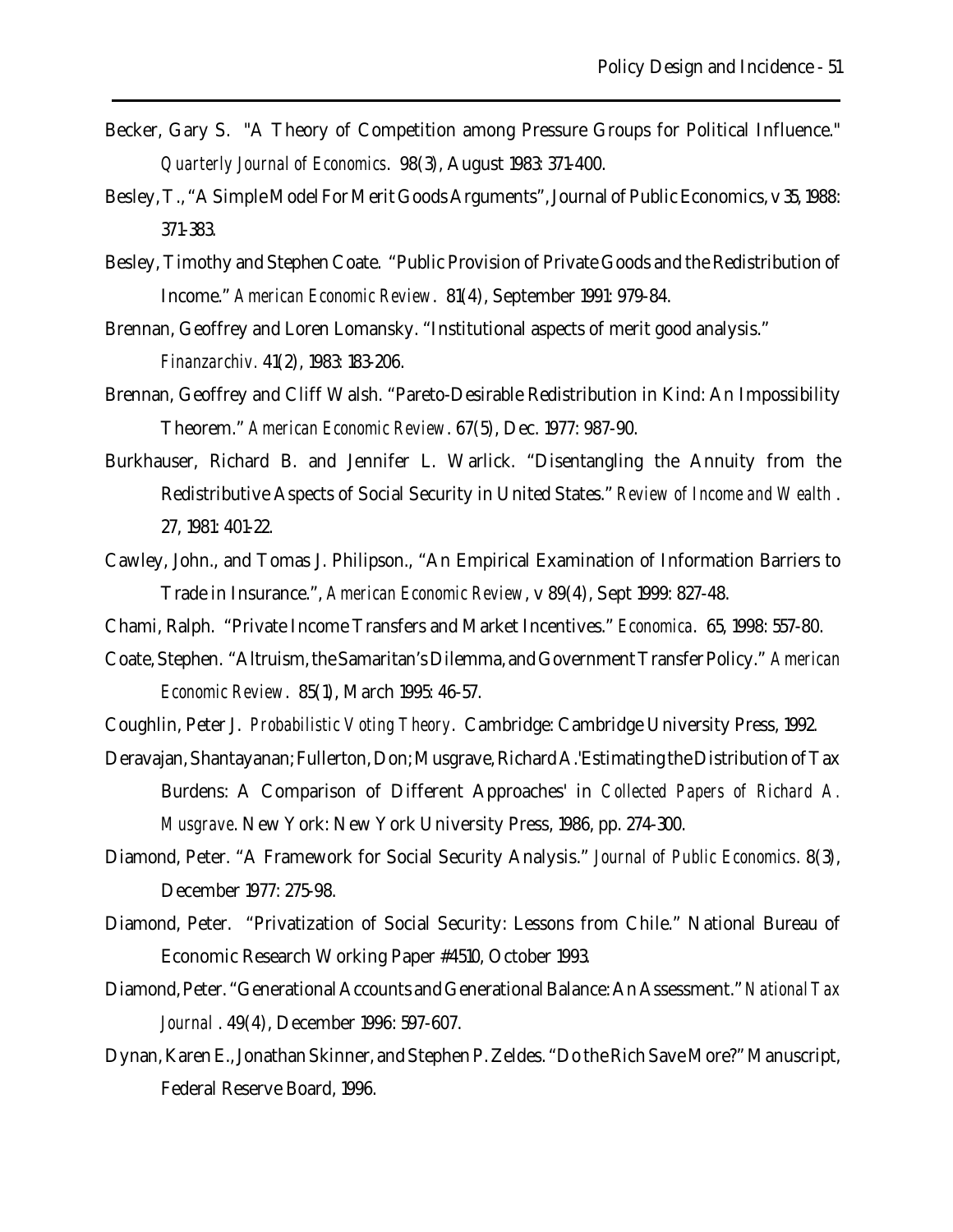- Fehr, Hans and Laurence J. Kotlikoff. "Generational Accounting in General Equilibrium." in Alan J. Auerbach, Laurence J. Kotlikoff, and Willi Leibfritz, eds. *Generational Accounting Around the World* . Chicago: University of Chicago Press, 1999.
- Feldstein, Martin. "Tax Avoidance and the Deadweight Loss of the Income Tax." NBER working paper #5055, March 1995.
- Friedman, Milton, and Rose D. Friedman. *Free to Choose: a Personal Statement*. New York: Harcourt Brace Jovanovich, 1980.
- Friedman, Benjamin, and Mark Warshawsky (1990), The Cost of Annuities: Implications for Savings behavior and Bequests, QJE, 105(1) 135-54.
- Fullerton, Don and Diane Lim Rogers. "Lifetime versus Annual Perspectives on Tax Incidence." *National Tax Journal*. 44(3), September 1991: 277-87.
- Fullerton, Don and Diane Lim Rogers. *Who bears the lifetime tax burden ?* Washington, D.C.: Brookings Institution, 1993.
- Garrett, Daniel M. "The Effects of Differential Mortality Rates on the Progressivity of Social Security." *Economic Inquiry*. 33(3), July 1995: 457-75.
- Gerdtham, U., and B., Jonson, (2000), " International Comparisons of Health Care Expenditures", forthcoming, *Handbook of Health Economics*, North-Holland.
- Geoffard, Pierre-Yves, and Tomas Philipson, "Disease Eradication: Private versus Public Vaccination", *American Economic Review*, v 87 (2), March 1997.
- Ghez, Gilbert R. and Gary S. Becker. *The Allocation of Time and Goods over the Life Cycle*. New York: Columbia University Press (for the NBER), 1975.
- Hall, Robert E. "Intertemporal Substitution in Consumption." *Journal of Political Economy* . 96(2), April 1988: 339-57.
- Hamermesh, Daniel S. "Consumption During Retirement: The Missing Link in the Life Cycle." *Review of Economics and Statistics* . 66(1), February 1984: 1-7.
- Harberger, Arnold C. "The Incidence of the Corporation Income Tax." *Journal of Political Economy*. 70, 1962: 215-40.
- Harberger, Arnold C. "Basic Needs versus Distributional Weights in Social Cost-Benefit Analysis." *Economic Development and Cultural Change*. 32(3), April 1984: 455-74.
- Head, J., (1966), 'On Merit Goods', *Finanzarchiv*, 25 (1), 1-29.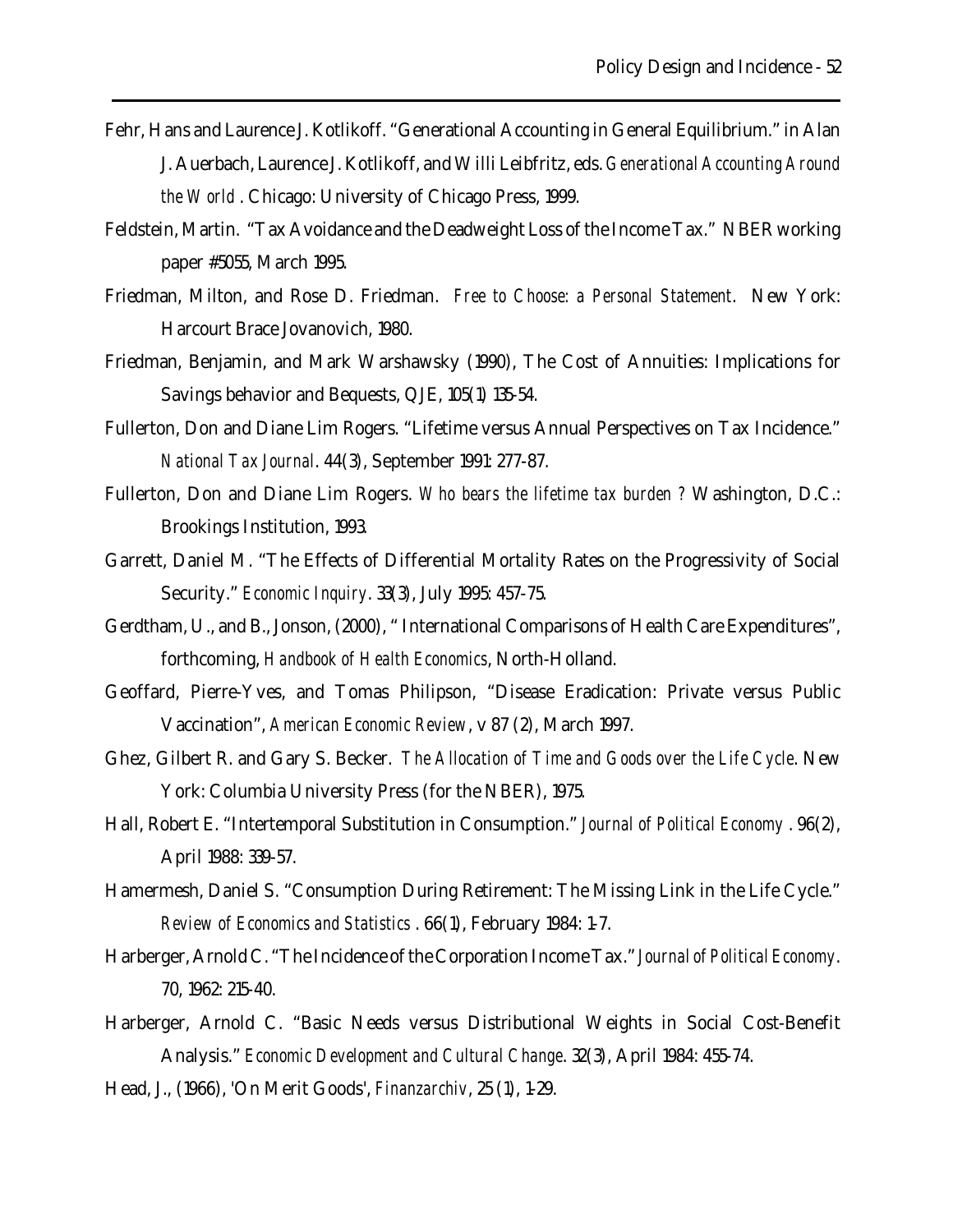- Hochman, Harold M., and James D. Rogers. "'Pareto Optimal Redistribution.'" *American Economic Review* . 59(4), Part 1, September 1969: 542-57.
- Hubbard, R. Glenn. and Kenneth L. Judd. "Social Security and Individual Welfare: Precautionary Saving, Borrowing Constraints, and the Payroll Tax." *American Economic Review* . 77(4), September 1987: 630-46.
- Laitner, John. "Bequests, Gifts, and Social Security." *Review of Economic Studies*. 55(2), April 1988: 275-99.
- Landes, William M. and Lewis C. Solmon. "Compulsory Schooling Legislation: An Economic Analysis of Law and Social Change in the Nineteenth Century." Journal of Economic History . 32(1), March 1972: 54-91.
- Kotlikoff and Summers ,(1985), 'Tax Incidence', in *Handbook of Public Economics*, edited by Auerbach, A., and M., Feldstein, North-Holland.
- McClellan, Mark and Jonathan Skinner. "The Incidence of Medicare." NBER Working paper April 1997.
- Midgley, James. *Social Security, Inequality, and the Third World*. New York: John Wiley, 1984.
- Mirrlees, James A. "An Exploration in the Theory of Optimum Income Taxation." *Review of Economic Studies*. 38(114), April 1971: 175-208.
- Modigliani, Franco and Richard Brumberg. "Utility Analysis and the Consumption Function: An Interpretation of Cross-Section Data." in Kenneth K. Kurihara, ed. *Post-Keynesian Economics*. New Brunswick, NJ: Rutgers University Press, 1954: 388-436.
- Moffitt, Robert. "Incentive Effects of the U.S. Welfare System: A Review." *Journal of Economic Literature*. 30(1), March 1992: 1ff.
- Mulligan, Casey B. *Parental Priorities and Economic Inequality*. Chicago: University of Chicago Press, 1997.
- Mulligan, Casey B. "Induced Retirement, Social Security, and the Pyramid Mirage." Working paper, University of Chicago, May 1999.
- Mulligan, Casey B. and Tomas Philipson. "Distortion and Redistribution in the Public Sector What is the Causation?" Working paper, University of Chicago, March 2000.
- Mulligan, Casey B. and Xavier Sala-i-Martin. "Social Security in Theory and Practice (I): Facts and Political Theories." NBER Working Paper, May 1999a.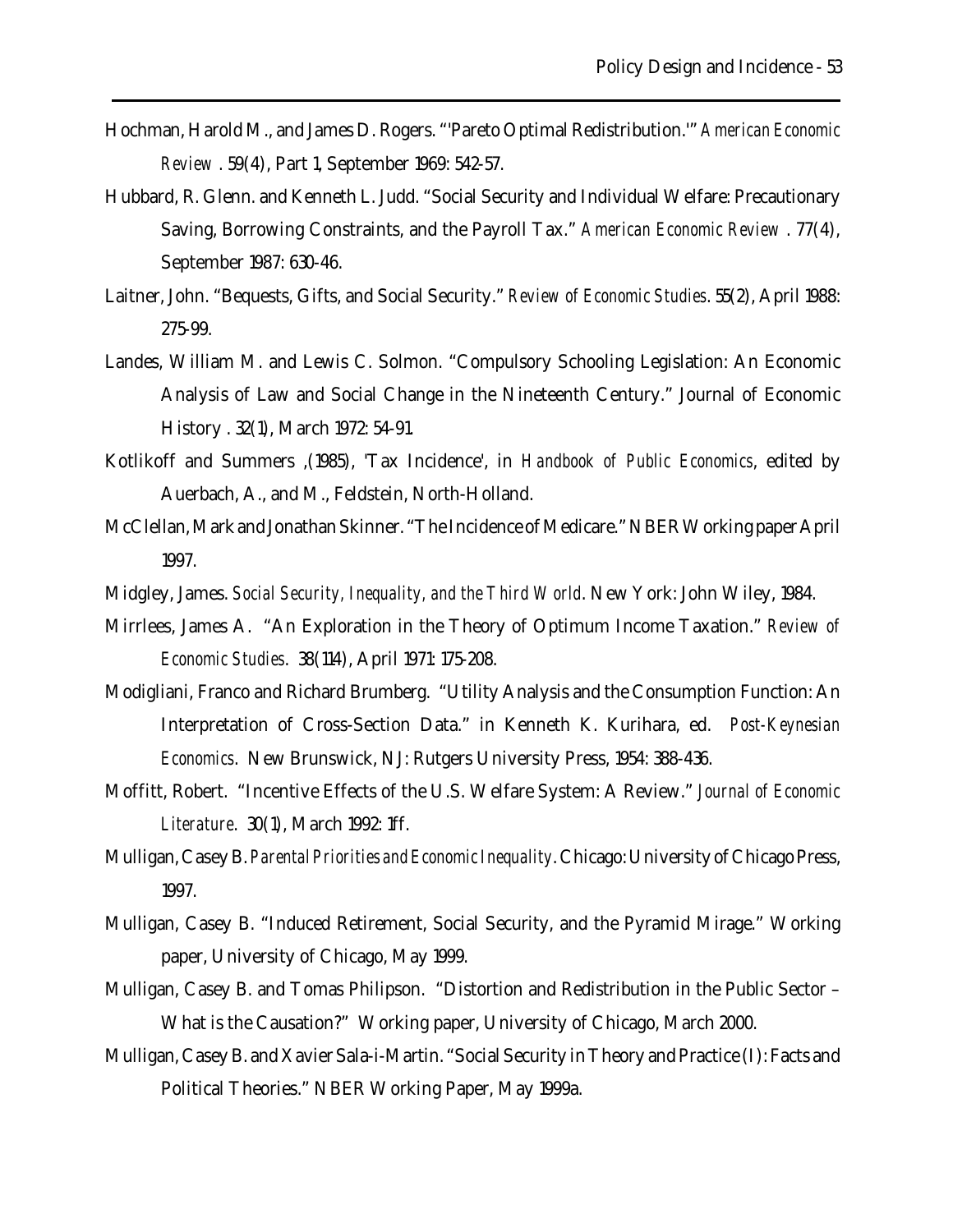Mulligan, Casey B. and Xavier Sala-i-Martin. "Retirement-Inducing Policy Wears Many Disguises." Working Paper, University of Chicago, May 1999b.

Musgrave, R., (1957), The Theory of Public Finance, New York: McGraw Hill.

- Musgrave, R., (1998), 'Merit Goods', The New Palgrave :A Dictionary of Economics, Stocktone Press.
- Musgrave, R., Case, K., and H., Leonard, (1974), 'The Distribution of Fiscal Burdens and Benefits', *Public Finance Quarterly*, v 2, No 3, pp 259-310.
- National Research Council, (1995), *Measuring Poverty: A New Approach*, National Academy Press, Washington DC.
- Nelson, Gary. "Tax Expenditures for the Elderly." *Gerontologist*. 23, 1983: 471-8.
- Nichols, Albert L. and Richard J. Zeckhauser. "Targeting Transfers through Restrictions on Recipients." *American Economic Review*. 72(2), May 1982: 372-77.
- Olsen, Edgar O. "A Normative Theory of Transfers." *Public Choice*. 6, Spring 1969: 39-57.
- Olsen, Edgar O. "Pareto-Desirable Redistribution in Kind: Comment." *American Economic Review*. 70(5), Dec. 1980: 1028-31.
- Olsen, Edgar O. and Kathy A. York. "The Effect of Different Measures of Benefit on Estimates of the Distributive Consequences of Government Programs." in Marilyn Moon, ed. *Economics Transfers in the United States*. *Studies in Income and Wealth* , vol. 49. Chicago and London: University of Chicago Press 1984: 177-95.
- Owen, John D. *The Price of Leisure*. Rotterdam: Rotterdam Univ. Press, 1969
- Pampel, Fred C. and John B. Williamson. *Age, Class, Politics and the Welfare State*. Cambridge: Cambridge University Press, 1989.
- Pauly, Mark,' The Rational Non-Purchase of Long-Term Care Insurance' , *Journal of Political Economy*, v 98 (1), (1990), 153-68.
- Pechman, J., (1985), *Who Paid The Taxes* 1966-85? , Brookings Institution, Washington, DC.
- Philipson, T., and G. Becker. ``Old-Age Longevity and Mortality Contingent Claims", *Journal of Political Economy* 106.3 (1998); 550-574.
- Robb, A.L. and J.B. Burbidge. "Consumption, Income, and Retirement." *Canadian Journal of Economics* . 22(3), August 1989: 522-42.
- Rodgers, James D. "Distributional Externalities and the Optimal Form of Income Transfers." *Public*